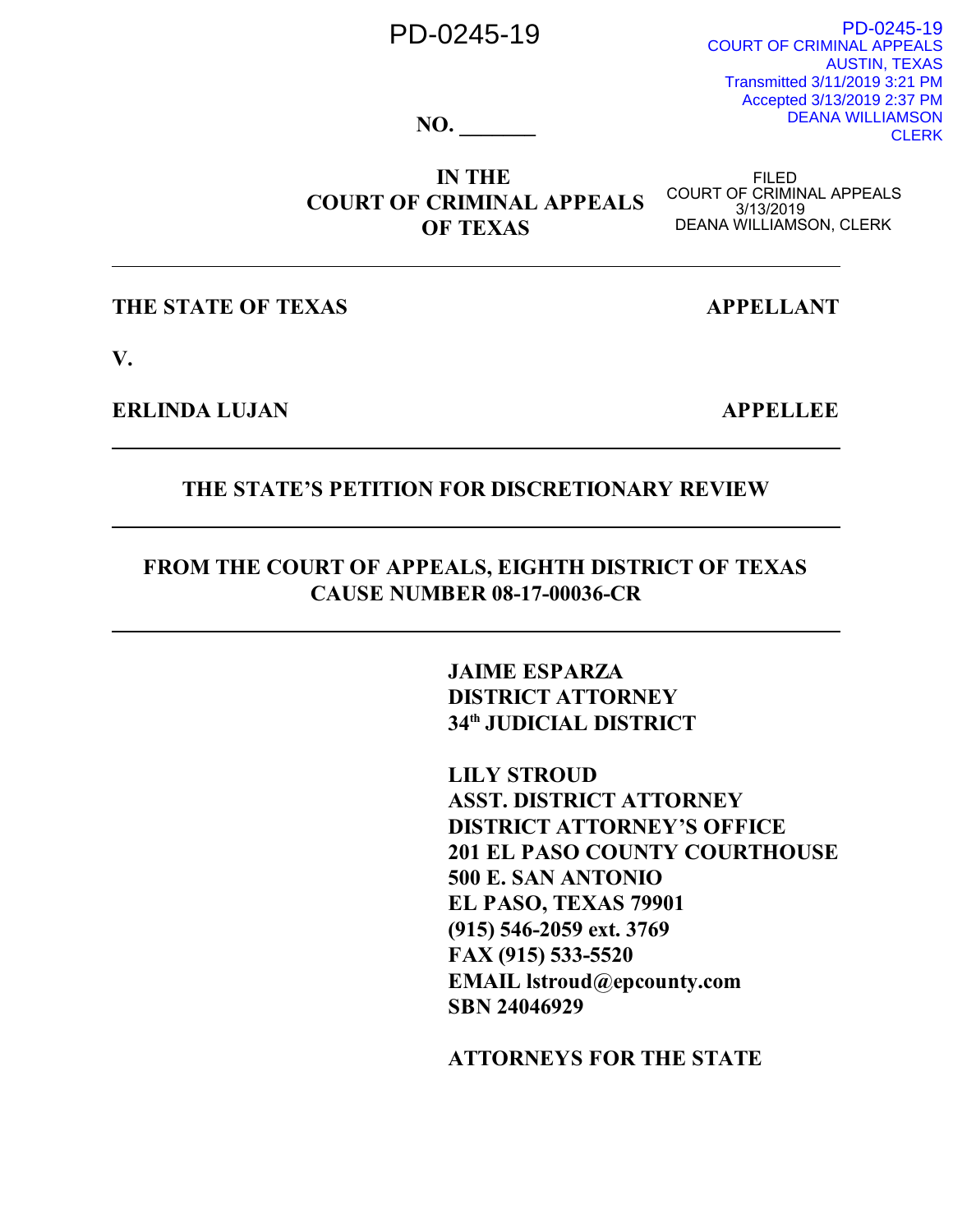#### **IDENTITY OF PARTIES AND COUNSEL**

APPELLANT: The State of Texas, 34<sup>th</sup> Judicial District Attorney's Office, represented in the trial court by: Jaime Esparza, District Attorney Aaron Shnider and Elizabeth Howard, Assistant District Attorneys

on appeal and petition for discretionary review by: Jaime Esparza, District Attorney Lily Stroud, Assistant District Attorney 500 E. San Antonio, Suite 201 El Paso, Texas 79901

**APPELLEE**: Erlinda Lujan, represented in the trial court, on appeal, and on petition for discretionary review by:

Greg Anderson Anderson Anderson Bright & Crout P.C. 1533 Lee Trevino Dr., Suite 205 El Paso, Texas 79936

Sara Priddy 3000 E. Yandell El Paso, Texas 79903

**TRIAL COURT**: 243rd District Court, Judge Luis Aguilar, presiding

**COURT OF APPEALS**: Eighth Court of Appeals, Honorable Chief Justice Ann Crawford McClure, Justice Yvonne T. Rodriguez, and Justice Gina M. Palafox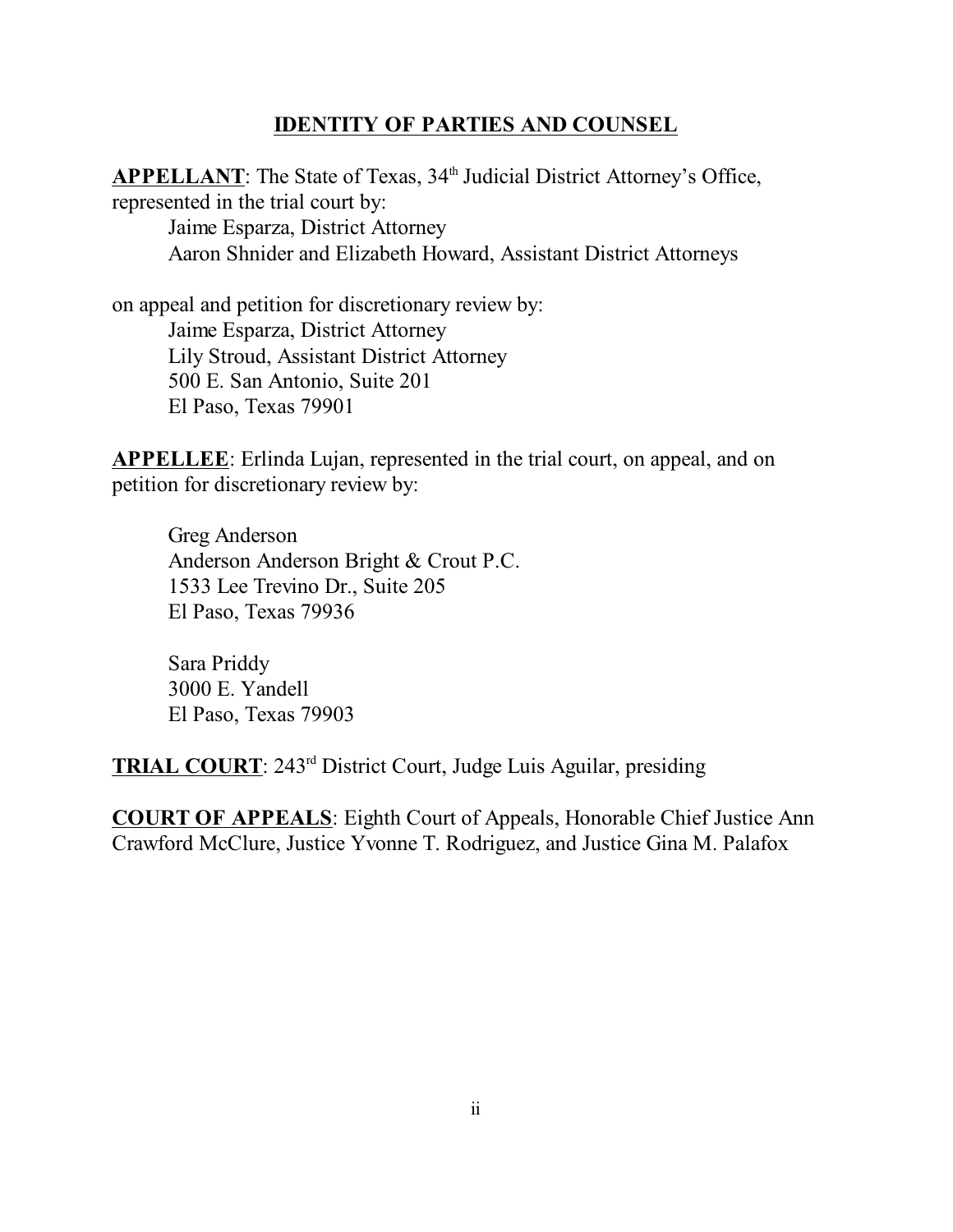#### **TABLE OF CONTENTS**

| <b>IDENTITY OF PARTIES AND COUNSEL</b> | $\overline{\mathbf{ii}}$ |
|----------------------------------------|--------------------------|
| <b>INDEX OF AUTHORITIES</b>            | v-vi                     |
| STATEMENT REGARDING ORAL ARGUMENT      | vii                      |
| <b>STATEMENT OF THE CASE</b>           | vii-viii                 |
| STATEMENT OF PROCEDURAL HISTORY        | viii-ix                  |
| <b>GROUNDS FOR REVIEW</b>              | 1                        |
| <b>FACTUAL SUMMARY</b>                 | $2 - 8$                  |
| <b>ARGUMENT AND AUTHORITIES</b>        | $9 - 19$                 |

**SOLE GROUND FOR REVIEW: The Eighth Court erred in upholding the trial court's ruling that the second, in-car session of Lujan's interview was not a continuation of the first, interview-room session, because: (1) under the** *Bible* **factors, the second-session interview was a continuation of the first; and (2) requiring police to re-***Mirandize* **a suspect if the police engage in ambiguous conduct that** *could be* **construed as terminating, or setting a temporal limitation on, the interrogation (and attendant** *Miranda* **rights) undermines the ease and clarity of** *Miranda's* **application by requiring officers to continually second-guess whether they made any such potentially ambiguous statements.** 9-19

| <b>PRAYER</b>                    | 20        |
|----------------------------------|-----------|
| <b>SIGNATURES</b>                | $20 - 21$ |
| <b>CERTIFICATE OF COMPLIANCE</b> |           |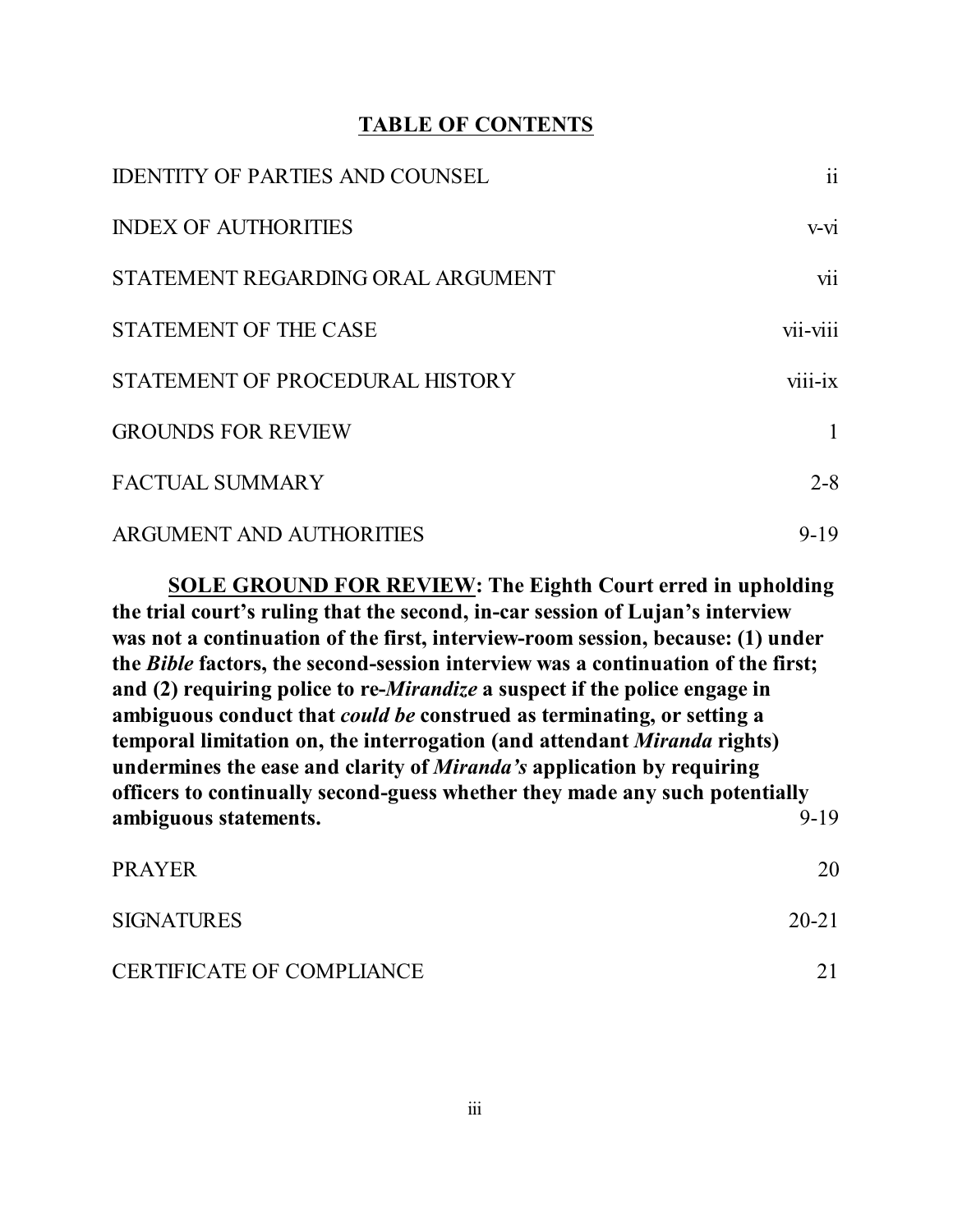CERTIFICATE OF SERVICE 21

# APPENDIX COURT OF APPEALS' OPINION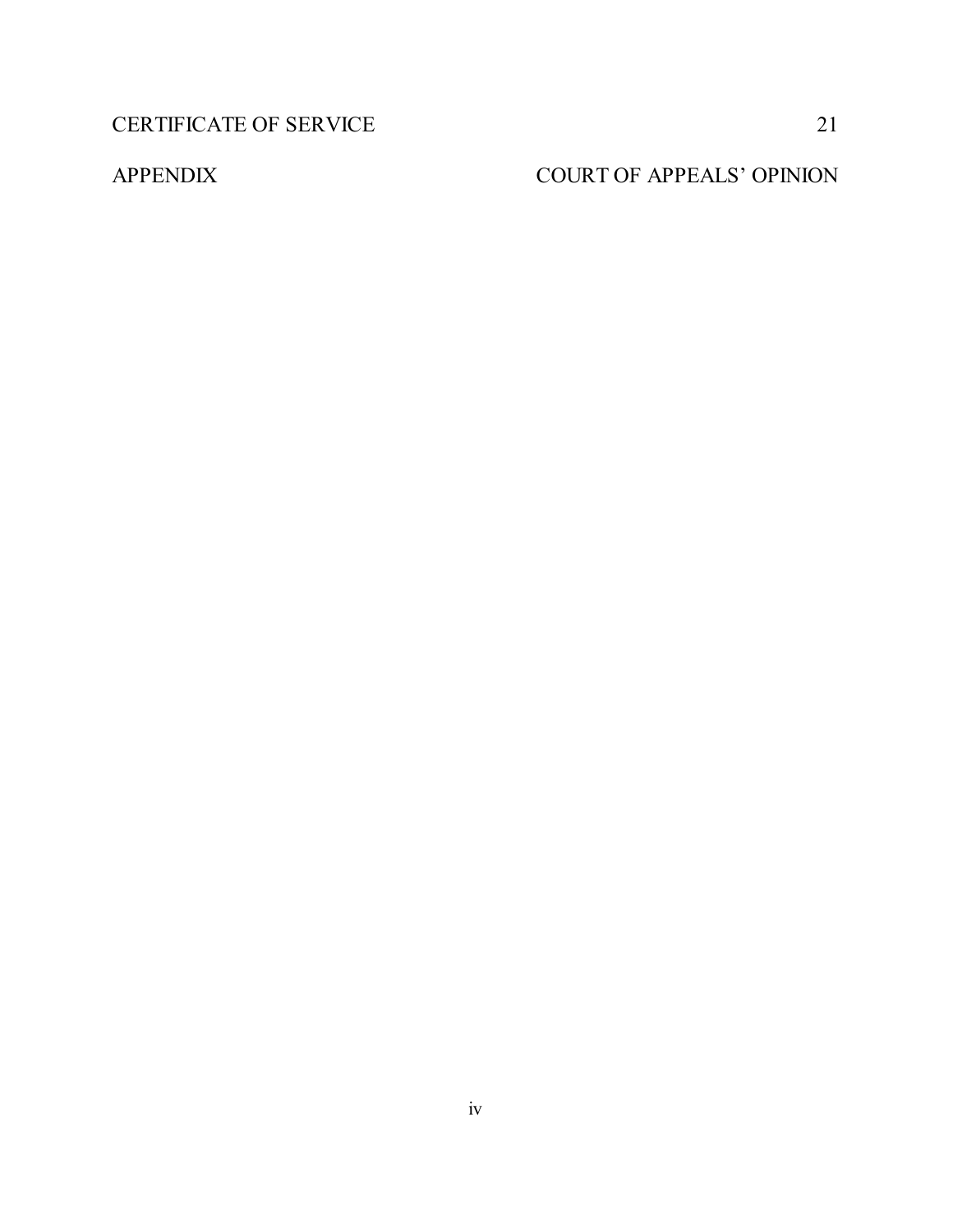# **INDEX OF AUTHORITIES**

# **FEDERAL CASES**

| Berkemer v. McCarty, 468 U.S. 420, 104 S.Ct. 3138, 82 L.Ed.2d 317 (1984). 15                                                                          |
|-------------------------------------------------------------------------------------------------------------------------------------------------------|
| Miranda v. Arizona, 384 U.S. 436, 86 S.Ct. 1602, 16 L.Ed.2d 694 (1966) 9                                                                              |
| Moran v. Burbine, 475 U.S. 412, 106 S.Ct. 1135, 89 L.Ed.2d 410                                                                                        |
| Davis v. United States, 512 U.S. 452, 114 S.Ct. 2350, 129 L.Ed.2d 362 (1994). 15                                                                      |
| Wyrick v. Fields, 459 U.S. 42, 103 S.Ct. 384, 74 L.Ed.2d 214 (1982). 17                                                                               |
| <b>STATE CASES</b>                                                                                                                                    |
| Ex parte Bagley, 509 S.W.2d 332 (Tex.Crim.App. 1974). 9-10                                                                                            |
| Bible v. State, 162 S.W.3d 234 (Tex.Crim.App. 2005). 9, passim                                                                                        |
| Burruss v. State, 20 S.W.3d 179 (Tex.App.-Texarkana 2000, pet. ref'd). 10, 13                                                                         |
| Cotten v. State, No. 08-13-00051-CR, 2013 WL 6405511 (Tex.App.-El Paso                                                                                |
| Dunn v. State, 721 S.W.2d 325 (Tex.Crim.App. 1986), abrogated on other<br>grounds by Creagor v. State, 952 S.W.2d 582 (Tex.Crim.App. 1997). 9, 13, 19 |
| <i>Hereford v. State</i> , 339 S.W.3d 111 (Tex.Crim.App. 2011). 18                                                                                    |
| Jackson v. State, No. 01-16-00242-CR, 2018 WL 1003362<br>(Tex.App.–Houston [1 <sup>st</sup> Dist.], Feb. 22, 2018, pet. ref'd) (mem. op.)<br>13       |
|                                                                                                                                                       |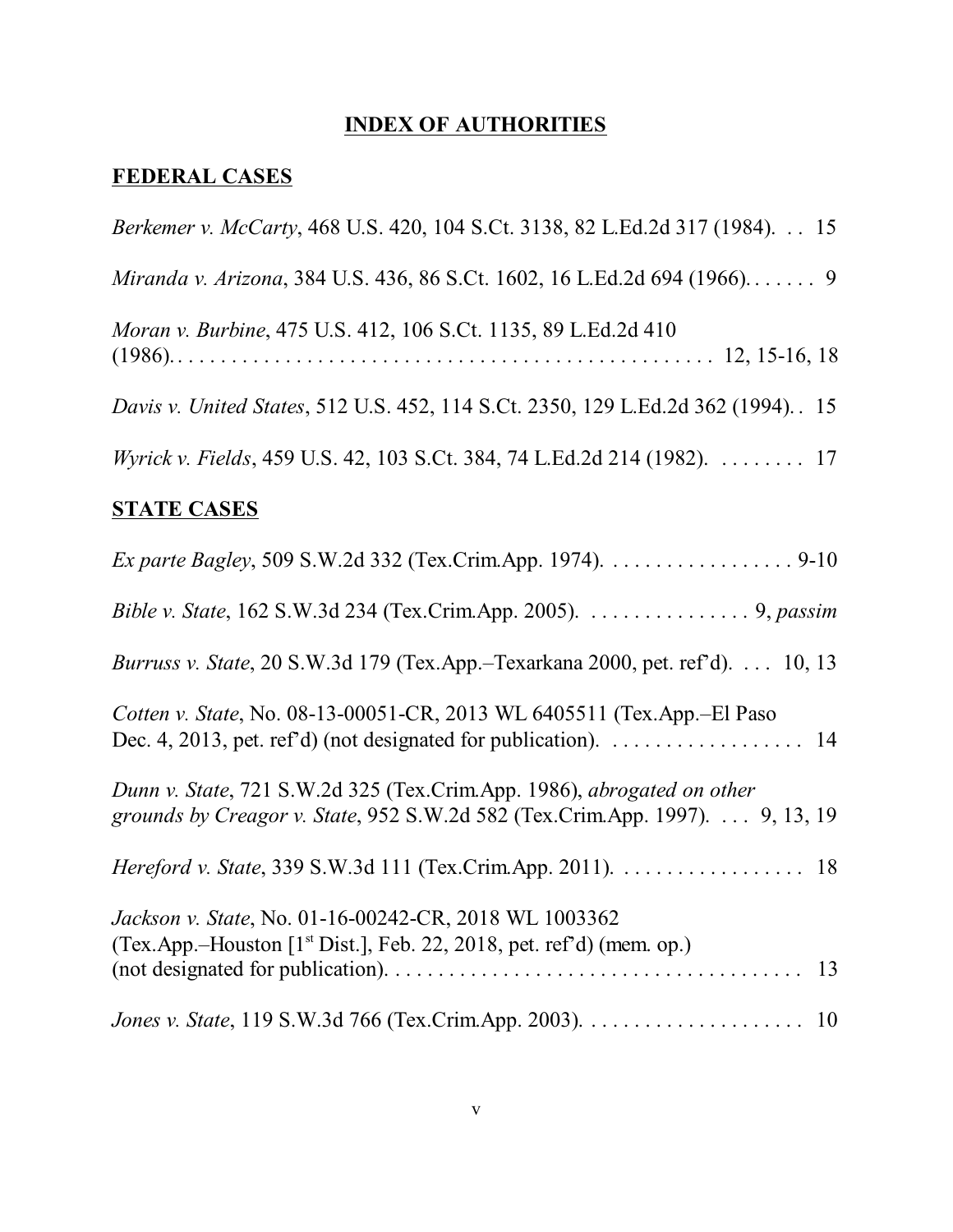| State v. Lujan, No. 08-17-00035-CR, 2018 WL 4660185 (Tex.App.-El Paso,                                                                                                               |
|--------------------------------------------------------------------------------------------------------------------------------------------------------------------------------------|
| State v. Lujan, No. 08-17-00036-CR, 2018 WL 4659578 (Tex.App.–El Paso,<br>Sept. 28, 2018, pet. filed) (not designated for publication). $\dots \dots \dots \dots$ vii, <i>passim</i> |
| Stallings v. State, No. 09-09-00200-CR, 2010 WL 2347244<br>(Tex.App.-Beaumont, June 9, 2010, pet. ref'd) (mem. op.)                                                                  |
| <b>STATUTES</b>                                                                                                                                                                      |
|                                                                                                                                                                                      |
| <b>RULES</b>                                                                                                                                                                         |
|                                                                                                                                                                                      |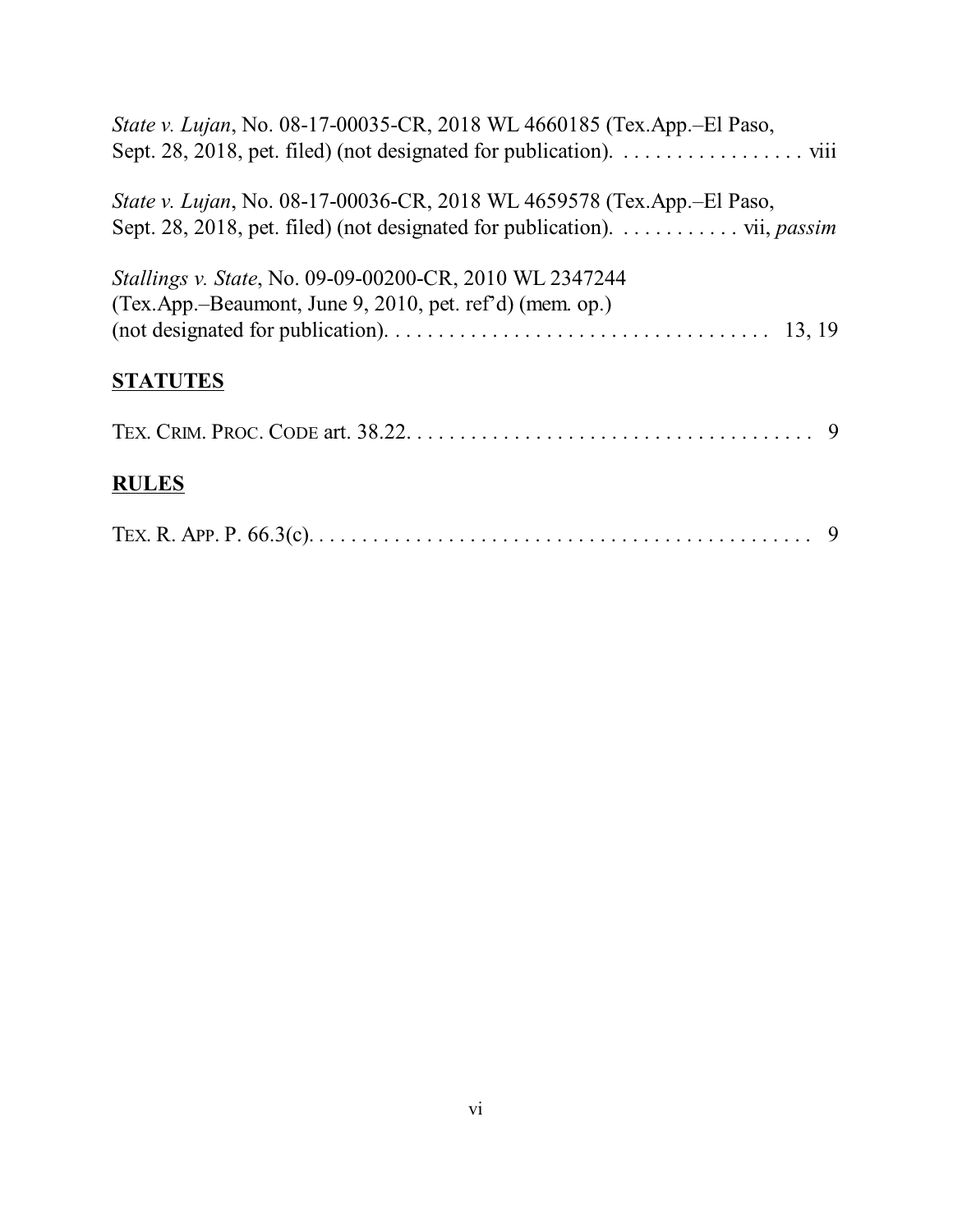#### **STATEMENT REGARDING ORAL ARGUMENT**

The State does not believe that oral argument is necessary in this case, as the State's arguments are and will be set out fully in this petition and brief, should this Court grant review. However, should this Court determine that oral argument would be helpful in resolving the issues raised in this petition, the State would certainly welcome the opportunity to appear before the Court.

#### **STATEMENT OF THE CASE**

Erlinda Lujan, appellee, was indicted for one count of engaging in organized criminal activity, arising out of the murder of Anthony Trejo (Count I), one count of tampering with a human corpse (Count II), and one count of tampering with evidence (Count III).<sup>1</sup> (CR:8-10).<sup>2</sup> After hearing Lujan's motion to suppress her statements, (CR:57-59); *see generally* (RR2:4-65), the trial court took the matter under advisement, (RR2:64-65); signed a written order on January 27, 2017, granting, and denying, in part Lujan's suppression motion, (CR:64); and

<sup>&</sup>lt;sup>1</sup> The Eighth Court's opinion incorrectly states that Lujan was indicted with the foregoing three counts in a companion case. *See State v. Lujan*, No. 08-17-00036-CR, 2018 WL 4659578 at \*1 (Tex.App.–El Paso, Sept. 28, 2018, pet. filed) (not designated for publication).

<sup>&</sup>lt;sup>2</sup> Throughout this petition, references to the record will be made as follows: references to the clerk's record will be made as "CR" and page number, references to the four-volume reporter's record will be made as "RR" and volume and page number, and references to the State's exhibits, which include transcriptions of the video- and audio-recorded statements at issue in this State's appeal, will be made as "SX" and exhibit number and page number, if applicable.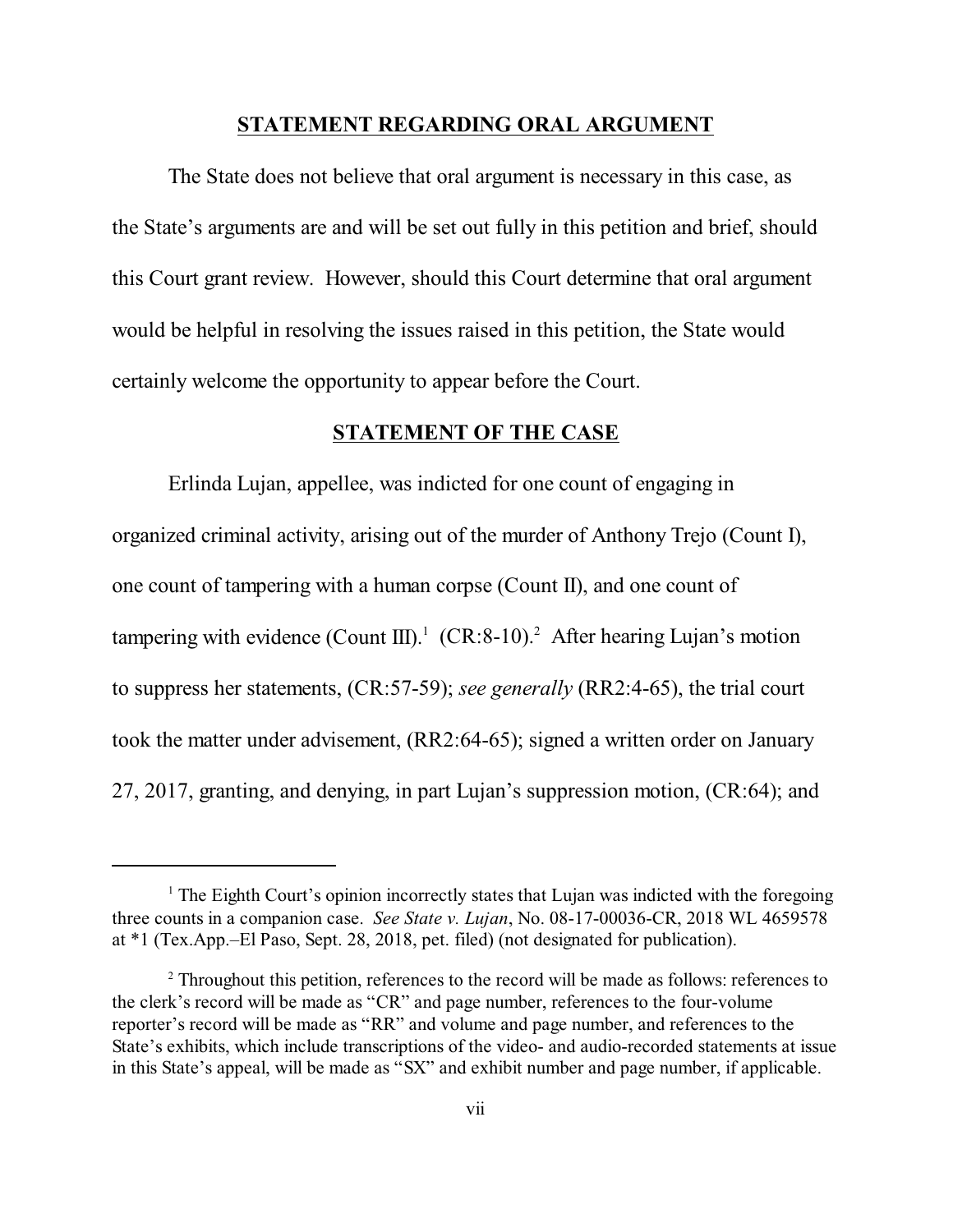issued findings of fact and conclusions of law on February 9, 2017. (CR:87-92). The State timely appealed the trial court's pretrial order partially granting Lujan's suppression motion. (CR:97-98).<sup>3</sup>

#### **STATEMENT OF PROCEDURAL HISTORY**

On September 28, 2018, in an unpublished opinion, the Eighth Court affirmed the trial court's suppression ruling in part and reversed it in part. *See State v. Lujan*, No. 08-17-00036-CR, 2018 WL 4659578 at \*1, 13 (Tex.App.–El Paso, Sept. 28, 2018, pet. filed) (not designated for publication). Specifically, the Eighth Court upheld the trial court's suppression of the second of three recordings in which Lujan spoke to police, holding that the second recording was not a continuation of the first for purposes of *Miranda* and article 38.22. *See Lujan*, 2018 WL 4659578 at \*7-9. The Eighth Court then reversed the trial court's suppression of the third recording because the basis relied upon by the trial court to suppress that recording–that the detectives deliberately employed an impermissible two-step interrogation technique–was never fairly raised in the trial

<sup>&</sup>lt;sup>3</sup> In a companion State's appeal decided by the Eighth Court involving the same suppression ruling at issue in this petition for discretionary review (PDR), Lujan was also indicted for two counts of engaging in organized criminal activity, arising out of the aggravated kidnappings of Isaac Lujan and James Tyler Hall. *See* (appellate record for 08-17-00035-CR, Clerk's Record at 7-8). The State is also challenging the Eighth Court's decision in that case, *State v. Lujan*, No. 08-17-00035-CR, 2018 WL 4660185 (Tex.App.–El Paso, Sept. 28, 2018, pet. filed) (not designated for publication), in a separate PDR filed in this Court.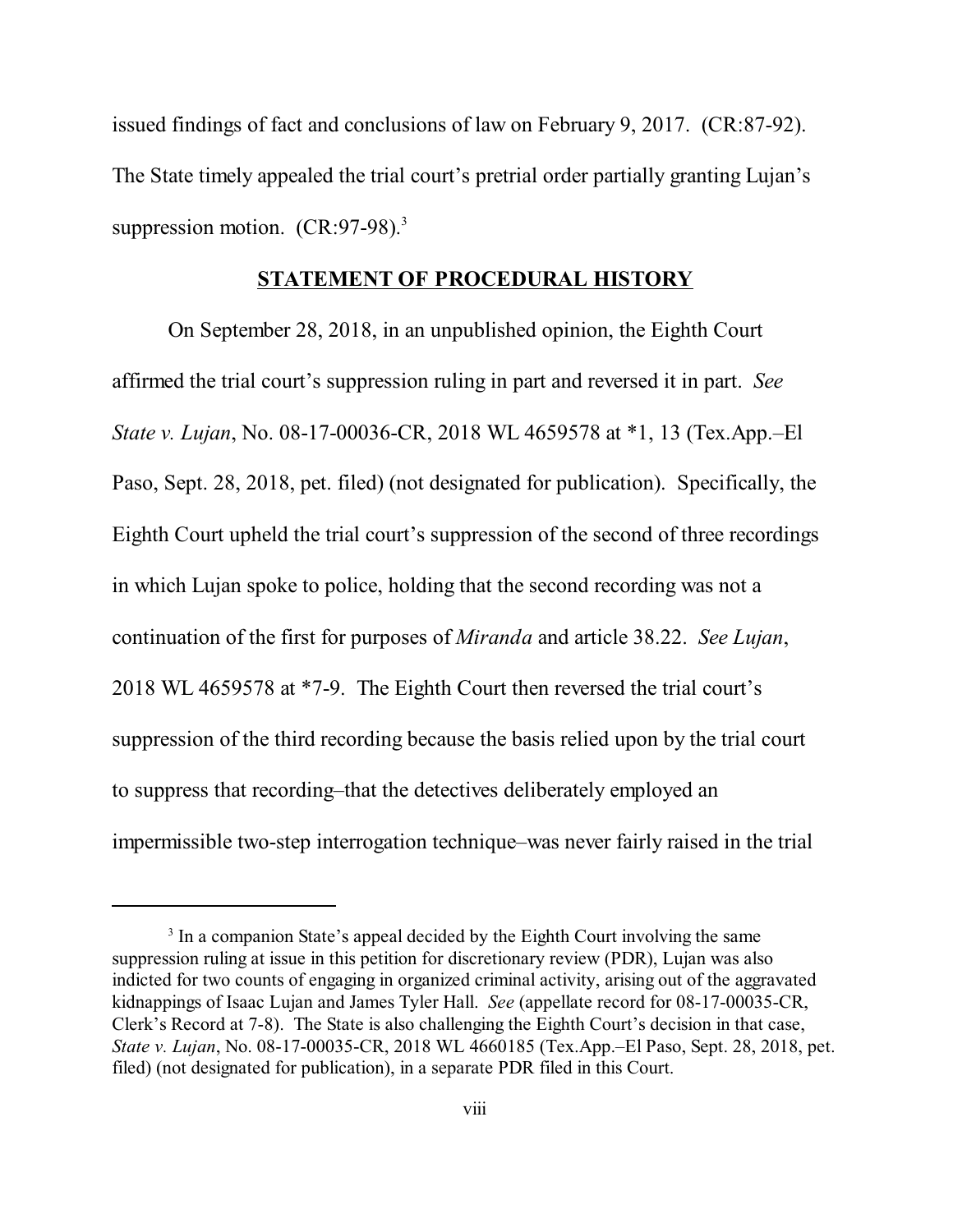court, such that it was not a theory of law to support the trial court's ruling. *See id*. at \*9-12. The Eighth Court then dismissed as moot the State's alternative arguments in its third issue that, with respect to the third recording: (1) the trial court abused its discretion to the extent it determined that Lujan had not been sufficiently warned prior to the third recording where all three recorded sessions were part of a single interview, such that the warnings given before the first session were still effective for the third, and she was again warned at the outset of the third recording; and (2) notwithstanding any alleged prior failure to comply with *Miranda* and article 38.22, Lujan's third-session statement was admissible because it was a properly warned statement that was voluntarily made. *See Lujan*, 2018 WL 4659578 at \*12.

After receiving one extension of time, the State timely filed its motion for rehearing on October 26, 2018, which was denied, without written opinion, by the Eighth Court on February 13, 2019. The State now timely files this petition for discretionary review pursuant to rule 68.2(a) of the Rules of Appellate Procedure. *See* TEX. R. APP. P. 68.2(a).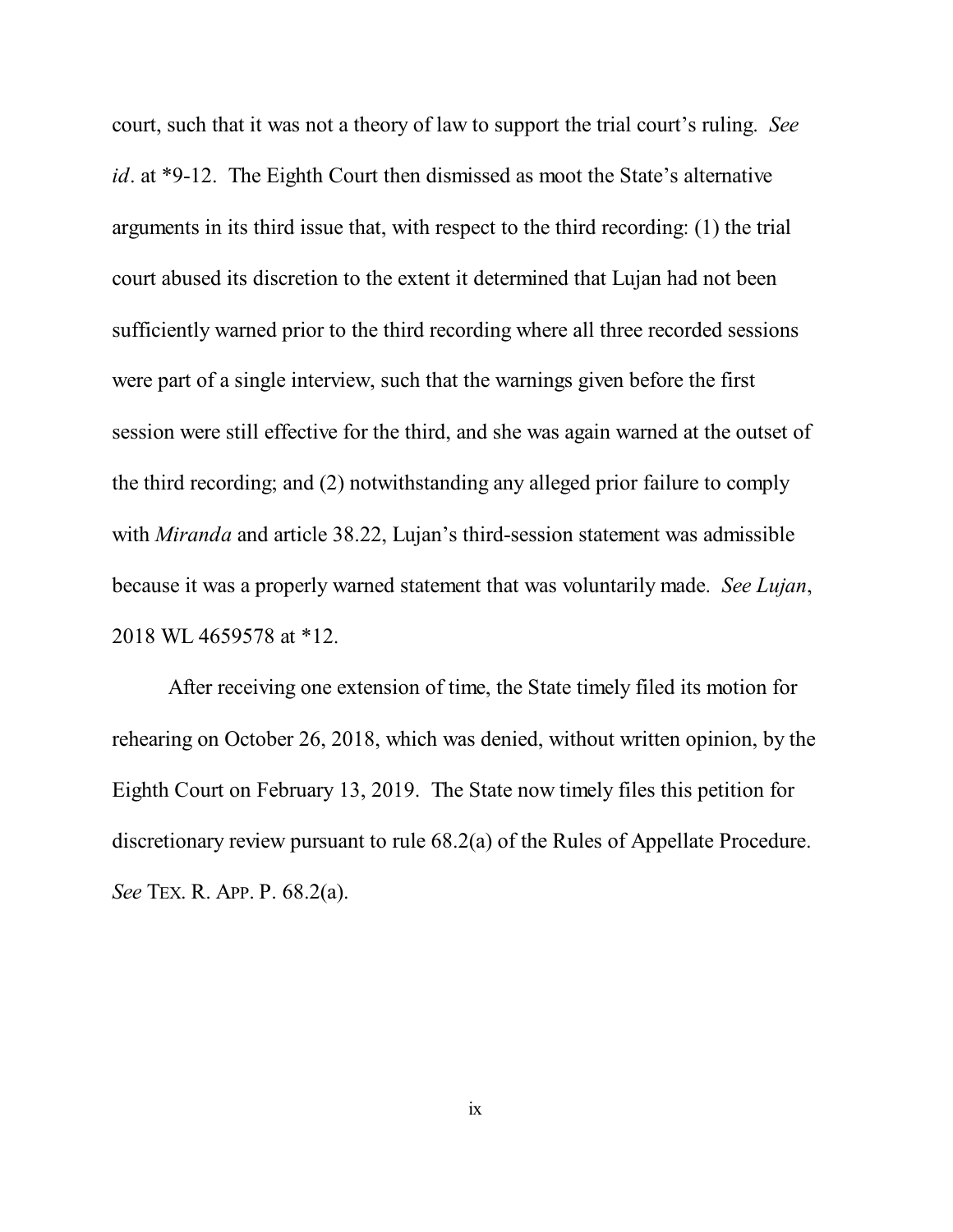#### **GROUND FOR REVIEW**

**GROUND FOR REVIEW: The Eighth Court erred in upholding the trial court's ruling that the second, in-car session of Lujan's interview was not a continuation of the first, interview-room session, because: (1) under the** *Bible* **factors, the second-session interview was a continuation of the first; and (2) requiring police to re-***Mirandize* **a suspect if the police engage in ambiguous conduct that** *could be* **construed as terminating, or setting a temporal limitation on, the interrogation (and attendant** *Miranda* **rights) undermines the ease and clarity of** *Miranda's* **application by requiring officers to continually second-guess whether they made any such potentially ambiguous statements.**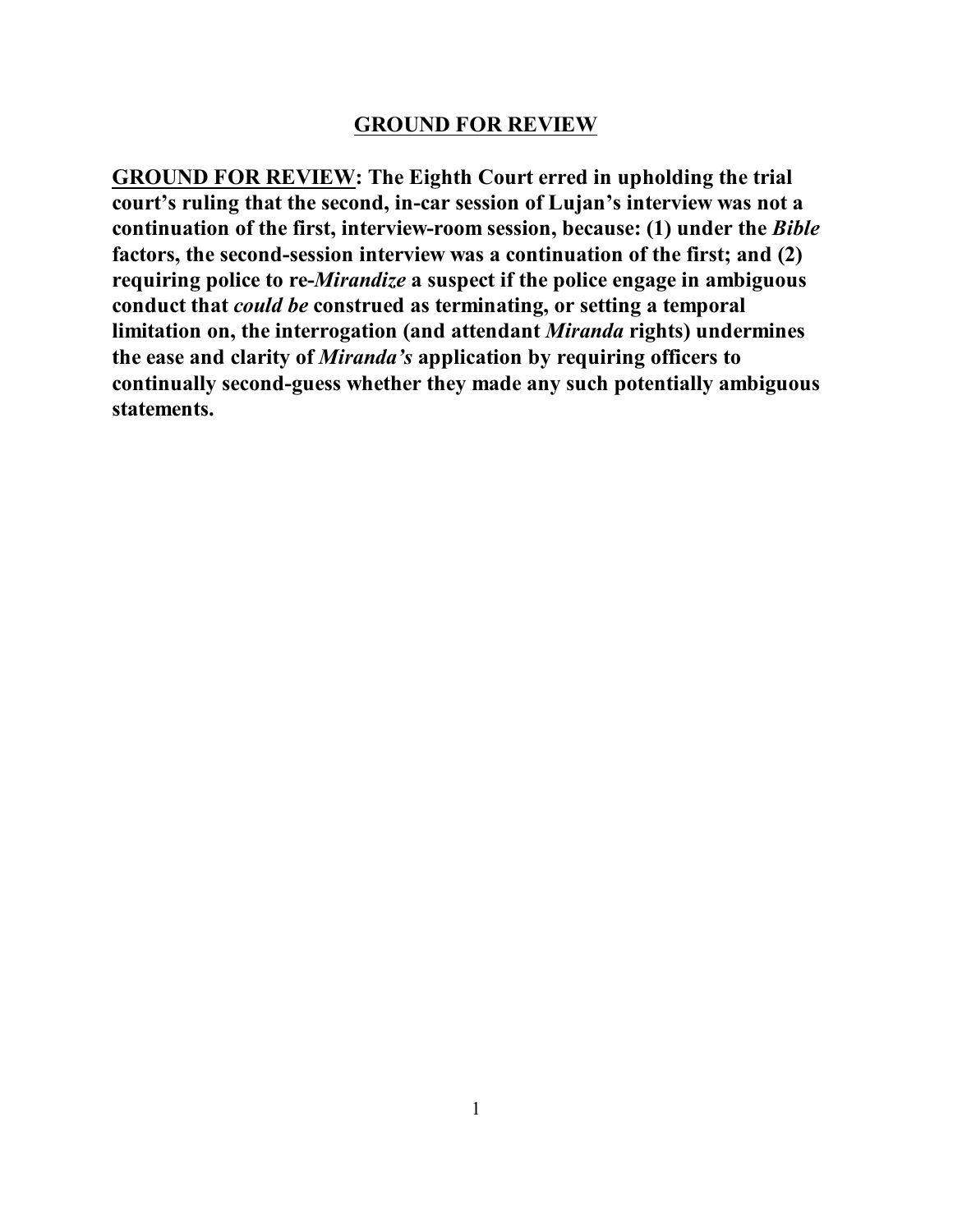#### **FACTUAL SUMMARY**

On September 27, 2016, police arrested Lujan in connection with the murder of Anthony Trejo, which allegedly occurred on September 12, 2016, the same date as the aggravated kidnappings of Isaac Lujan and James Tyler Hall, for which Lujan was charged with two counts of engaging in organized criminal activity in a companion case, and transported her to the El Paso Police Department (EPPD) headquarters. (CR:8-10); (RR2:6-7, 28); *see also* (appellate record for 08- 17-00035-CR, Clerk's Record at 7-8) (where Lujan was charged with two counts of engaging in organized criminal activity, arising out of the aggravated kidnappings of Isaac and Hall).

The video recording of the first session of Lujan's interview (hereinafter "first session") commenced at 4:27 p.m.,  $(RR2:9, 28)$ ;  $(SX1A$  at  $16:27:03)$ ; (SX1B:2), and EPPD Detective Joe Ochoa, after advising Lujan that she was under arrest and a suspect in Trejo's murder, administered *Miranda* warnings to Lujan at 4:29 p.m. (RR2:10, 16, 28, 50); (SX1A at 16:29:21); (SX1B:4-5). Lujan, after agreeing with Det. Ochoa that she understood her rights and knowingly, intelligently, and voluntarily waived them, proceeded to speak with the detectives, namely, Dets. Ochoa and David Camacho. (SX1A at 16:30:24); (SX1B:5).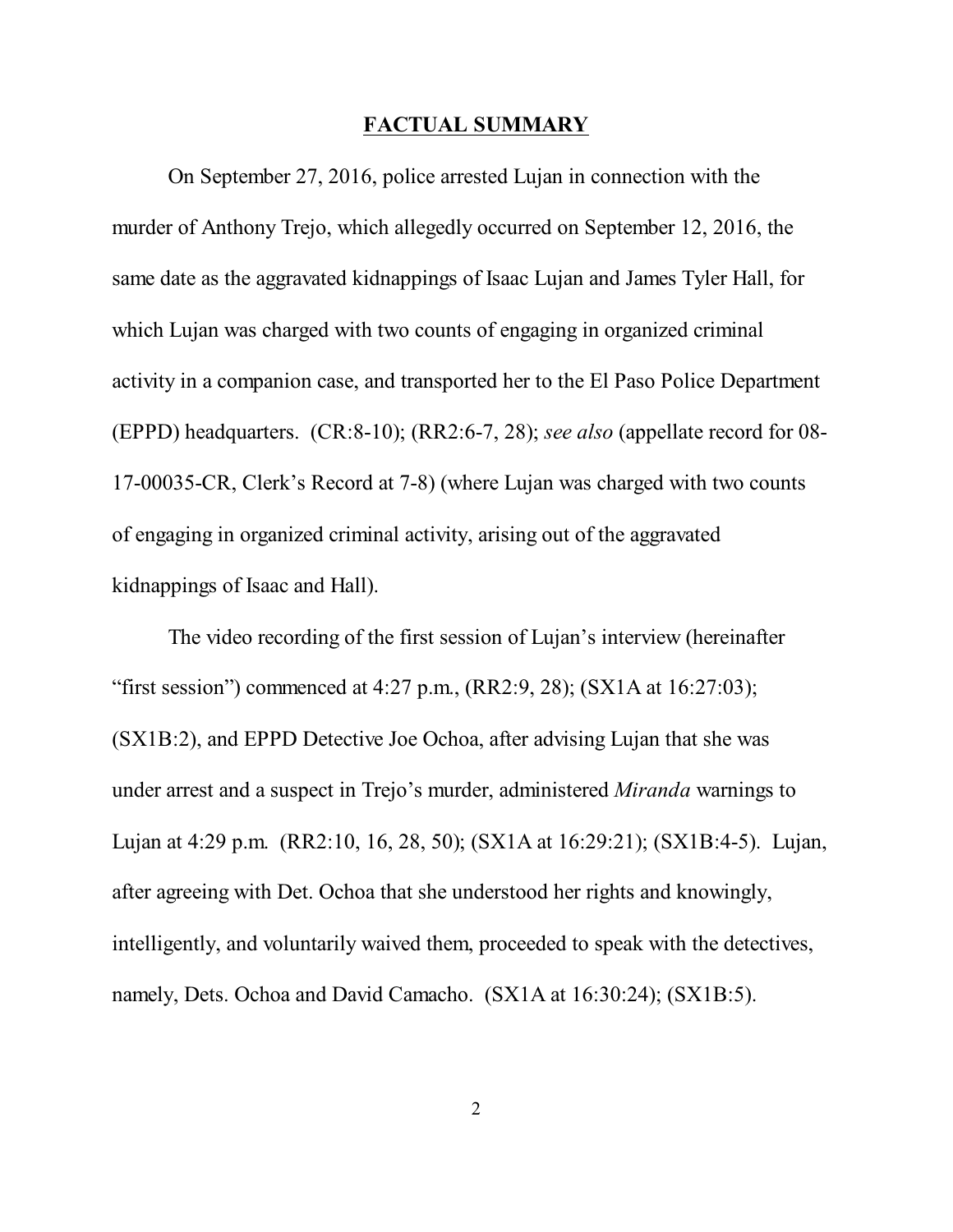In this first-session recording, Lujan denied involvement in Trejo's murder and told the detectives that she had been forced to accompany certain unidentified individuals when they disposed of Trejo's body. (SX1B:6-12). The detectives' questions were repeatedly met with Lujan's pleas to allow her to take them to the location of Trejo's body. (SX1B:13-14–where Lujan stated, "...can't I just tell you where the body's at? Please;" "I just–I know where the body is. I don't care if I go to jail for it;" "...I just want to get this over with, please. I'll take you wherever you want."). Stepping out briefly with Det. Camacho, Det. Ochoa returned to tell Lujan that they would drive her to the location of Trejo's body at that time, and the first session of Lujan's interview stopped at 4:42 p.m. (RR2:9, 17); (SX1A at 16:41:50); (SX1B:14-15).

At the very end of this first-session interview, Det. Ochoa stated the following before leaving the interview room:

Let's see what we can find out there, okay. And we'll go from there. Let's take you down there right now 'cause it's–it's starting to get a little dark outside. We'd rather go out and see if you can just point out, if that's what you want to do.

We'll put them in the front here.

And when we come back, we can continue, if you like, okay? (SX1A at 16:42:15); (SX1B:15). 4

<sup>&</sup>lt;sup>4</sup> Although defense counsel questioned Det. Camacho about the intent behind stating, "...when we come back, we can continue, if you like," it was actually Det. Ochoa who made this statement. (RR2:10-11); (SX1A at 16:42:15); (SX1B:15).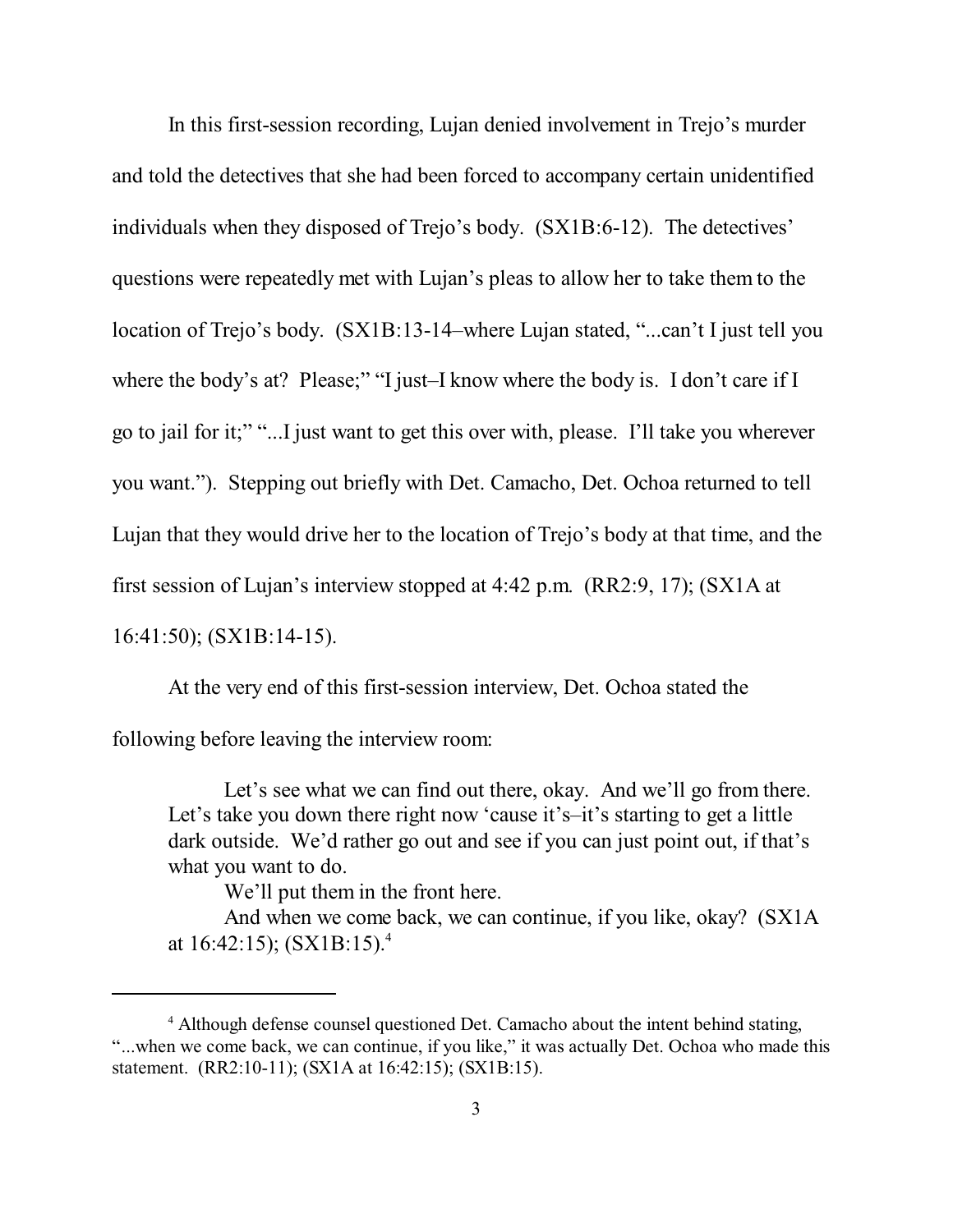A mere 6 minutes later, at 4:48 p.m. (and only 19 minutes after Lujan was *Mirandized*), the detectives, now in an unmarked EPPD sedan with Lujan, resumed their questioning of her while she directed them to the general proximity of Trejo's body in Northeast El Paso. (RR2:11, 14-15, 30-32). Det. Camacho testified that, just as they did not generally re-*Mirandize* suspects after quick restroom breaks, they did not re-*Mirandize* Lujan because he believed that their questioning, which resumed within 6 minutes of leaving the interview room, was merely a continuation of their prior questioning. (RR2:11, 16-17, 29, 32-33). Unbeknownst to Lujan, since the vehicle did not have recording equipment, the approximately 3-hour second session of her interview (hereafter "second session") was recorded in audio format on a city-issued iPad that Det. Camacho placed on the middle of the backseat between him and Lujan. (RR2:11-12, 15-17, 41). Both detectives testified that they moved the interview to the vehicle because Lujan begged for them to take her to Trejo's body. (RR2:10-11, 13, 29-32, 50).

In this second session of her interview, Lujan, in directing the detectives to the general area where Trejo's body had been disposed, answered questions regarding her knowledge of Trejo's murder and the disposal of his body and, while relating these details, also spoke about other things, such as Isaac's kidnapping, Lujan's past employment as an "escort," and her prior drug use and trafficking.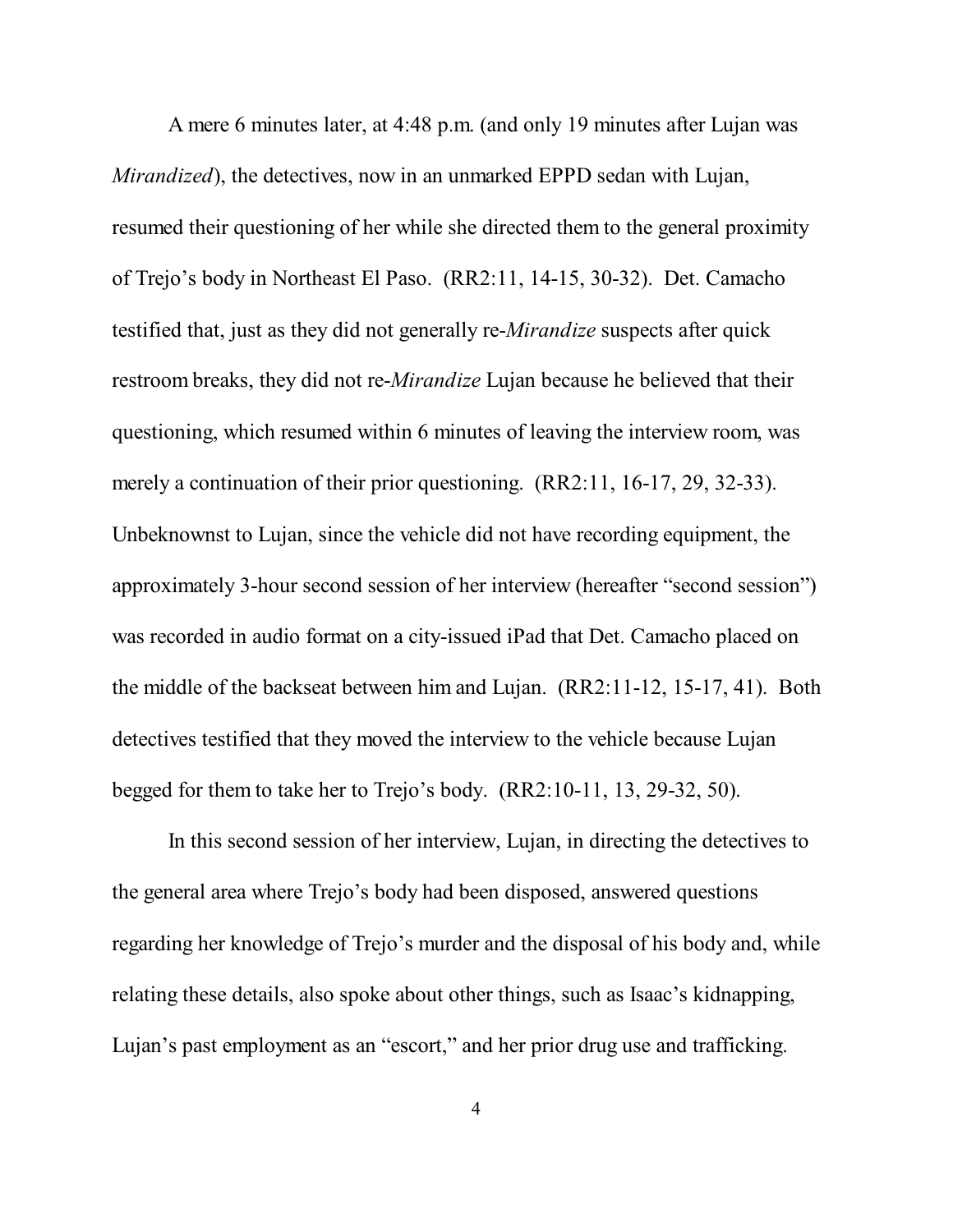(RR2:15, 18-19, 22, 34-35); *see generally* (SX2A); (SX2B:3-11). Det. Camacho agreed that he and Det. Ochoa did not "...have any information on the date that [they] were talking to her that she was a suspect..." in the kidnapping of Isaac and Hall and that "...the information that she was even involved in that came from her that day." (RR2:35). Once Lujan was unable to provide any more details about the precise location of Trejo's body, the detectives drove her back to police headquarters, and the second session of her interview ended at 7:50 p.m. (RR2:36); (SX2B:175).

After returning to police headquarters, the detectives placed Lujan in a cell while they coordinated with state and federal agencies, including the military, regarding the logistics of searching the dump site for Trejo's body. (RR2:18, 36- 38). The video recording of the third and final session of Lujan's interview (hereinafter "third session") commenced at approximately 10:01 p.m. on the same day (September 27, 2016), (RR2:17-19, 37-39); (SX3A at 10:01:01), and Det. Camacho, explaining to Lujan that "[t]his is a continuation of our interview that we had taken before," re-*Mirandized* Lujan at 10:01 p.m. (RR2:19-20); (SX3A at 10:01:34); (SX3B:2-3). Lujan, again agreeing that she understood her rights and knowingly, intelligently, and voluntarily waived them, continued to speak with Dets. Ochoa and Camacho. (SX3A at 10:02:00); (SX3B:3). This third session of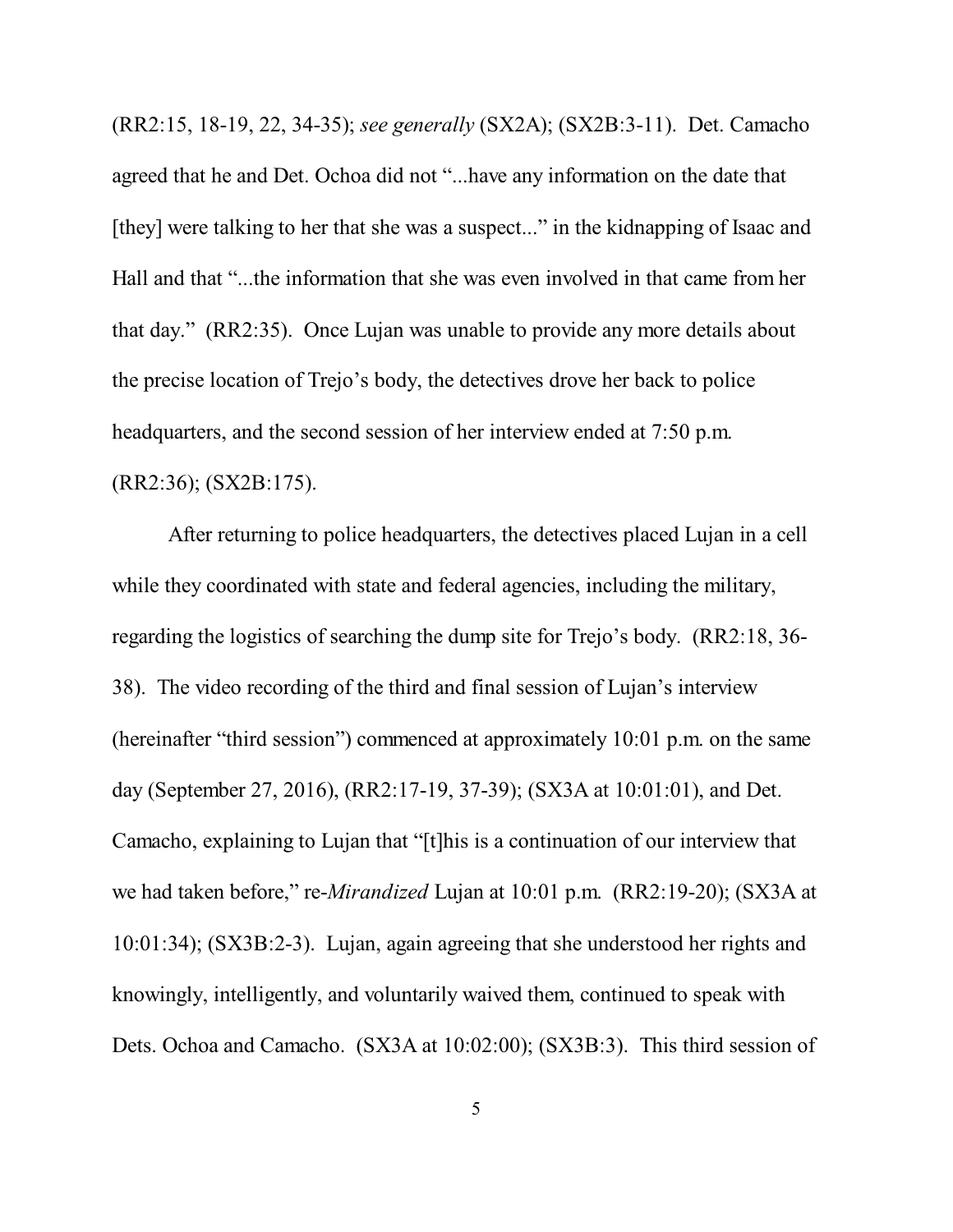Lujan's interview ended at 11:54 p.m. (RR2:20); (SX3A at 11:54:54); (SX3B:113).

At the suppression hearing, Lujan<sup>5</sup> argued that the statements she made during the second-session recording should be suppressed because she had not been re-*Mirandized*, she had only intended to take the detectives to the location of Trejo's body and nothing more, and "...they did not have a conversation about whether the interrogation would continue on the way to the dumpsite." (RR2:53-55). Lujan also argued for strict compliance with article 38.22 and that because the *Miranda* warnings she initially received in the first-session recording are not on the second-session recording, the second-session recording violates article 38.22 and is subject to exclusion under article 38.23. (RR2:53-54). According to Lujan, the *Miranda* warnings she initially received were not effective during the second session of her interview because the detectives recorded her in a "shady" and "underhanded" manner. (RR2:53, 55-56).

The prosecutor argued that the detectives were not required to re-*Mirandize* Lujan for her second-session statement because the first two sessions of her interview, as well as the third, were part of one continuous interview, particularly where the second-session recording began only 6 minutes after they left the

<sup>&</sup>lt;sup>5</sup> Lujan did not testify at the suppression hearing.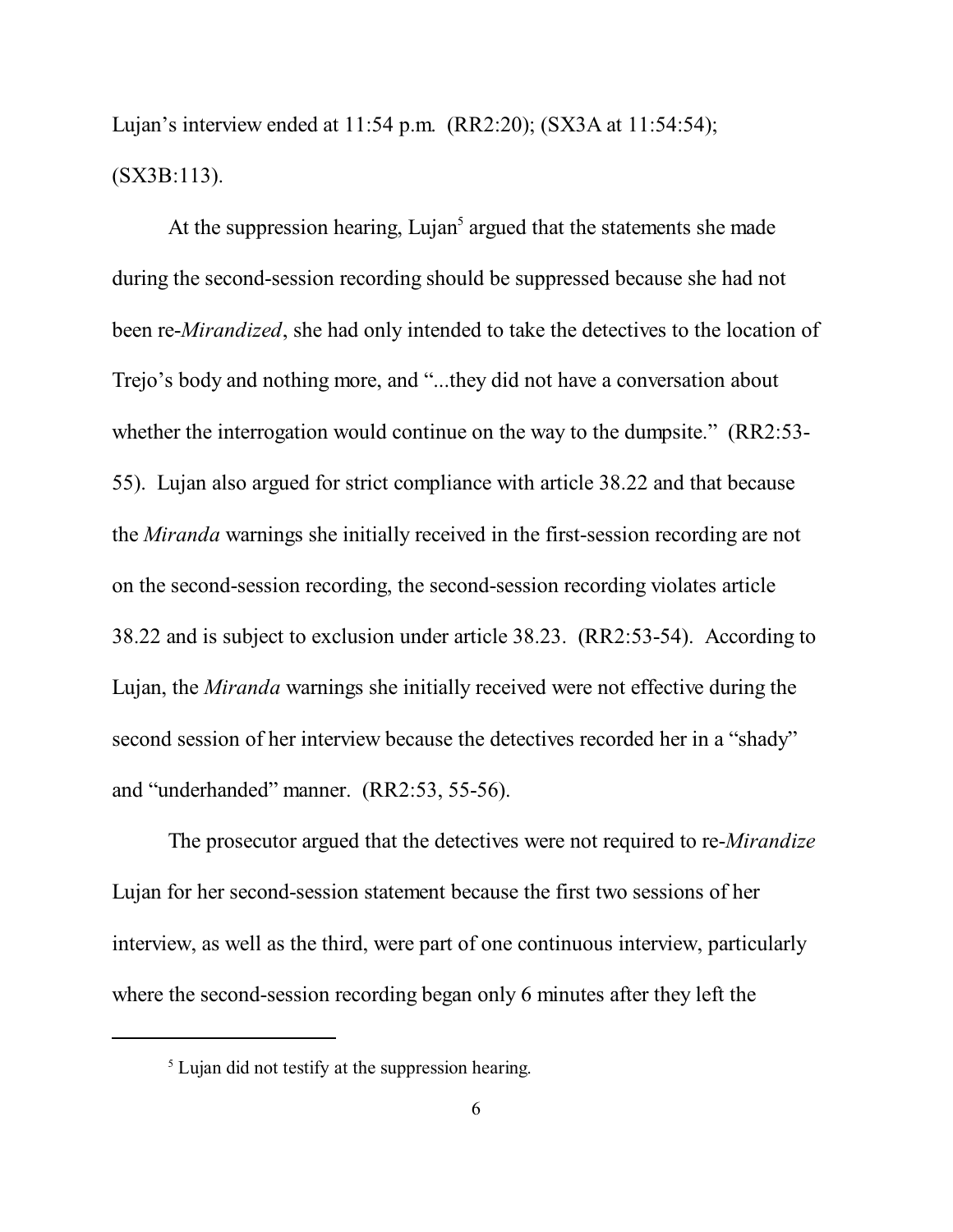interview room and less than 20 minutes after Lujan was initially *Mirandized*, such that the initial *Miranda* warnings she received were still effective through her second-session statement. (RR2:27, 57-61). As the prosecutor explained, "[t]his is one interrogation that happens to be in multiple rooms...." (RR2:61).

The trial court, finding that Lujan had been *Mirandized* and waived her rights, denied Lujan's suppression motion as to her first-session statement. (CR:64, 87). However, the trial court concluded that Lujan's second-session statement was excludable because it was not taken in compliance with article 38.22 and *Miranda.* (CR:64, 91-92).

Specifically, discrediting the detectives' explanation that they moved Lujan's interview to their vehicle because she insisted on showing them the location of Trejo's body, the trial court instead found that the detectives moved the interview only "...at the direction of the Detectives and their supervisors." (CR:88). 6 The trial court then speculated, in its findings, that Det. Ochoa's offhand statement that "...when we come back, we can continue, if you like" was somehow calculated to make Lujan "...believe that although any statements made

<sup>&</sup>lt;sup>6</sup> The trial court's finding that Det. Ochoa simply "...asked [Lujan] if she would take them [where the body was] and she agreed," implying that it was only at Det. Ochoa's behest that Lujan's interview location was moved, is not entirely accurate. (CR:88). The recording indisputably reflects that Det. Ochoa only clarified, after Lujan repeatedly asked to be allowed to tell them where the body was located, if she wanted for them to transport her to that location: "You want us to take you where the body is at?" (SX1B at 13-14).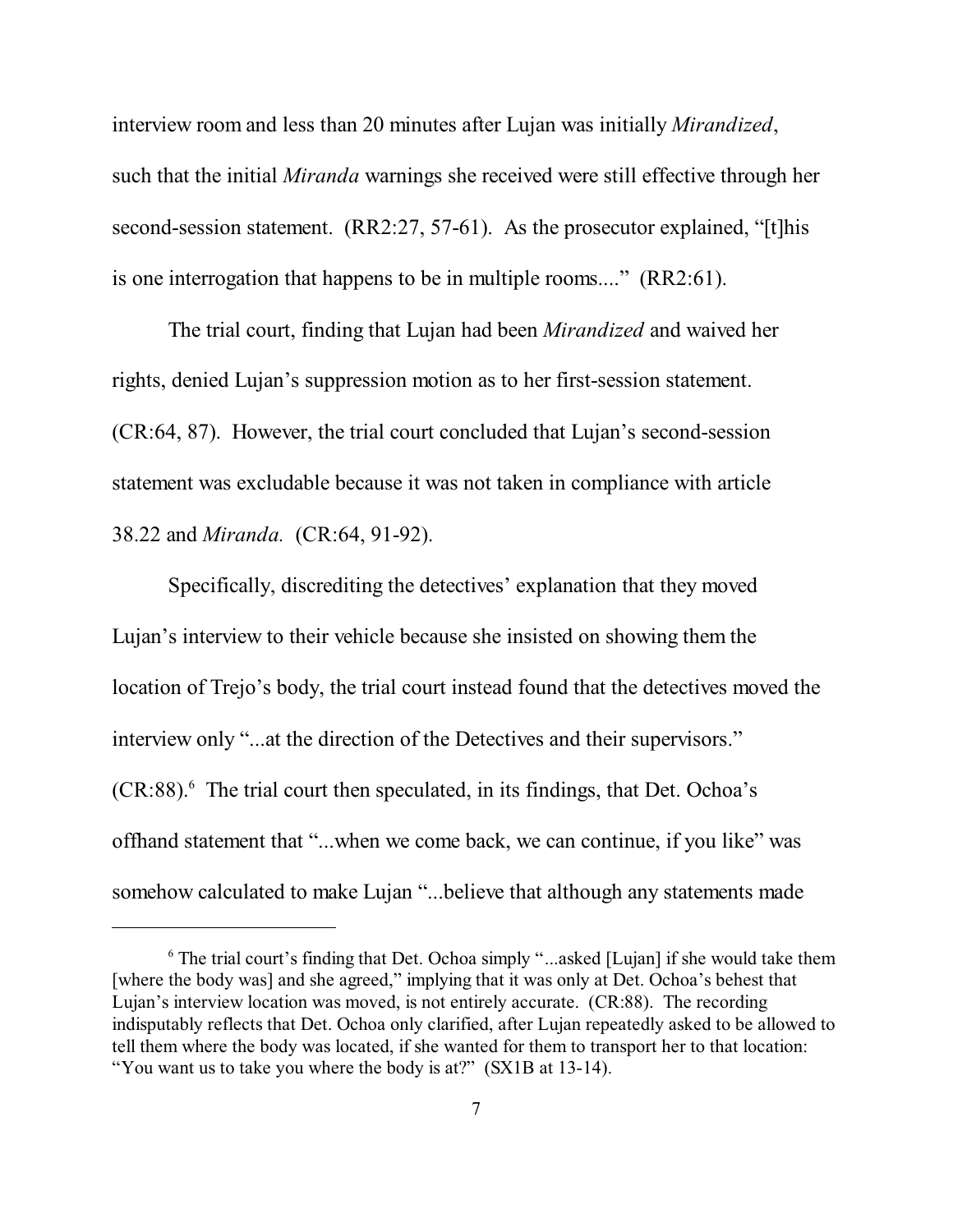at the interview room at police headquarters would be used against her, any statements made on the way to look for the body would not." (CR:88).

Moreover, discrediting Det. Camacho's subjective belief that the second session of Lujan's interview was merely a continuation of the first, the trial court characterized as "findings of fact" its legal conclusion that the second session was not a continuation of the first, such that the *Miranda* warnings Lujan received 19 minutes before were no longer effective. (CR:88-89).In reaching this conclusion, the trial court highlighted the following alleged "facts:" (1) Lujan was told that "...they could continue the statement when they returned;"<sup>7</sup> (2) the detectives moved the location of Lujan's interview to their vehicle; (3) Det. Camacho led the interrogation in the car; (4) they "...talked about other cases;" and (5) the detectives failed to read Lujan the *Miranda* warnings again while in their car. (CR:89).

<sup>&</sup>lt;sup>7</sup> While the record supports a finding that Det. Ochoa made the offhand comment that "...when we come back, we can continue, if you like," no witness with personal knowledge of what Det. Ochoa meant when he made that comment testified that the purpose of this comment was to convey to Lujan that "...they would *continue the statement* when they returned." (CR:89) (emphasis added). And because Lujan, who did not testify at the suppression hearing, has never testified that that was her interpretation of this comment, the trial court's implication that that was Lujan's understanding of this comment is unsupported by the record and based on pure speculation.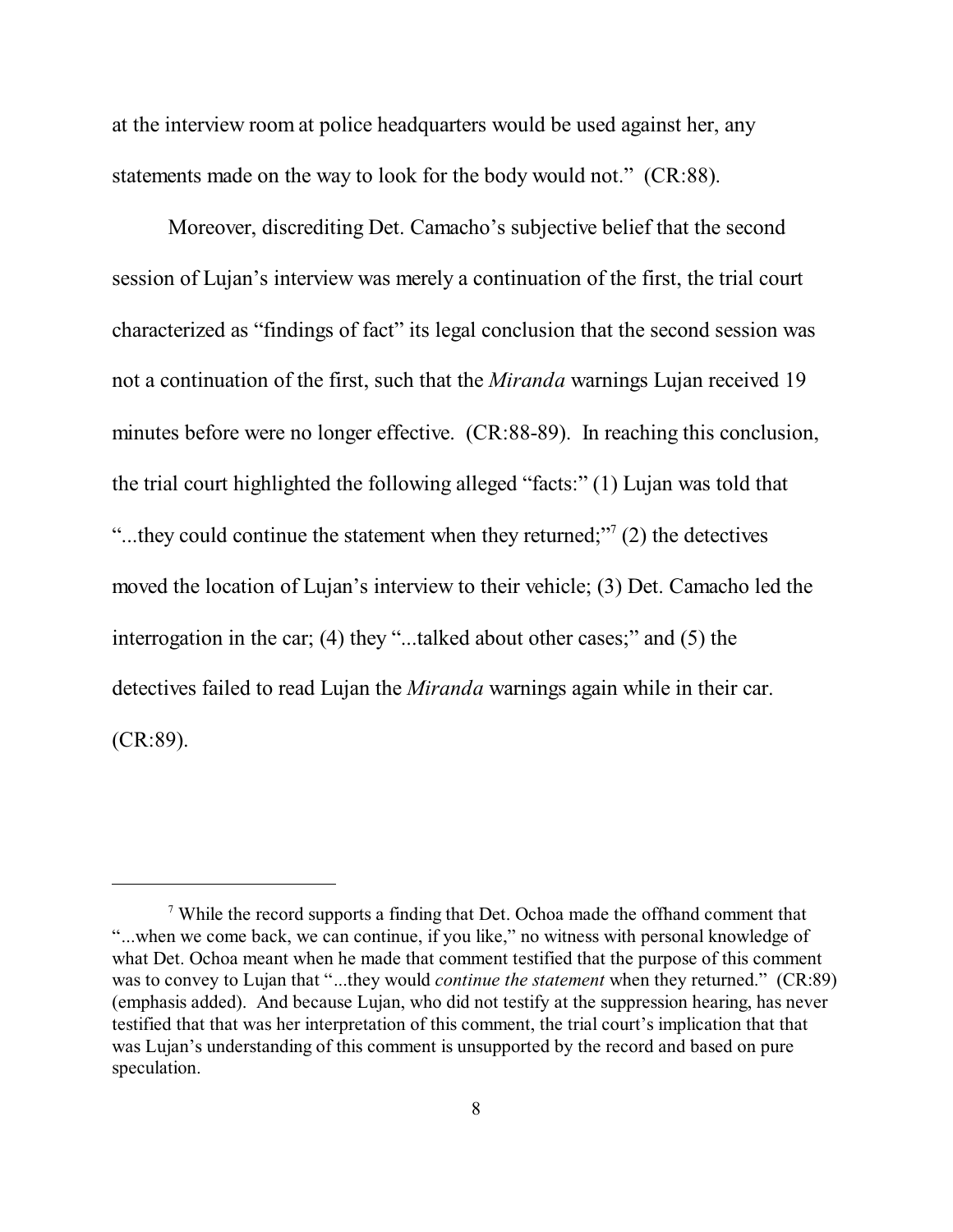#### **ARGUMENT AND AUTHORITIES**

**GROUND FOR REVIEW: The Eighth Court erred in upholding the trial court's ruling that the second, in-car session of Lujan's interview was not a continuation of the first, interview-room session, because: (1) under the** *Bible* **factors, the second-session interview was a continuation of the first; and (2) requiring police to re-***Mirandize* **a suspect if the police engage in ambiguous conduct that** *could be* **construed as terminating, or setting a temporal limitation on, the interrogation (and attendant** *Miranda* **rights) undermines the ease and clarity of** *Miranda's* **application by requiring officers to continually second-guess whether they made any such potentially ambiguous statements.**

**REASON FOR REVIEW:** The Court of Appeals has decided an important question of state law that conflicts with the applicable decisions of this Court. *See* TEX. R. APP. P. 66.3(c); *see also Bible v. State*, 162 S.W.3d 234 (Tex.Crim.App. 2005); *Ex parte Bagley*, 509 S.W.2d 332 (Tex.Crim.App. 1974).

As the Eighth Court correctly recognized, the law is well settled that where

the totality of the circumstances reflects a mere pause in police questioning, police

are not required to re-administer *Miranda*<sup>8</sup> and article 38.22 warnings<sup>9</sup>. See Lujan,

2018 WL 4659578 at \*6; *see also Bible*, 162 S.W.3d at 242; *Dunn v. State*, 721

S.W.2d 325, 338 (Tex.Crim.App. 1986) (holding that neither state-constitutional

nor statutory law required that a defendant be rewarned where the interrogation is

only a continuation of prior questioning), *abrogated on other grounds by Creagor*

<sup>8</sup> *See Miranda v. Arizona*, 384 U.S. 436, 86 S.Ct. 1602, 16 L.Ed.2d 694 (1966).

<sup>9</sup> *See* TEX. CRIM. PROC. CODE art. 38.22.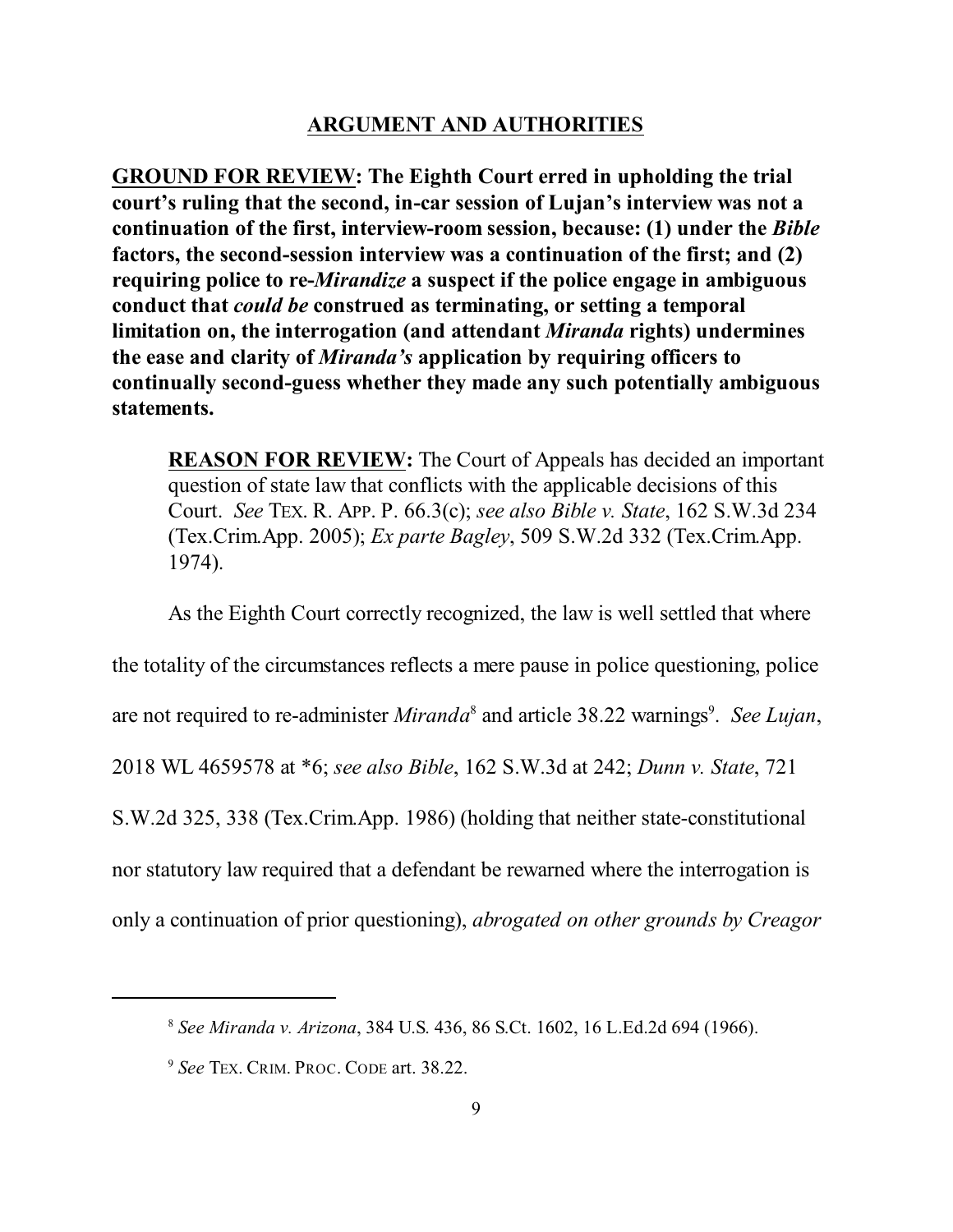*v. State*, 952 S.W.2d 582 (Tex.Crim.App. 1997); *Ex parte Bagley*, 509 S.W.2d at 337-38; *Burruss v. State*, 20 S.W.3d 179, 183-84 (Tex.App.–Texarkana 2000, pet. ref'd). <sup>10</sup> In assessing the continued efficacy of *Miranda* and article 38.22 warnings, courts consider factors such as: (1) the passage of time; (2) whether the interrogations are conducted by different people; (3) whether the interrogations relate to different offenses; and (4) whether the second interviewer asks the suspect if she received the warnings earlier, if she remembers the warnings, and if she wishes to invoke her rights. *See Bible*, 162 S.W.3d at 252, *citing Jones v. State*, 119 S.W.3d 766, 773 n.13 (Tex.Crim.App. 2003).

In this case, it was undisputed, and the trial court agreed, that Lujan was *Mirandized* and voluntarily waived her rights prior to her first-session interview. And the undisputed facts show a pause in time–6 minutes between the first and second sessions of Lujan's interview and 19 minutes from the time she was initially *Mirandized* and the time the second session of her interview resumed in the detectives' vehicle–that was so short as to not constitute any kind of meaningful break at all, such that the first *Bible* factor weighs heavily in favor of

<sup>&</sup>lt;sup>10</sup> Because the analysis of the continued efficacy of *Miranda* warnings essentially mirrors the analysis for article 38.22 warnings and concern the same facts, the State will address both together.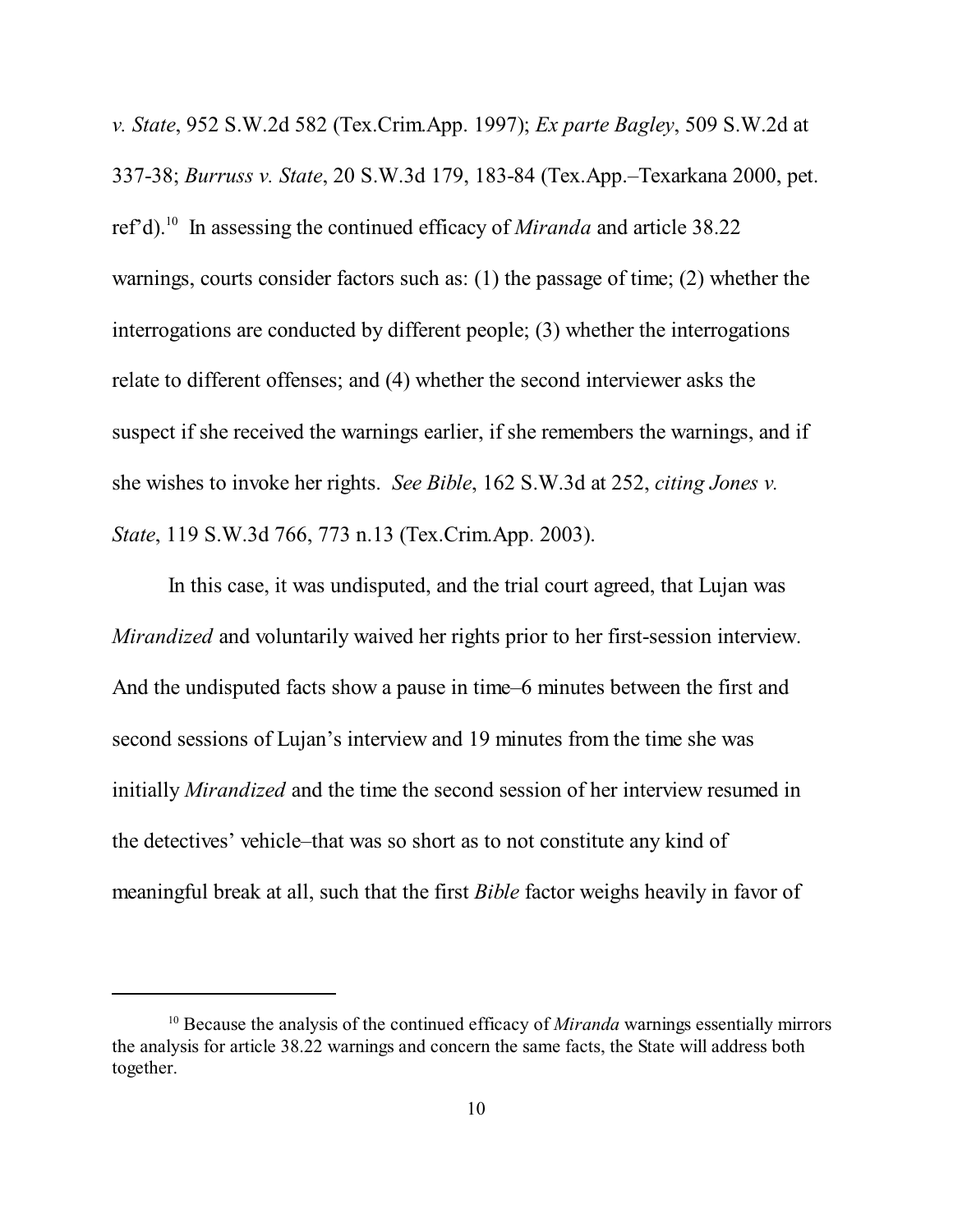concluding that the second session was an almost-seamless continuation of the first. *See*, *e*.*g*., *Bible*, 162 S.W.3d at 242.

If one can even fathom a set of circumstances in which a defendant could forget, in such a short period of time, the rights of which she had been informed, understood, and waived, those circumstances are not present here. Specifically, regardless of which detective "led" or "predominated" each session of the interview, both the first and second sessions of Lujan's interview were conducted by the same two detectives from the same law-enforcement agency, namely, EPPD Dets. Ochoa and Camacho, such that the second *Bible* factor was not "neutral at best," as the Eighth Court held, *see Lujan*, 2018 WL 4659578 at \*8, but weighs in favor of concluding that the second-session interview was a continuation of the first. *See*, *e*.*g*., *Bible*, 162 S.W.3d at 242.

And while interrogating suspects about different offenses is a factor to consider in determining whether police must re-administer *Miranda* and article 38.22 warnings, and although the trial court found that, in addition to Trejo's murder and the disposal of his body, Lujan was interrogated about "...kidnappings, drug use and distribution, car theft, prostitution and other issues," (CR:89), most of these offenses were either related to the September 12, 2016, crime spree that resulted in the kidnapping of Hall and Isaac, Trejo's murder, and the disposal of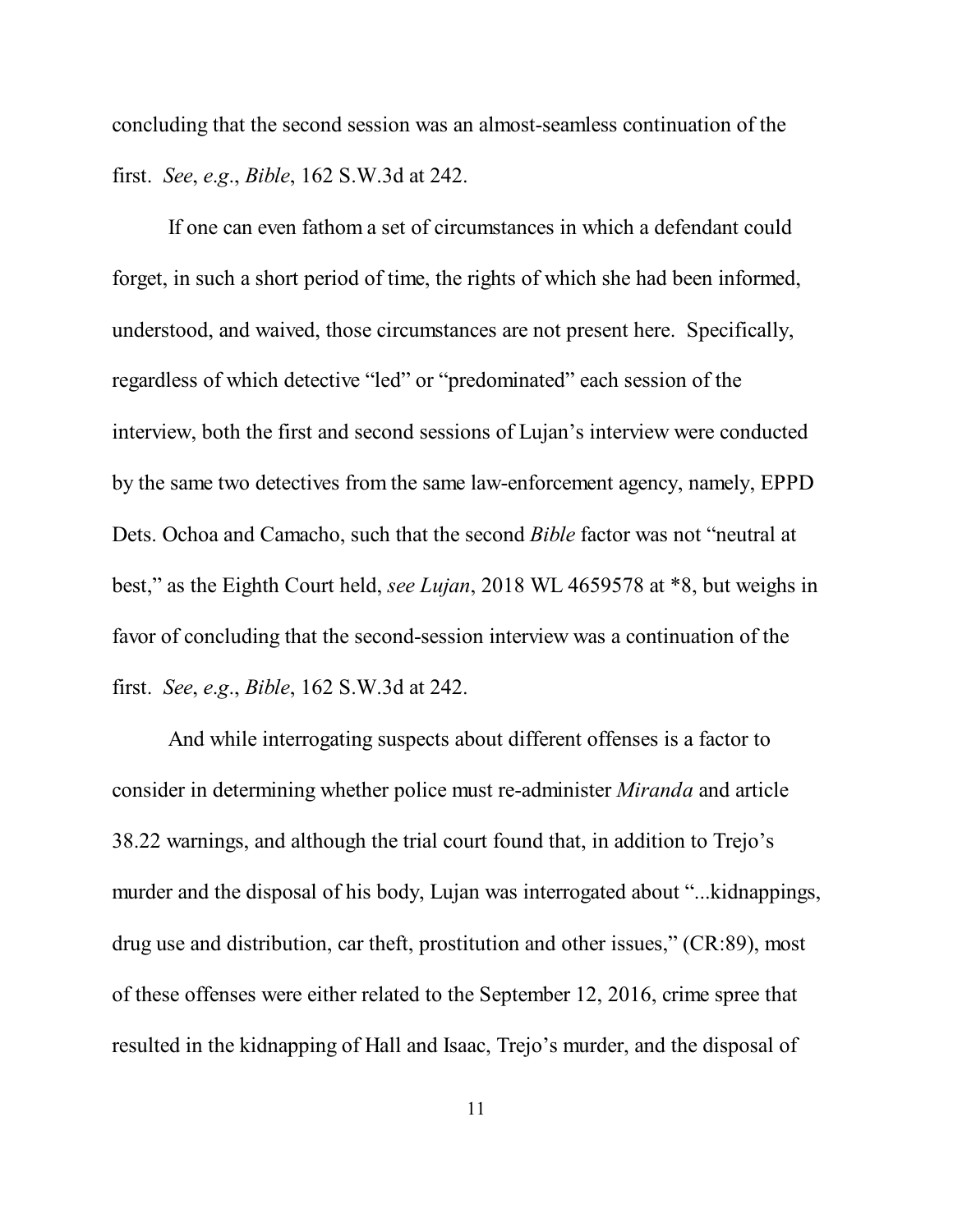his body, or were incidentally related in that the offenses (such as prostitution and/or drug use and distribution) were part of Lujan's explanation as to how she knew the individuals involved in the charged offenses.

Regardless of whether the trial court credited the detectives' stated "reason" for accommodating Lujan's request to take them to the body, (CR:88), an officer's subjective state of mind is generally irrelevant to "...the question of the intelligence and voluntariness of [the defendant's] election to abandon [her] rights," *see Moran v. Burbine*, 475 U.S. 412, 423, 106 S.Ct. 1135, 1142, 89 L.Ed.2d 410 (1986), and the indisputable video evidence demonstrated that Lujan expressly and willingly *volunteered* to take the detectives to the location of Trejo's body, which is what precipitated the second-session interview in the detectives' vehicle in the first place. In other words, Lujan, who was specifically brought in for questioning in connection with Trejo's murder, can hardly state that she reasonably believed that the second session of her interview, in which the detectives accommodated her request to take them to the location of Trejo's body, was unrelated to the first session, during which she was questioned about his murder. Where Lujan was reasonably aware that the first two sessions of her interview were connected and were about the same September 12, 2016, crime spree, the third *Bible* factor was not "neutral at best," as the Eighth Court held, *see*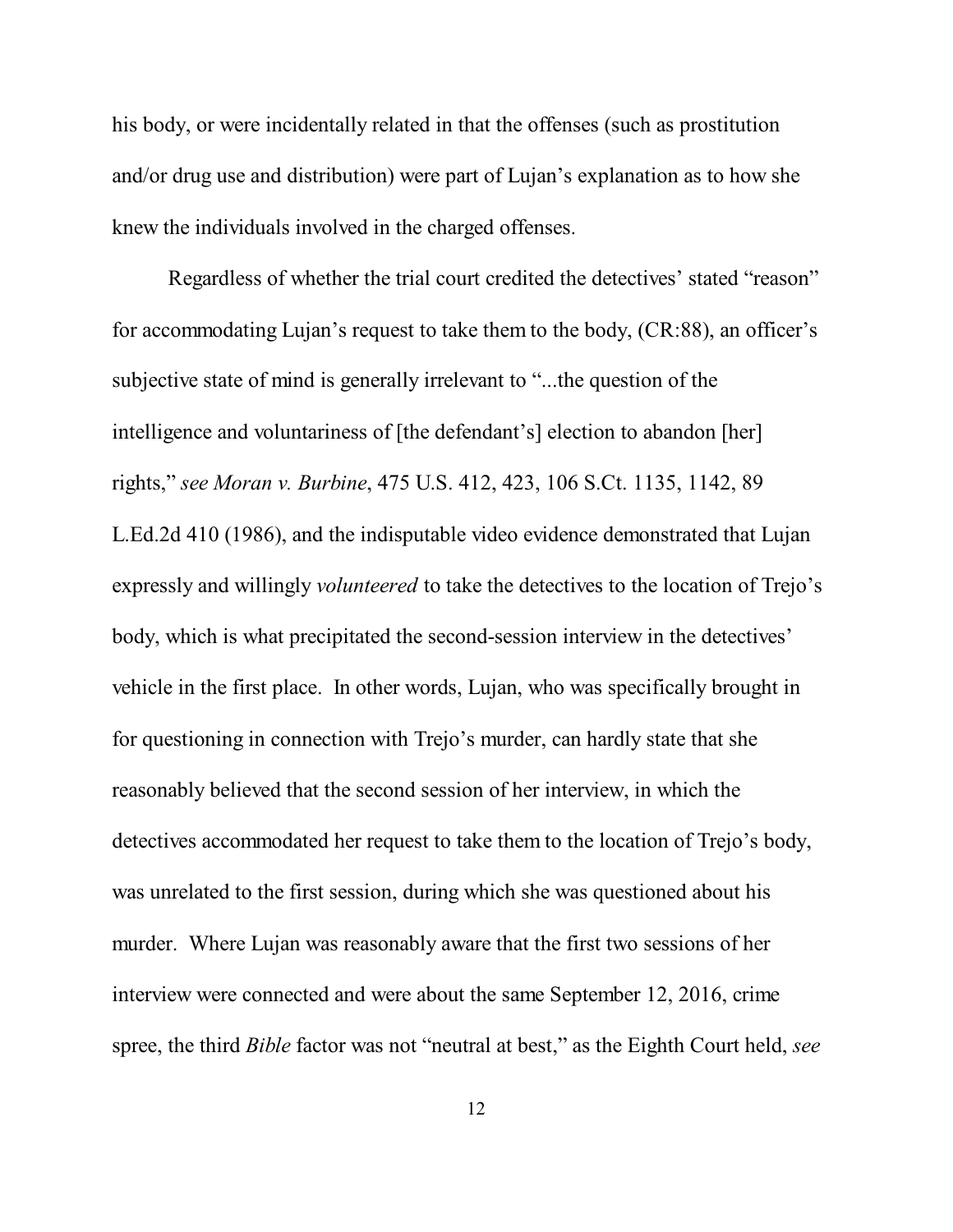*Lujan*, 2018 WL 4659578 at \*8, but weighs in favor of finding that the secondsession interview was merely a continuation of the first. *See Bible*, 162 S.W.3d at 242; *Burruss*, 20 S.W.3d at 184; *cf. Dunn*, 721 S.W.2d at 338 ("The facts clearly reflect that there was a continuity of interrogation that pertained to the same offense after the warnings were given.").

And although Lujan was not again reminded of the *Miranda* and article 38.22 warnings when the second session began, which the Eighth Court held weighed "...heaviest against the State," *see Lujan*, 2018 WL 4659578 at \*8, it was objectively reasonable for the detectives to believe that Lujan did not forget those warnings within the 19-minute period of time that lapsed between the administration of those warnings and the commencement of the second session and the 6-minute lapse of time between the two sessions. *See Jackson v. State*, No. 01-16-00242-CR, 2018 WL 1003362 at \*4 (Tex.App.–Houston [1<sup>st</sup> Dist.], Feb. 22, 2018, pet. ref'd) (mem. op.) (not designated for publication); *Stallings v. State*, No. 09-09-00200-CR, 2010 WL 2347244 at \*3 (Tex.App.–Beaumont, June 9, 2010, pet. ref'd) (mem. op.) (not designated for publication) (cases holding that the defendant's second interview was a continuation of his initial interview, even though he was not reminded of his *Miranda* rights at the beginning of the second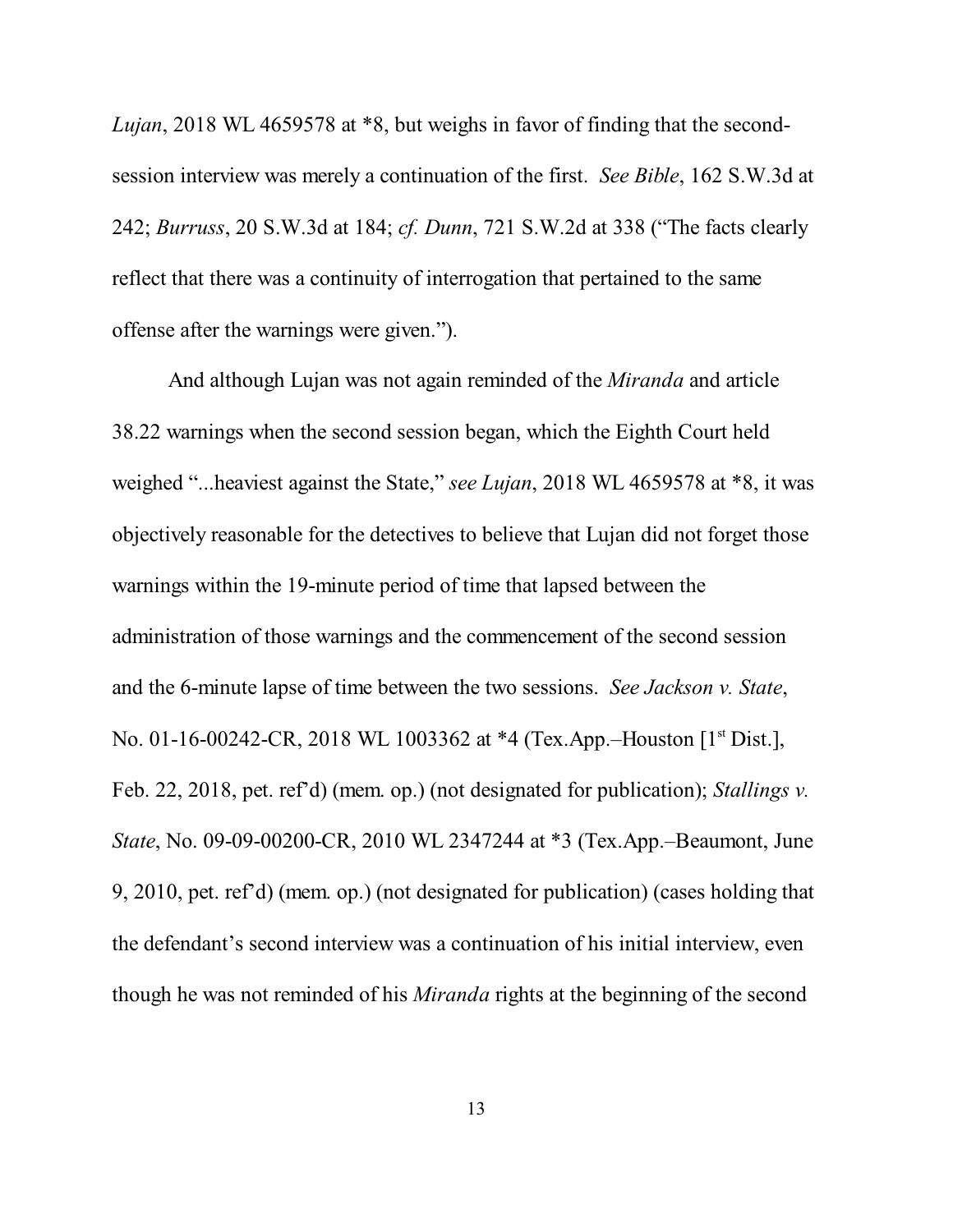interview, because only a matter of minutes or several hours had transpired

between the two interviews).

First noting that the trial court had relied on the fact that the second-session

interview was conducted in a different setting–the detectives' vehicle–in

concluding that the second-session interview was not a continuation of the first,

the Eighth Court explained that:

...Were that the trial court's sole additional rationale, we might discount it as we did in *Cotten v. State*, 08-13-00051-CR, 2013 WL 6405511 at \*4 (Tex.App.–El Paso Dec. 4, 2013, pet. [ref'd])(not designated for publication) (first interview in bedroom when defendant arrested, and second at the police station). But the trial court here also relied on the detective's statement at the end of the first recording that "when we come back, we can continue, if you like." The detective's statement is the sharpest cut against the State's position. In common parlance, the statement would signal the end of something with the prospect that it could be continued. And the detective did not say we can continue when we get in the car to drive out to the body. He said they could continue when they got back to the police station.

*See Lujan*, 2018 WL 4659578 at \*8. In other words, the Eighth Court essentially

held that the *Bible* factors likely would have tipped in the State's favor, but for this

offhand comment by Det. Ochoa as he left the interview room.

The United States Supreme Court has explained that "'[o]ne of the principal

advantages' of *Miranda* is the ease and clarity of its application" and has declined

to extend *Miranda* in ways that "...would have the inevitable consequence of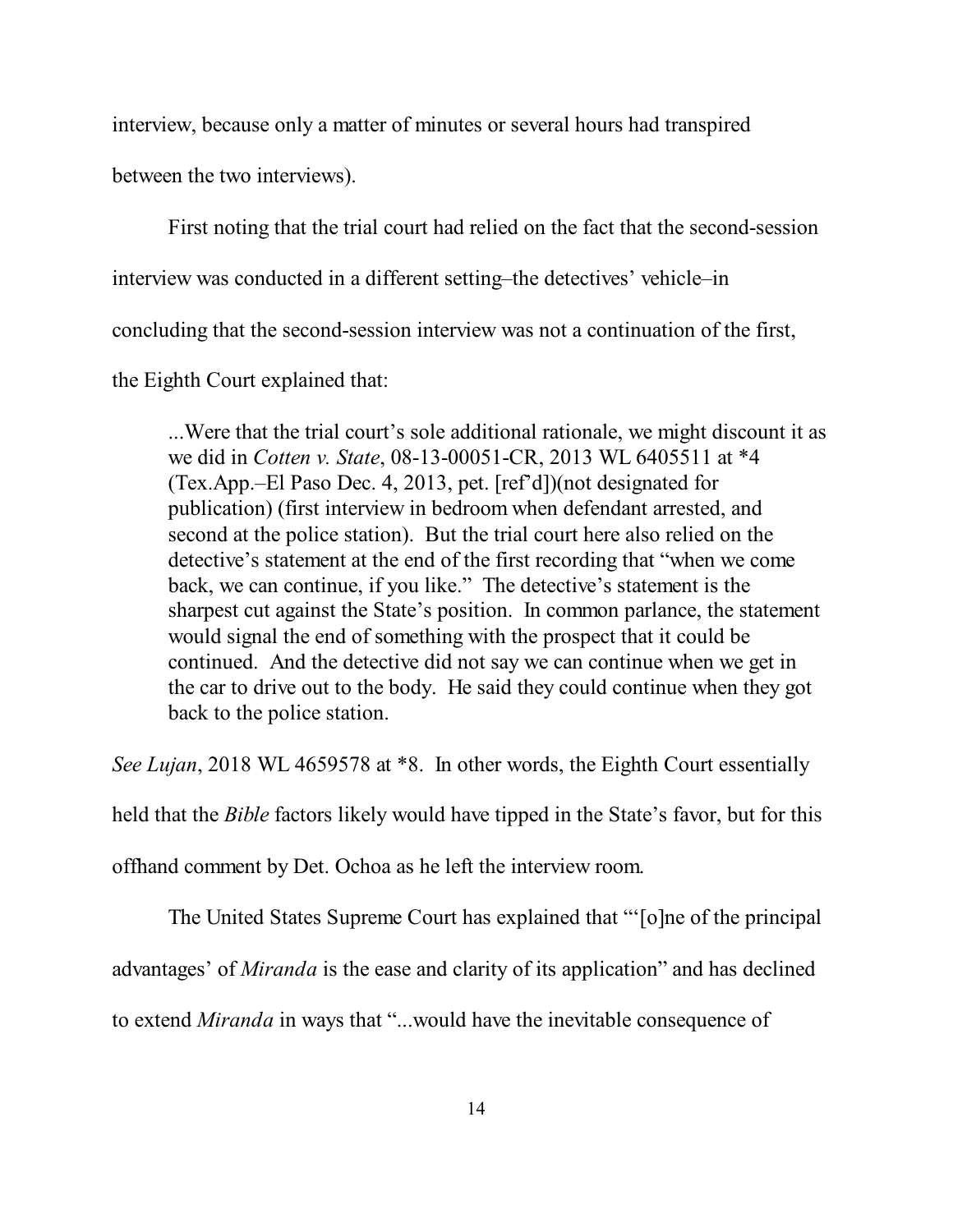muddying *Miranda's* otherwise relatively clear waters." *See Burbine*, 475 U.S. at 425, *quoting Berkemer v. McCarty*, 468 U.S. 420, 430, 104 S.Ct. 3138, 3145, 82 L.Ed.2d 317 (1984). To that end, the Supreme Court has provided the bright-line rule that a suspect's invocation of her *Miranda* rights must be clear and unequivocal before police are required to terminate questioning because anything less than that would force police officers "...to make difficult judgment calls about whether the suspect in fact wants a lawyer even though he has not said so, with the threat of suppression if they guess wrong." *See Davis v. United States*, 512 U.S. 452, 460-61, 114 S.Ct. 2350, 2355-56, 129 L.Ed.2d 362 (1994).

The foregoing reasoning regarding the ease and clarity of *Miranda's* application should apply in equal force here. Nothing in Det. Ochoa's vague and ambiguous statement, on its face, clearly conveyed to all involved that the detectives' interrogation of Lujan (and the application of the *Miranda* and article 38.22 warnings initially given) was officially over at that point and that nothing she stated thereafter could be used against her. By informing Lujan that the interrogation would continue, Det. Ochoa's statement had the converse effect of advising Lujan that the interrogation was not in fact officially over and would be ongoing.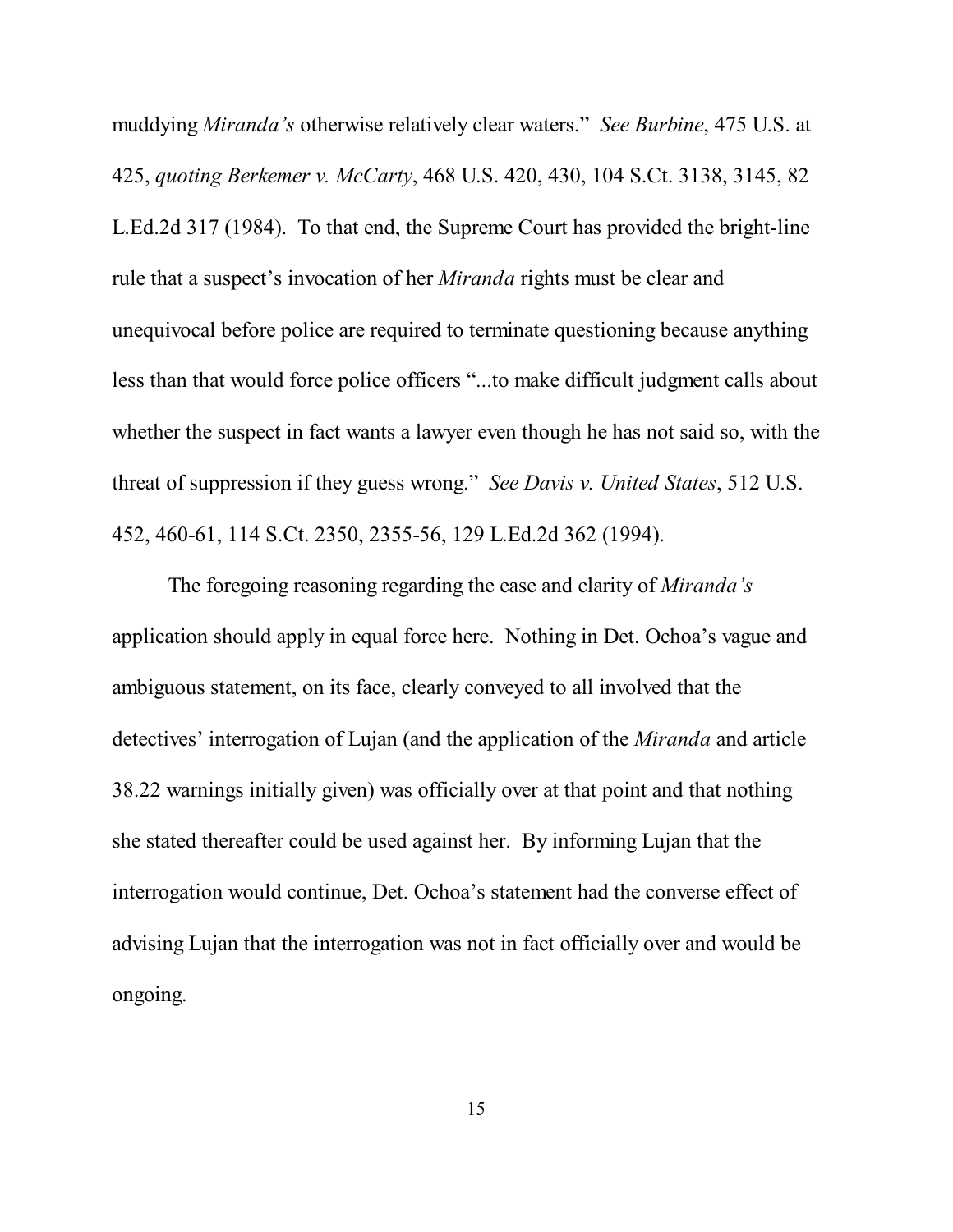In the absence of a clear statement to Lujan that the interrogation was over and that the warnings were no longer effective, the effect of the Eighth Court's holding that Lujan should have been re-*Mirandized* on the basis of a vague statement that could have been construed as terminating, or setting some kind of temporal limitation on, the interrogation is that police must now continually second-guess whether they made any such potentially ambiguous statements and promptly re-*Mirandize* the defendant or risk the suppression of any statements made thereafter. The Eighth Court's requirement in this regard thus undermines the ease and clarity of *Miranda's* application and unduly hampers lawenforcement's legitimate efforts to obtain admissions of guilt. *See Burbine*, 475 U.S. at 426 (recognizing that *Miranda* sought to strike a balance between protecting a defendant from constitutionally impermissible compulsion and the police's legitimate efforts to obtain admissions of guilt that are essential to society's compelling interest in finding, convicting, and punishing those who violate the law).

Additionally, the Eighth Court's requirement that *Miranda* and article 38.22 be re-administered any time the police engage in ambiguous or vague conduct that *could be* seen terminating, or setting a temporal limitation on, the interrogation renders meaningless this Court's recognition in *Bible* that some situations do not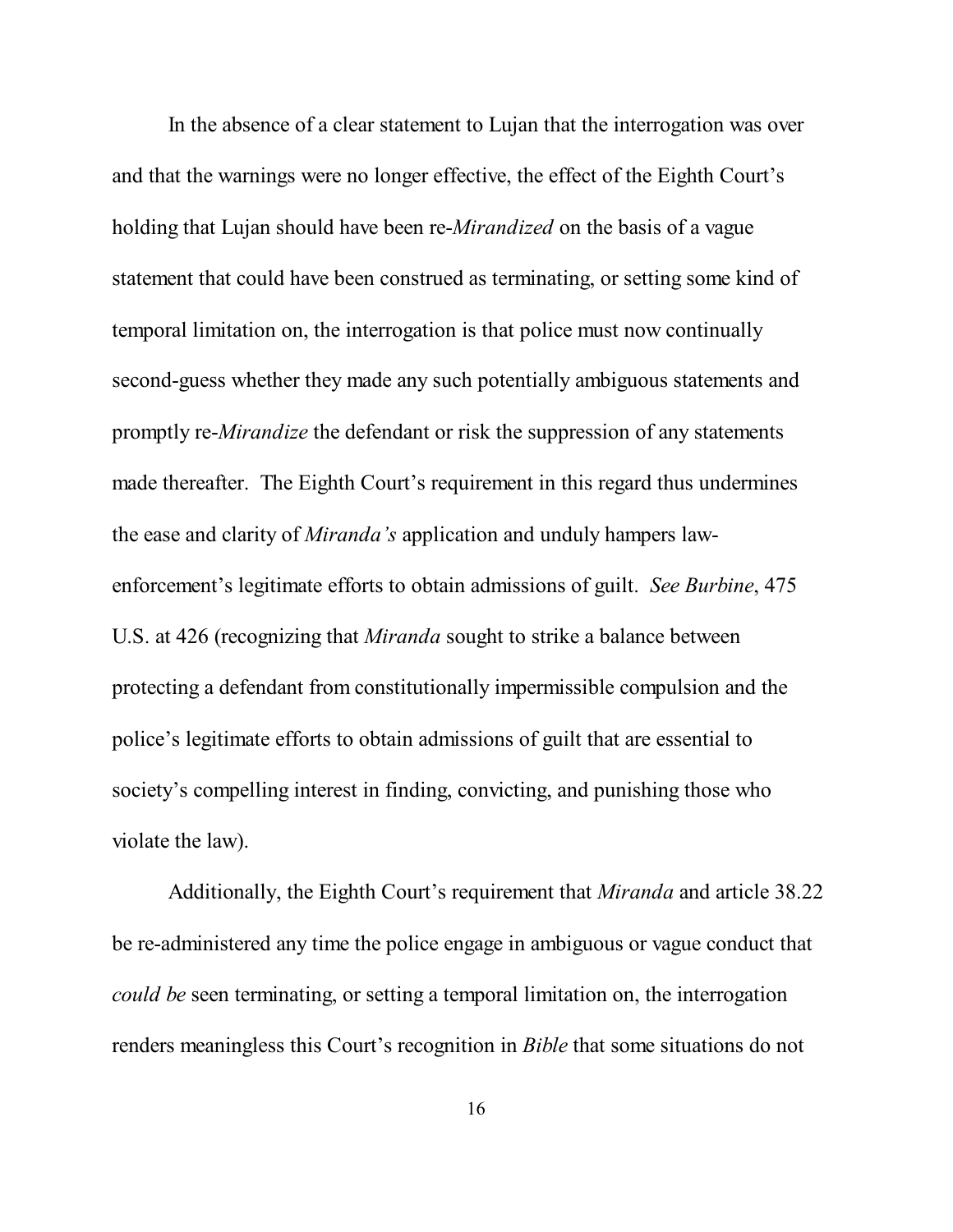require the re-administration of warnings, *see*, *e*.*g*., *Bible*, 162 S.W.3d at 242, because any number of actions by the police, such as simply leaving the room for a short time to confer outside the presence of the defendant, *could be* construed as "...signal[ing] the end of something [(that portion of the interview)] with the prospect that it be continued [(when police reenter the room)]."

In light of: (1) the continuity of interrogation where Lujan was arrested and brought in for questioning in connection with Trejo's murder; and (2) the same two detectives conducting the second-session interview while looking for Trejo's body, during which other matters related to the same crime spree as Trejo's death were addressed, it is simply unreasonable to conclude that Det. Ochoa's vague and ambiguous comment as he left the interview room constituted some kind of "...significant change in the character of the interrogation," such as a defendant's clear and unequivocal invocation of a *Miranda* right, requiring the readministration of warnings. *Cf. Wyrick v. Fields*, 459 U.S. 42, 47-48, 103 S.Ct. 384, 396, 74 L.Ed.2d 214 (1982) (holding that where the defendant had already waived his rights prior to submitting to a polygraph examination, police were not required to re-administer *Miranda* warnings when the defendant was questioned after the examination about the unfavorable results because disconnecting the polygraph equipment effectuated no significant change in the character of the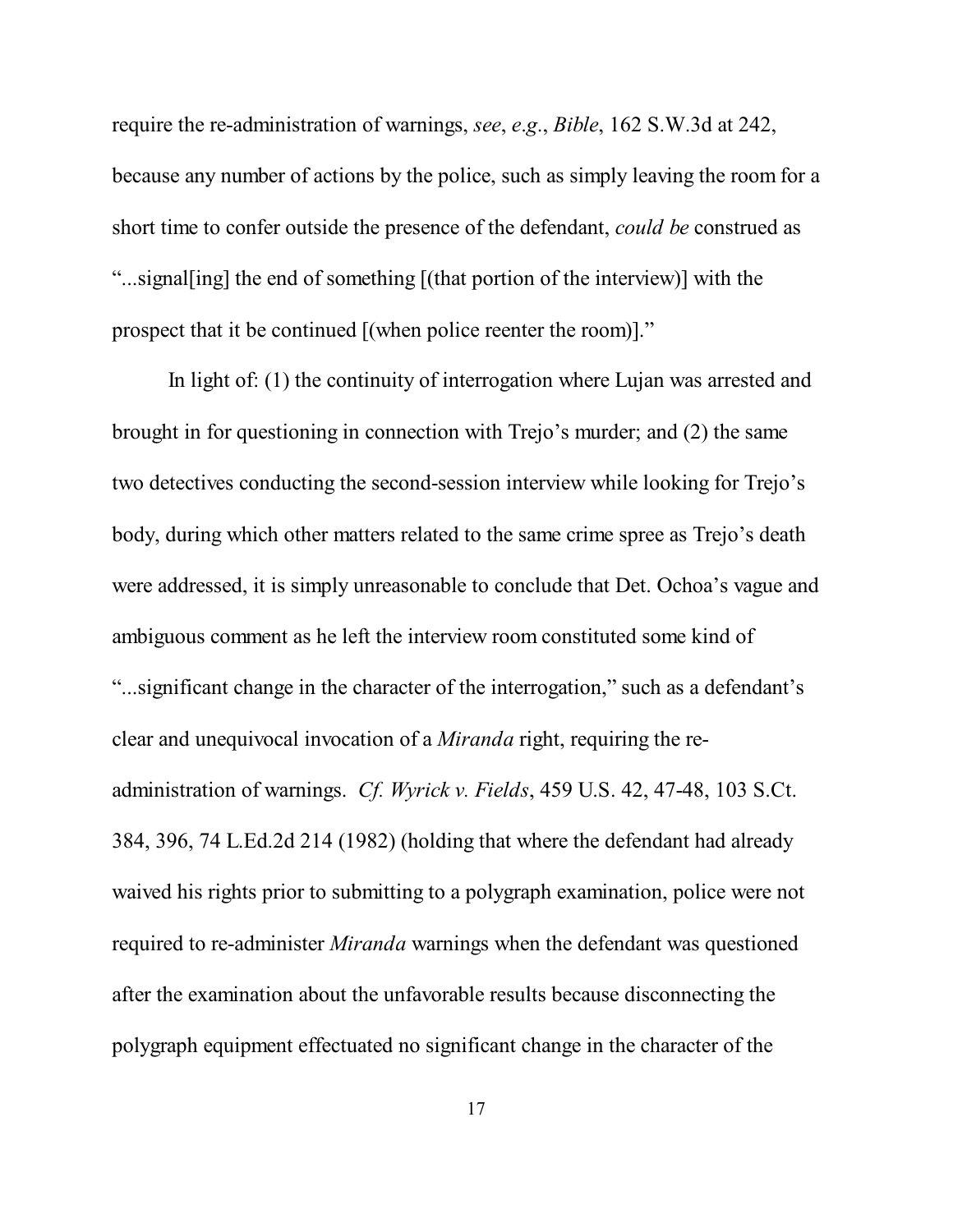investigation, nor did it serve to remove the defendant's knowledge of his rights from his mind).

As the State argued in its appellate brief before the Eighth Court, any findings of fact by the trial court as to what inference Lujan drew from Det. Ochoa's ambiguous comment constitute speculation and are unsupported by the record because Lujan, the only person with personal knowledge as to what inference she drew from Det. Ochoa's statement, if she in fact heard and thought about the statement at all, did not testify, such that the trial court's findings in this regard are entitled to no deference. *See*, *e*.*g.*, *Hereford v. State*, 339 S.W.3d 111, 120-21 (Tex.Crim.App. 2011) (holding that a trial court's fact findings that are not supported by the record are entitled to no deference on appeal). And although Det. Ochoa's subjective intent is irrelevant in this analysis, *see*, *e*.*g*., *Burbine*, 475 U.S. at 423, there was no testimony from Det. Ochoa that he made this statement with the intent to convey to Lujan that the interrogation was over and that whatever statements she made thereafter would not be used against her.

Under the totality of the circumstances, the first two sessions of Lujan's interview were ultimately part of a single, three-part interview for purposes of *Miranda* and article 38.22, and the initial warnings given at the outset of the first session were still effective for the second. *See*, *e.g*., *Bible*, 162 S.W.3d at 242;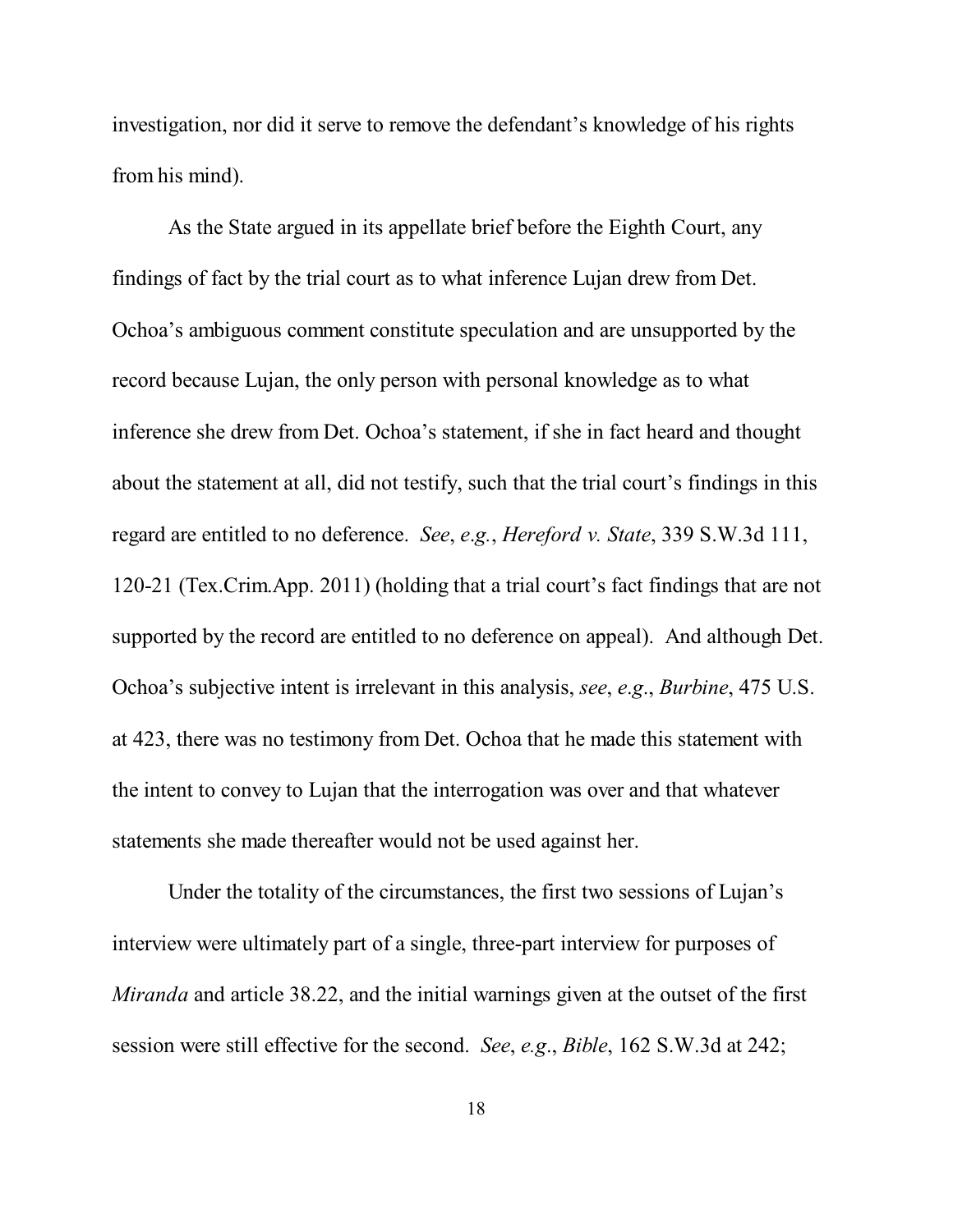*Dunn*, 721 S.W.2d at 338-39; *Stallings*, 2010 WL 2347244 at \*3 (holding that the *Miranda* and article 38.22 warnings the defendant received at the outset of his first interview were effective during the joint interview of the defendant and his accomplice in a different interview room where, although the defendant was not reminded of those warnings, only 5 minutes transpired between his first individual interview and the joint interview, both interviews concerned the same murder, and one of several detectives was present throughout all of the defendant's interviews).

Because the trial court erred and abused its discretion in determining that Lujan was not sufficiently warned, pursuant to *Miranda* and article 38.22, prior to the second session of her interview, the Eighth Court erred in upholding the trial court's suppression ruling in this regard, and its judgment as to Lujan's secondsession recording should be reversed.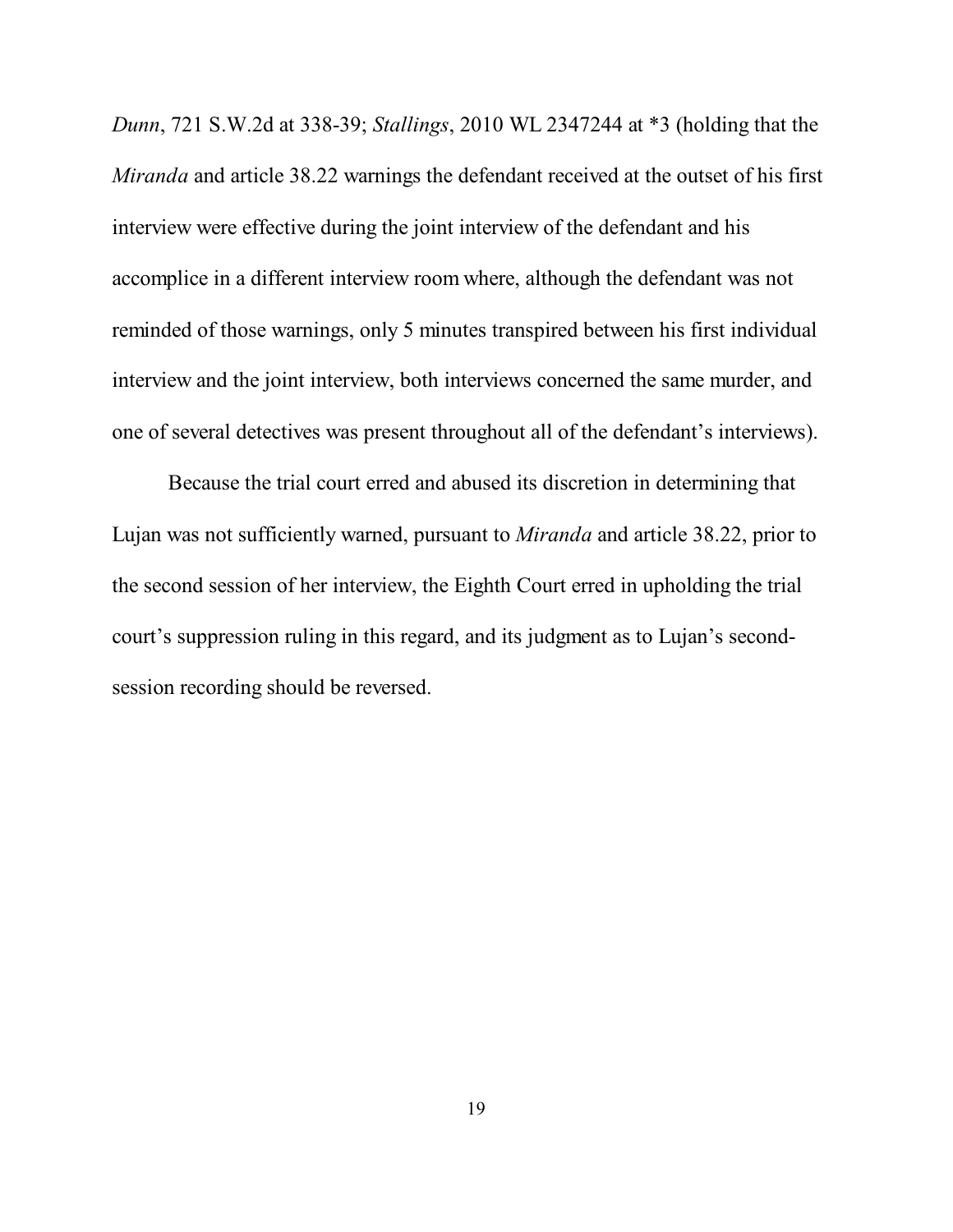#### **PRAYER**

WHEREFORE, the State prays that this petition for discretionary review be

granted, and that upon hearing, the Court reverse the judgment of the Eighth

Court, and remand this case to the trial court for further proceedings.

Respectfully submitted,

JAIME ESPARZA DISTRICT ATTORNEY 34<sup>th</sup> JUDICIAL DISTRICT

/s/ Lily Stroud

LILY STROUD ASST. DISTRICT ATTORNEY DISTRICT ATTORNEY'S OFFICE 201 EL PASO COUNTY COURTHOUSE 500 E. SAN ANTONIO EL PASO, TEXAS 79901 (915) 546-2059 ext. 3769 FAX (915) 533-5520 EMAIL lstroud@epcounty.com SBN 24046929

ATTORNEYS FOR THE STATE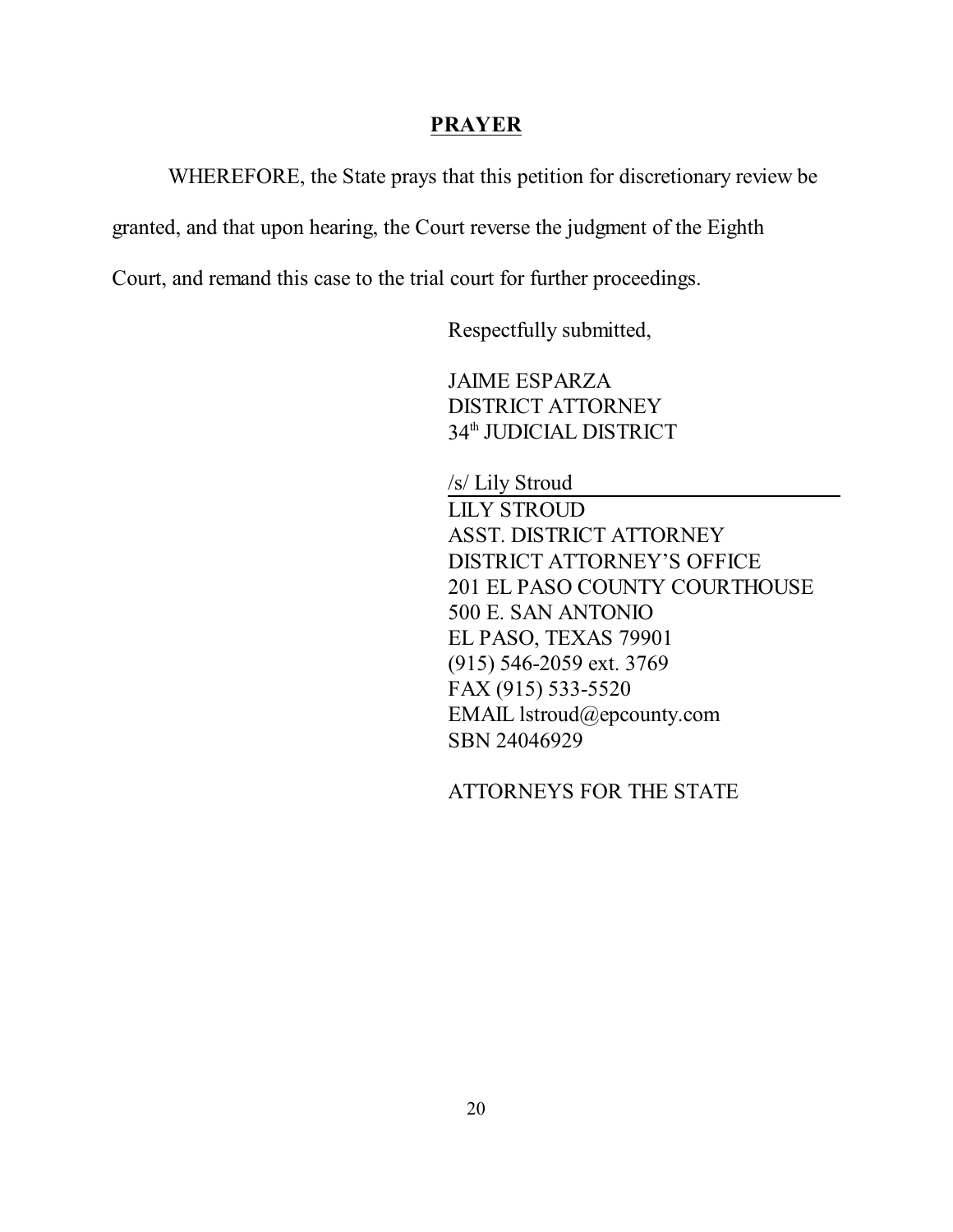#### **CERTIFICATE OF COMPLIANCE**

The undersigned does hereby certify that the foregoing document contains 4,313 words.

> /s/ Lily Stroud LILY STROUD

## **CERTIFICATE OF SERVICE**

(1) The undersigned does hereby certify that on March 11, 2019, a copy of the foregoing petition for discretionary review was sent by email, through an electronic-filing-service provider, to appellee's attorneys: Greg Anderson, Ander807@hotmail.com; and Sara Priddy, sara@priddylaw.com.

(2) The undersigned also does hereby certify that on March 11, 2019, a copy of the foregoing petition for discretionary review was sent by email, through an electronic-filing-service provider, to the State Prosecuting Attorney, information@SPA.texas.gov.

> /s/ Lily Stroud LILY STROUD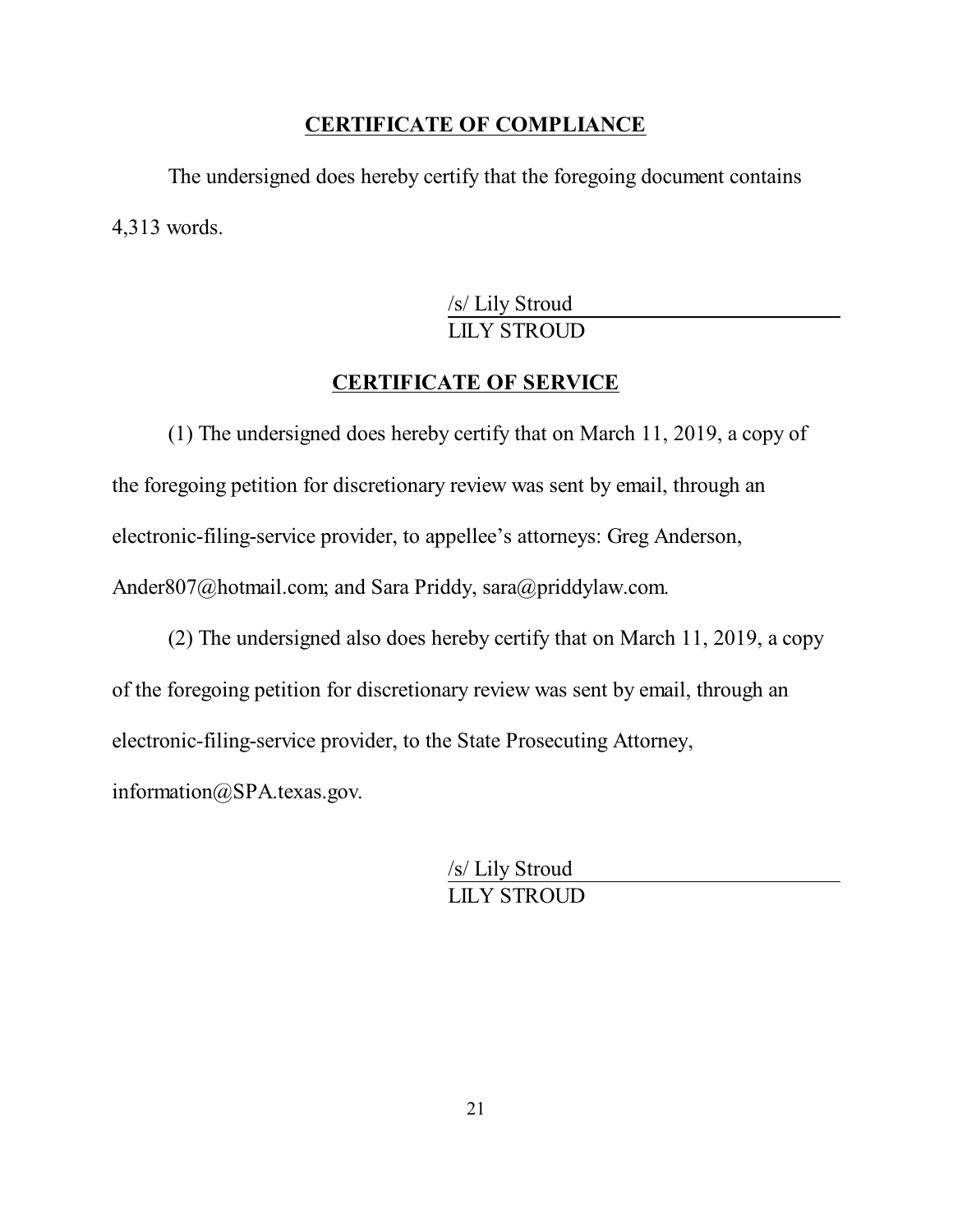# **APPENDIX**

# **COURT OF APPEALS' OPINION**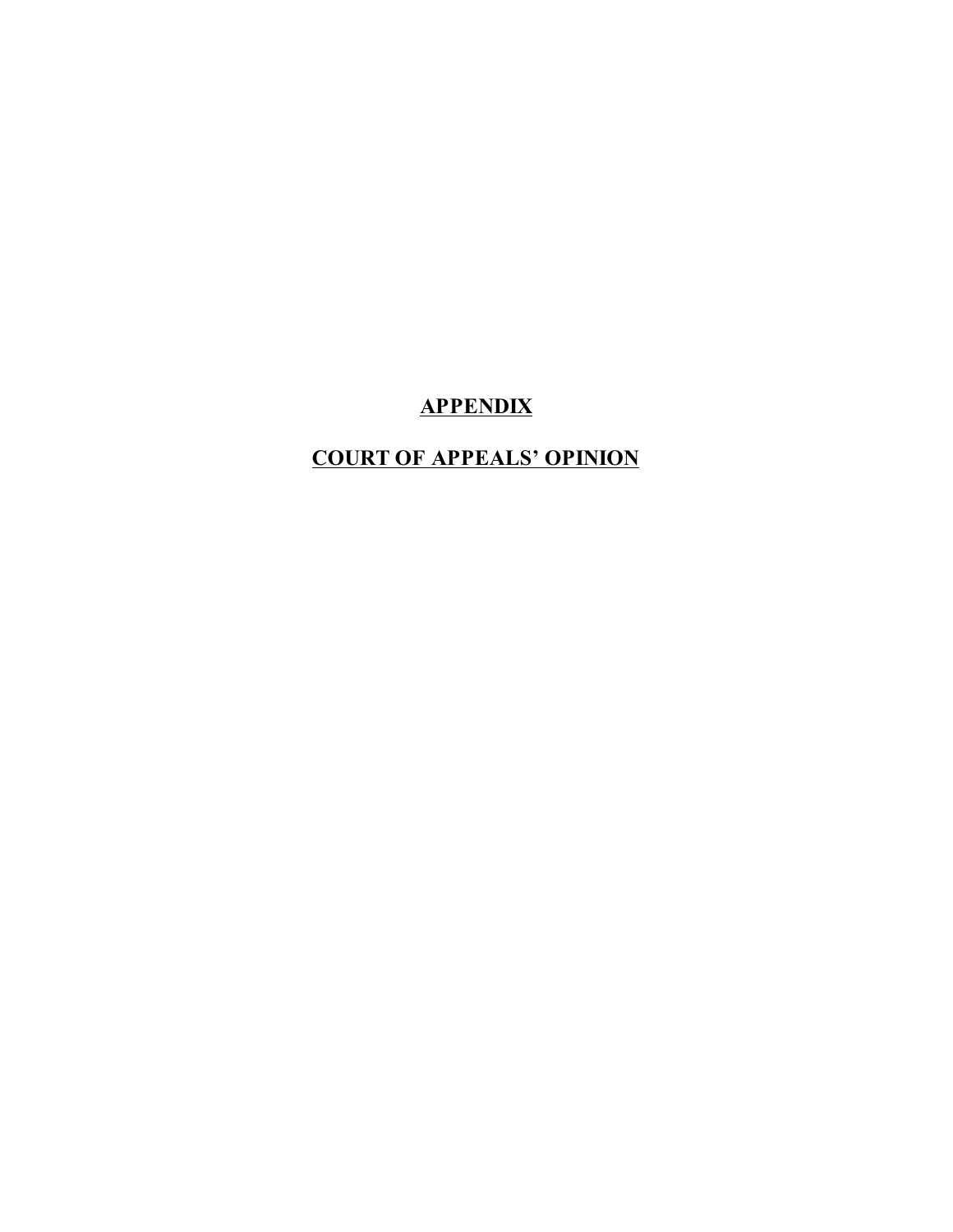2018 WL 4659578 Only the Westlaw citation is currently available.

SEE TX R RAP RULE 47.2 FOR DESIGNATION AND SIGNING OF OPINIONS.

**(Do Not Publish)** Court of Appeals of Texas, El Paso.

The STATE of Texas, Appellant, v. Erlinda LUJAN, Appellee.

> No. 08-17-00036-CR | September 28, 2018

Appeal from 243rd District Court of El Paso County, Texas (TC # 20160D04874)

#### **Attorneys and Law Firms**

[Jaime E. Esparza](http://www.westlaw.com/Link/Document/FullText?findType=h&pubNum=176284&cite=0317752301&originatingDoc=I0e3a6240c39911e88037ff68a1223ab1&refType=RQ&originationContext=document&vr=3.0&rs=cblt1.0&transitionType=DocumentItem&contextData=(sc.UserEnteredCitation)), Lily M. Stroud, for the State of Texas.

[Greg Anderson,](http://www.westlaw.com/Link/Document/FullText?findType=h&pubNum=176284&cite=0116966801&originatingDoc=I0e3a6240c39911e88037ff68a1223ab1&refType=RQ&originationContext=document&vr=3.0&rs=cblt1.0&transitionType=DocumentItem&contextData=(sc.UserEnteredCitation)) for Erlinda Lujan

Before [McClure](http://www.westlaw.com/Link/Document/FullText?findType=h&pubNum=176284&cite=0175912901&originatingDoc=I0e3a6240c39911e88037ff68a1223ab1&refType=RQ&originationContext=document&vr=3.0&rs=cblt1.0&transitionType=DocumentItem&contextData=(sc.UserEnteredCitation)), C.J., [Rodriguez](http://www.westlaw.com/Link/Document/FullText?findType=h&pubNum=176284&cite=0386618101&originatingDoc=I0e3a6240c39911e88037ff68a1223ab1&refType=RQ&originationContext=document&vr=3.0&rs=cblt1.0&transitionType=DocumentItem&contextData=(sc.UserEnteredCitation)), and [Palafox](http://www.westlaw.com/Link/Document/FullText?findType=h&pubNum=176284&cite=0285361599&originatingDoc=I0e3a6240c39911e88037ff68a1223ab1&refType=RQ&originationContext=document&vr=3.0&rs=cblt1.0&transitionType=DocumentItem&contextData=(sc.UserEnteredCitation)), JJ.

## **OPINION**

[ANN CRAWFORD McCLURE](http://www.westlaw.com/Link/Document/FullText?findType=h&pubNum=176284&cite=0175912901&originatingDoc=I0e3a6240c39911e88037ff68a1223ab1&refType=RQ&originationContext=document&vr=3.0&rs=cblt1.0&transitionType=DocumentItem&contextData=(sc.UserEnteredCitation)), Chief **Justice** 

**\*1** The State appeals a trial court's suppression of two recorded statements taken as a part of a murder investigation.

The appeal raises the question of whether the recorded statements were from a single interview for which Erlinda Lujan was properly informed of her rights at the outset, or whether the police conducted three separate interrogations, and as a part of the second and third sessions, used the "two-step" process (also referred to as the "question-first, warn-later" technique) to gain incriminating information. We also address whether the two-step issue was raised below, and whether the State properly perfected this appeal. We affirm in part and reverse in part.

## <span id="page-31-1"></span>**BACKGROUND**

From the proceedings below, we gather that the several people involved in the events described here are methamphetamine users or sellers (or "tweakers" as they apparently call themselves). In a companion case, Erlinda Lujan is charged with the murder of Anthony Trejo, tampering with his corpse, and tampering with other evidence. Anthony Trejo was killed and his dismembered body dumped in the desert. While investigating that crime, the police arrested Lujan and questioned her. From that questioning, they learned information related to the aggravated kidnapping of Isaac Lujan and James Tyler Hall, for which she has been indicated in this case.

<span id="page-31-0"></span>[1](#page-31-1) And once again we are confronted with an uncomfortable glimpse into the meth subculture. *See e.g. Cucuta v. State*, 08-15-00028-CR, [2018 WL](http://www.westlaw.com/Link/Document/FullText?findType=Y&serNum=2043878881&pubNum=0000999&originatingDoc=I0e3a6240c39911e88037ff68a1223ab1&refType=RP&originationContext=document&vr=3.0&rs=cblt1.0&transitionType=DocumentItem&contextData=(sc.UserEnteredCitation)) [1026450, at \\*1 \(Tex.App.--El Paso Feb. 23, 2018,](http://www.westlaw.com/Link/Document/FullText?findType=Y&serNum=2043878881&pubNum=0000999&originatingDoc=I0e3a6240c39911e88037ff68a1223ab1&refType=RP&originationContext=document&vr=3.0&rs=cblt1.0&transitionType=DocumentItem&contextData=(sc.UserEnteredCitation)) [no pet. h.\)\(](http://www.westlaw.com/Link/Document/FullText?findType=Y&serNum=2043878881&pubNum=0000999&originatingDoc=I0e3a6240c39911e88037ff68a1223ab1&refType=RP&originationContext=document&vr=3.0&rs=cblt1.0&transitionType=DocumentItem&contextData=(sc.UserEnteredCitation))not designated for publication)(describing two methamphetamine users committing aggravated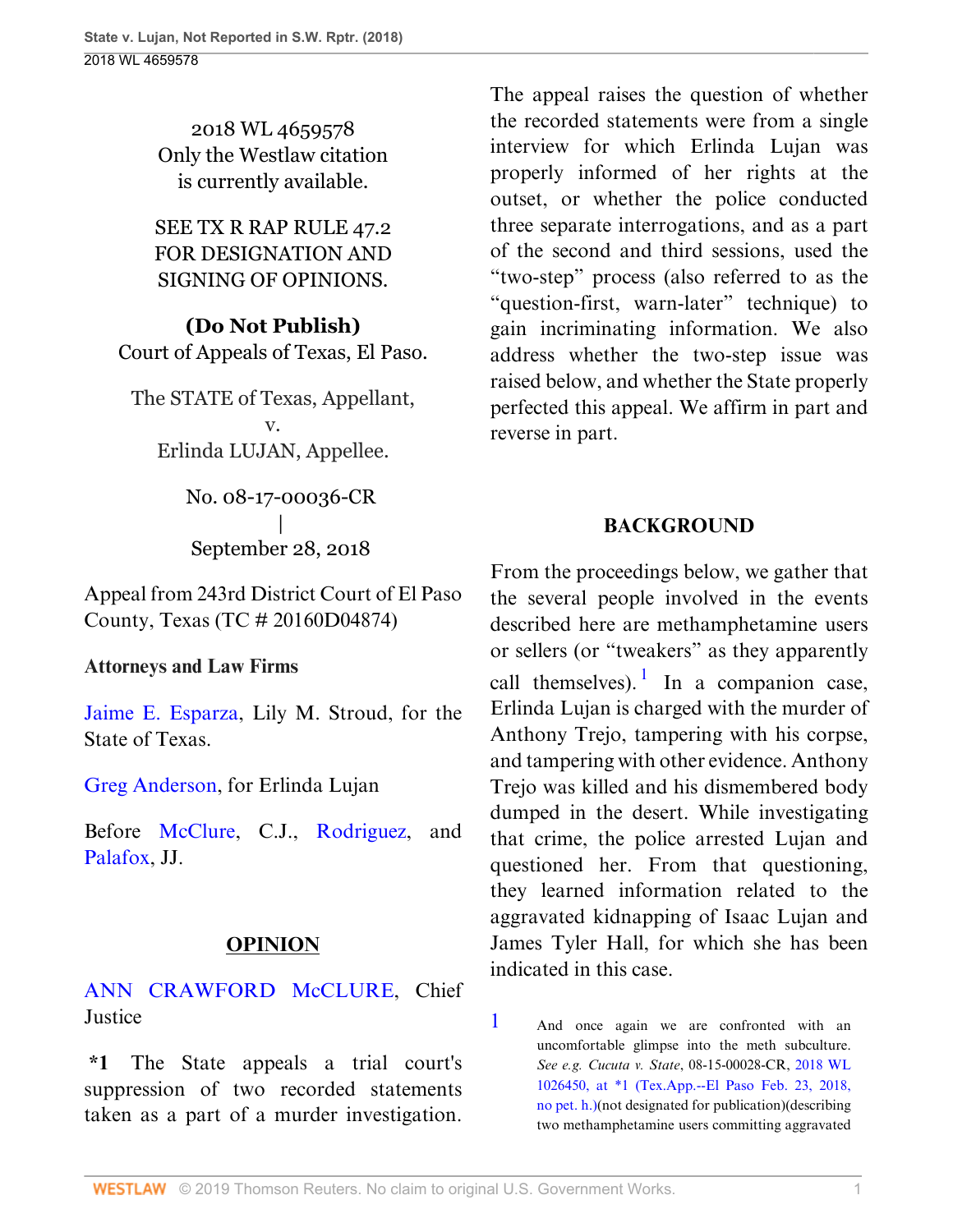burglary, resulting in the shooting of one person, and killing of another); *Corbett v. State*, 08-15-00300- CR, [2017 WL 3614214, at \\*1 \(Tex.App.--El](http://www.westlaw.com/Link/Document/FullText?findType=Y&serNum=2042402759&pubNum=0000999&originatingDoc=I0e3a6240c39911e88037ff68a1223ab1&refType=RP&originationContext=document&vr=3.0&rs=cblt1.0&transitionType=DocumentItem&contextData=(sc.UserEnteredCitation)) [Paso Aug. 23, 2017, pet. ref'd\)](http://www.westlaw.com/Link/Document/FullText?findType=Y&serNum=2042402759&pubNum=0000999&originatingDoc=I0e3a6240c39911e88037ff68a1223ab1&refType=RP&originationContext=document&vr=3.0&rs=cblt1.0&transitionType=DocumentItem&contextData=(sc.UserEnteredCitation))(not designated for publication)(describing torture-murder within a ring of methamphetamine users); *Collins v. State*, 08-15-00103-CR, [2017 WL 192913, at \\*1](http://www.westlaw.com/Link/Document/FullText?findType=Y&serNum=2040786530&pubNum=0000999&originatingDoc=I0e3a6240c39911e88037ff68a1223ab1&refType=RP&originationContext=document&vr=3.0&rs=cblt1.0&transitionType=DocumentItem&contextData=(sc.UserEnteredCitation)) [\(Tex.App.--El Paso Jan. 18, 2017, pet. denied\)](http://www.westlaw.com/Link/Document/FullText?findType=Y&serNum=2040786530&pubNum=0000999&originatingDoc=I0e3a6240c39911e88037ff68a1223ab1&refType=RP&originationContext=document&vr=3.0&rs=cblt1.0&transitionType=DocumentItem&contextData=(sc.UserEnteredCitation))(not designated for publication)(describing father, after ingesting methamphetamine, shooting and killing his daughter).

<span id="page-32-1"></span>At issue are three police recordings of Lujan. The State views the recordings as coming from the continuation of a single questioning session done at three times. At the beginning of the first and third recordings, Lujan was informed of and acknowledged her *Miranda* and Article 38.[2](#page-32-0)2 rights. $2^{\circ}$  Conversely, Lujan views the interviews as three distinct interrogations and focuses on the lack of any *Miranda* warnings in the second interview. She made several inculpatory statements in the second recording regarding the murder of Anthony Trejo, the aggravated kidnappings of Isaac Lujan and James Tyler Hall, and other crimes, which she repeated during the third recording. She argued the third interview as the "fruit" of the second, and that both should suppressed. The trial court agreed with Lujan, and while it allow the statements found in first recording, it suppressed recordings two and three. We detail the circumstances of all three recorded statements.

<span id="page-32-0"></span>[2](#page-32-1) *Miranda v. Arizona*[, 384 U.S. 436, 442-44, 86](http://www.westlaw.com/Link/Document/FullText?findType=Y&serNum=1966131580&pubNum=0000708&originatingDoc=I0e3a6240c39911e88037ff68a1223ab1&refType=RP&originationContext=document&vr=3.0&rs=cblt1.0&transitionType=DocumentItem&contextData=(sc.UserEnteredCitation)) [S.Ct. 1602, 16 L.Ed.2d 694 \(1966\);](http://www.westlaw.com/Link/Document/FullText?findType=Y&serNum=1966131580&pubNum=0000708&originatingDoc=I0e3a6240c39911e88037ff68a1223ab1&refType=RP&originationContext=document&vr=3.0&rs=cblt1.0&transitionType=DocumentItem&contextData=(sc.UserEnteredCitation)) [TEX.CODE](http://www.westlaw.com/Link/Document/FullText?findType=L&pubNum=1000172&cite=TXCMART38.22&originatingDoc=I0e3a6240c39911e88037ff68a1223ab1&refType=LQ&originationContext=document&vr=3.0&rs=cblt1.0&transitionType=DocumentItem&contextData=(sc.UserEnteredCitation)) [CRIM.PROC.ANN. art. 38.22 \(West 2018\).](http://www.westlaw.com/Link/Document/FullText?findType=L&pubNum=1000172&cite=TXCMART38.22&originatingDoc=I0e3a6240c39911e88037ff68a1223ab1&refType=LQ&originationContext=document&vr=3.0&rs=cblt1.0&transitionType=DocumentItem&contextData=(sc.UserEnteredCitation)) Specifically, she was advised:

> You have the right to remain silent and not make any statement at all, and any statement you make may be used against you at trial.

Any statement you make may be used as evidence against you in court.

You have the right to have a lawyer present to advise you prior to and during any questions.

If you're unable to employ a lawyer, you have the right to have a lawyer appointed to advise you prior to and during any questions.

You have the right to terminate the interview at any time.

If you are not a United States citizen, you have the right to contact your consulate.

She was then asked if this statement was accurate to the very best of her knowledge:

I understand my rights and I hereby knowingly, intelligently, and voluntarily waive these rights.

#### **First Recording**

**\*2** Lujan was first interviewed on September 27, 2016, by Detectives Ochoa and Camacho at a police station. The interview took place in a room rigged for audio and video recording. The recording starts at 4:27 p.m. and concludes at 4:42 p.m. Detective Camacho started the interview by obtaining Lujan's identifying information. Detective Ochoa then explained that they were investigating an incident concerning Anthony Trejo. Detective Ochoa informed Lujan that she was under arrest and informed her of her rights. She responded by saying "right" when asked if she was waiving those rights.

When Detective Ochoa first asked Lujan what she knew about Anthony Trejo, she launched into a long narrative that explained that "Sean" and "Filero" had phoned and told her that they had Trejo. She then asked them about retrieving a car they had taken from "the Guero" who as it later turned out, is how they referred to James Tyler Hall. They told her that she needed to come by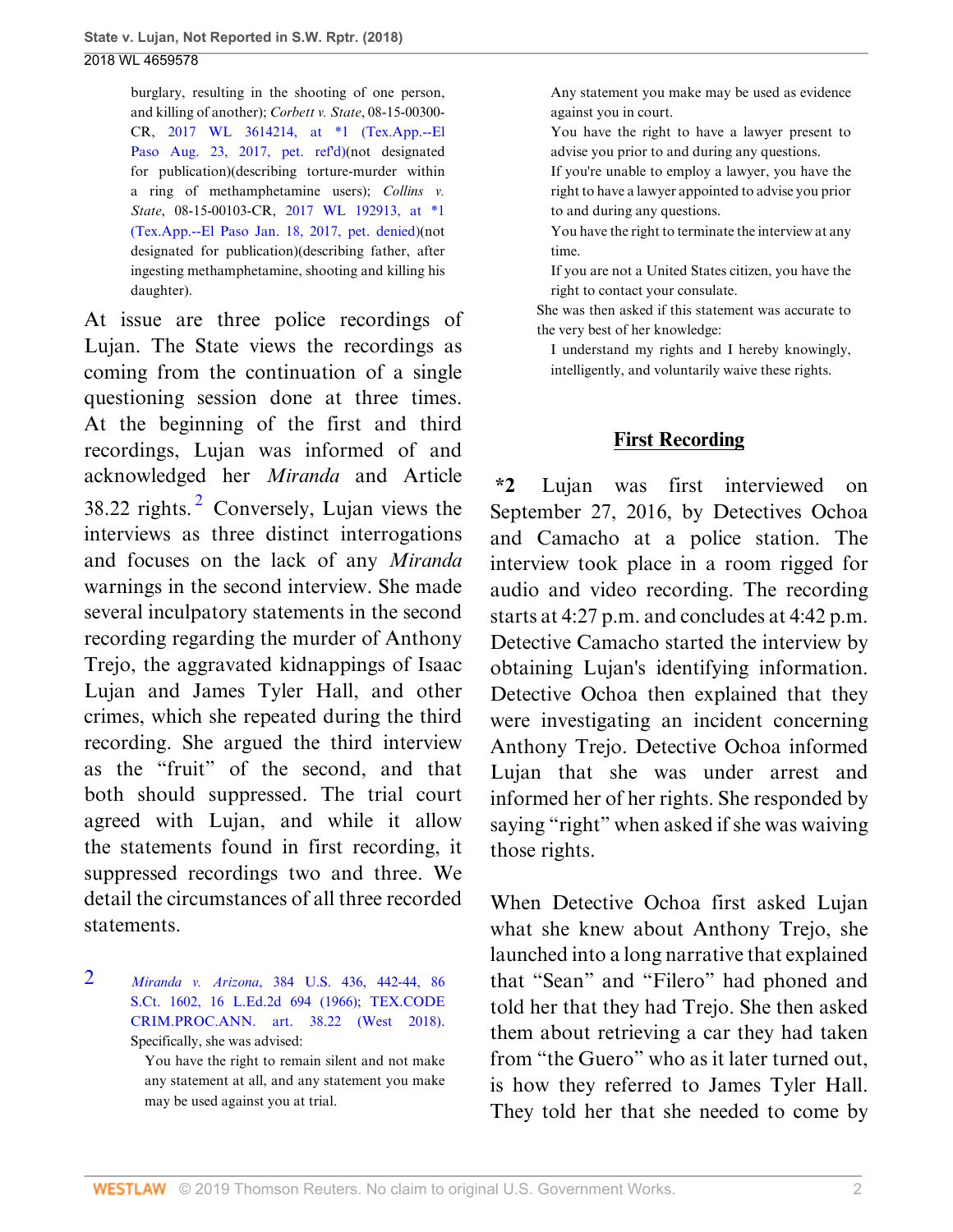Filero's residence to pick it up. When she got there, she found that Trejo was badly beaten. Sean and Filero said that Trejo "needed to die" and after they placed him in Sean's truck, she was told to drive him to Mexico She stalled for a time, and claimed to have helped Trejo. But when Sean and Filero pressed her further, she finally said, "You guys want -- you guys want to kill him, you guys kill him, 'cause I'm not gonna do it." In her words, she "wiped my hands of it."

Both Detectives Camacho and Ochoa then asked follow-up questions. Lujan explained that a few days later she had heard that Trejo had been killed. A short time later, Sean and Filero picked her up, and drove to a vehicle that contained four trash bags containing Trejo's remains. She was told to help tape up the bags so she would be part of the crime. The remains were then driven out to a desert area in Northeast El Paso. When pressed to identify who was driving and directing her, she claimed she could not "snitch them out" but offered to take the detectives to where the body was buried. After the detectives obtained permission from a supervisor to take her to the burial site, Detective Ochoa told Lujan, "And when we come back, we can continue, if you like, okay?"

## **Second Recording**

Lujan then accompanied Detectives Ochoa and Camacho by car to the area where she believed the body had been dumped. The audio only recording of their discussions in the car starts at 4:48 pm, some twenty-one minutes after she had received *Miranda* and

[Article 38.22](http://www.westlaw.com/Link/Document/FullText?findType=L&pubNum=1000172&cite=TXCMART38.22&originatingDoc=I0e3a6240c39911e88037ff68a1223ab1&refType=LQ&originationContext=document&vr=3.0&rs=cblt1.0&transitionType=DocumentItem&contextData=(sc.UserEnteredCitation)) warnings on the first recording, and six minutes after the first recording ends. The second recording runs over three hours. Because Ochoa was driving, Detective Camacho did most of the questioning, but Ochoa asked substantive questions as well. Detective Camacho recorded the interrogation by placing an "iPad" between he and Lujan. He did not tell her that she was being recorded, and did not re-inform her of her rights. He had turned the iPad's recording feature on before they got into the car.

Much of the discussion related to the location of the body. During gaps in that discussion, however, she was asked, or volunteered, additional information relevant to several issues bearing on her criminal charges.

# *Pre-death contact with Trejo*

Lujan claimed that Sean and Filero turned on Trejo because he was acting crazy, threatening to kill people, and report everyone to the Mexican cartel. Lujan further explained that while she was supposed to take Trejo to Mexico, she instead took him to her apartment. While there, however, his legs were tied and he was kept in a bathroom. She spoke with him, offered him drugs, and admitted that at one time she oversaw him at the apartment. She identified the location of the apartment, and witnesses who were present during that time. She also admitted to paying another person with drugs to clean out the truck that Trejo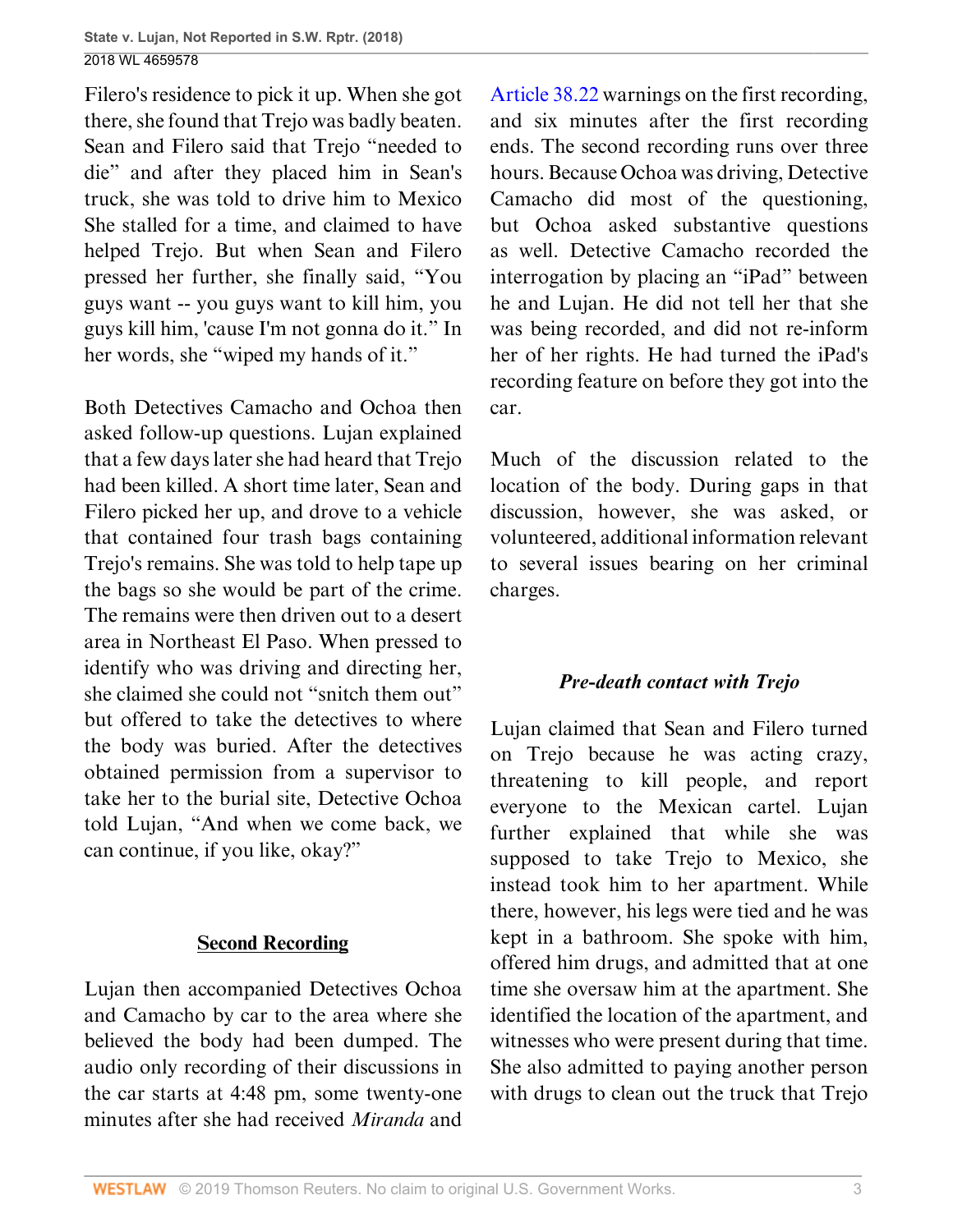had been transported in. She eventually left the apartment, leaving Trejo in the bathtub.

# *Kidnapping Isaac Lujan and James Tyler Hall*

**\*3** During the drive-around, she also discussed Isaac Lujan (no relation) who Sean and Filero had tied and handcuffed. He was also being held in her apartment. She admitted injecting him with heroin (as she claims, to ease his pain). When she left the apartment for the final time, she claims to have dropped Isaac off, who was still handcuffed, at a fire station.

Lujan also related the story about Trejo, when he was on better terms with Sean and Filero, beating up some "white boy," (or "the Guero"). Trejo hit him with butt of a shot gun, and apparently took his car. She claims to have taken "the Guero" to her apartment to keep him from being killed. The detectives later identified "the Guero" as James Hall. In the case before us, Lujan has been indicted as part of a criminal enterprise that committed the aggravated kidnapping of Isaac Lujan and James Hall. Prior to the drive-around, she was not considered a suspect in those crimes.

# *Other Crimes*

Lujan also admitted to working as an as escort. She admitted to using heroin and methamphetamine. She also admitted to smuggling methamphetamine across the border for Sean. She provided the detectives

other potentially useful information to the investigation, including the identity of other persons who were present when the body was driven out to the desert, the location of a gas station that might have film footage of those involved in the body's disposal, the password for her internet phone account, and her email address.

Lujan identified the general area where the body was dumped, but could not take the detectives to the exact spot.

## **Third Recording**

They arrived back at the police station around 8:00 p.m. The third recording, taken in an interrogation room, begins at 10:00 p.m. and ends about two hours later. Detective Camacho began the third session by stating it was a "continuation of our interview that we had taken before[.]" He reread Lujan her rights, and she again stated that she understood them.

Detective Camacho said he wanted to "recap on what we've talked about, okay?" The detectives then asked Lujan a series of questions that had her repeat information discussed on the second recording, including what she told them about Trejo's murder, the disposal of his body, and the kidnapping of Isaac Lujan and James Hall. At the suppression hearing, Detective Camacho agreed that the information on the second recording is "pretty much identical" to that on the third recording.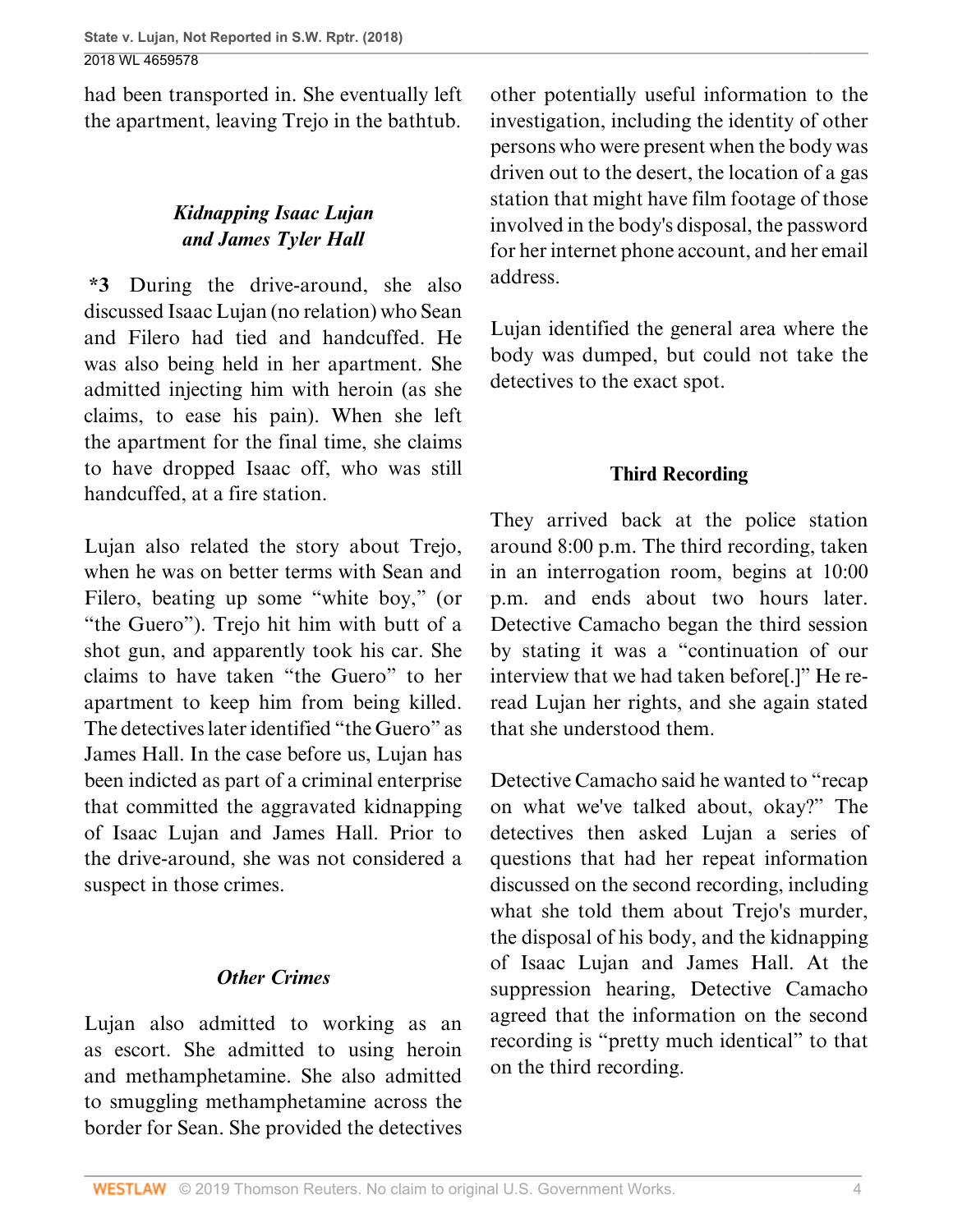#### **Motion to Suppress**

Lujan filed a motion to suppress any recorded statement, claiming that any such statement was inadmissible under [Article](http://www.westlaw.com/Link/Document/FullText?findType=L&pubNum=1000172&cite=TXCMART38.22&originatingDoc=I0e3a6240c39911e88037ff68a1223ab1&refType=LQ&originationContext=document&vr=3.0&rs=cblt1.0&transitionType=DocumentItem&contextData=(sc.UserEnteredCitation)) [38.22,](http://www.westlaw.com/Link/Document/FullText?findType=L&pubNum=1000172&cite=TXCMART38.22&originatingDoc=I0e3a6240c39911e88037ff68a1223ab1&refType=LQ&originationContext=document&vr=3.0&rs=cblt1.0&transitionType=DocumentItem&contextData=(sc.UserEnteredCitation)) was involuntarily given, and she did not knowingly, intelligently, and voluntarily waive her statutory and constitutional rights under *Miranda*. Both Detectives Ochoa and Camacho testified at the hearing. Detective Camacho considered all three recordings as part of one interrogation. Both detectives testified that Lujan's unexpected and urgent desire to show them where the body was located caused the interrogation to be continued in the car. Detective Camacho likened the six-minute gap between the end of the first recording to the start of the second to a bathroom break, where suspects are usually not re-read their *Miranda* rights.

Lujan argued that the detective's actions were more sinister. She claimed that the detective did not re-read the *Miranda* rights because "he wanted to make sure" that they could record the conversation and that she would not invoke any of her rights. Detective Camacho acted in a "shady manner" by placing the iPad, which was already in record mode, between he and Lujan, and not informing her that the conversation was being recorded. Lujan then argued that the information repeated in the third recording was "fruit of the poisonous tree" (using the phrase four times).

**\*4** The trial court denied the motion to suppress the first recording. It granted, however, the request to suppress the second and third recordings. Its findings of fact and conclusions of law in the most relevant part conclude:

30. Based on the demeanor of the witnesses and totality of circumstances, the Court finds that by--a) telling Ms. Lujan that they could continue the statement when they returned; b) moving Ms. Lujan from the interview room to the car; c) having Detective Camacho lead the interrogation in the car; d) talking about other cases; and e) failing to remind Ms. Lujan that the *Miranda* warnings of Statement One were still in effect-- Statement Two was not a continuation of Statement One and the *Miranda* warnings given in Statement One were no longer effective during Statement Two.

31. Based on the demeanor of the witnesses and totality of circumstances, the Court finds that by--a) telling Ms. Lujan that they could continue the statement when they returned; b) moving Ms. Lujan from the interview room to the car; c) having Detective Ochoa lead the interrogation in the car; d) talking about other cases; e) failing to remind Ms. Lujan that the *Miranda* warnings of Statement One were still in effect; and f) failing to read Ms. Lujan *Miranda* warnings in the car--the Detectives deliberately sought to circumvent Ms. Lujan's *Miranda* protections.

#### **Court's Order and Findings**

...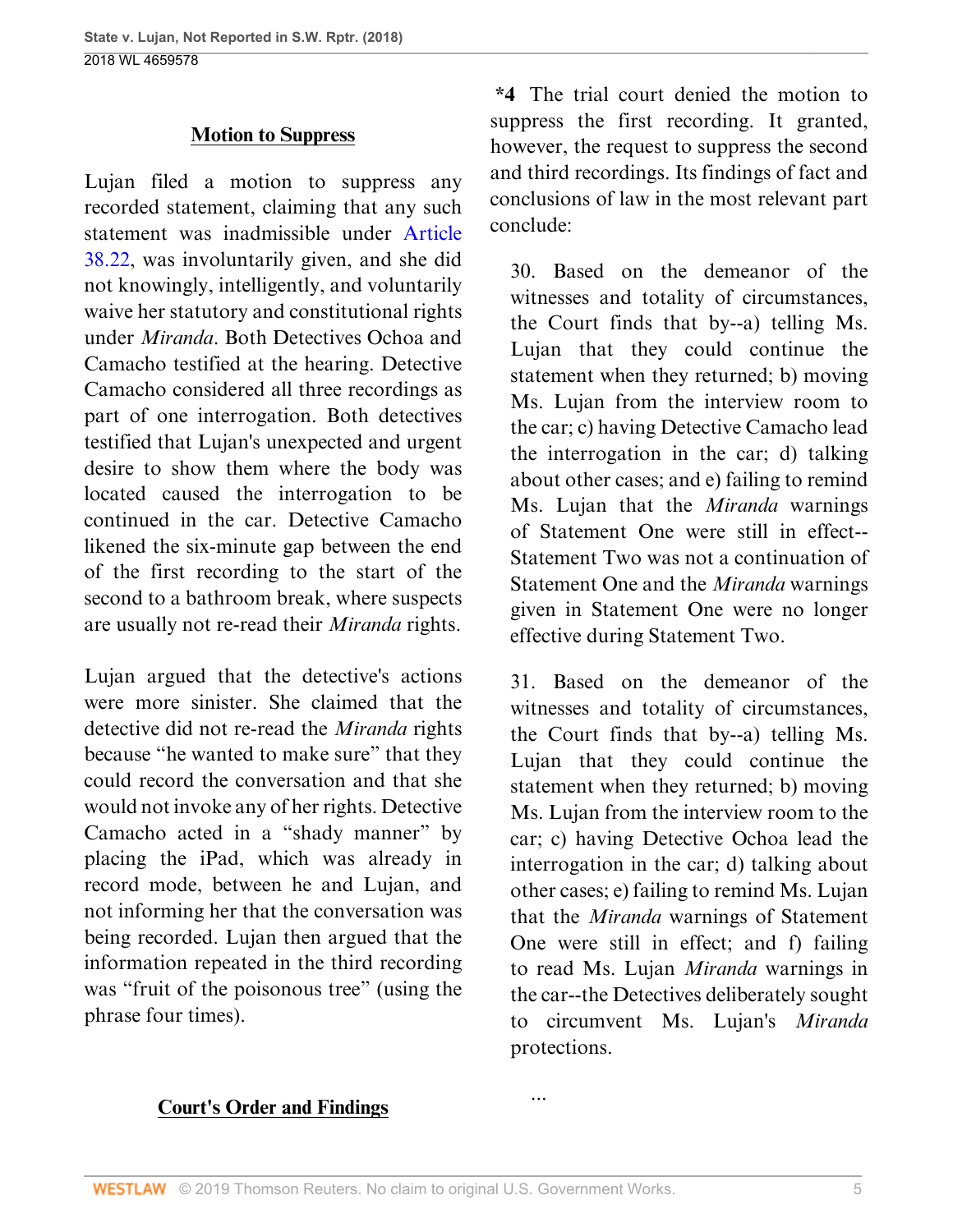33. Based on the demeanor of the witnesses and totality of circumstances, the Court finds that the Detectives moved Ms. Lujan from police headquarters to their vehicle to acquire an advantage in the interrogation process and to deliberately employ a 'question first, warn later' interrogation technique so as to circumvent Ms. Lujan's *Miranda* protections.

The trial court then concluded that the second recording should be suppressed because it was not a continuation of the first recording, and there were no *Miranda* or [Article 38.22](http://www.westlaw.com/Link/Document/FullText?findType=L&pubNum=1000172&cite=TXCMART38.22&originatingDoc=I0e3a6240c39911e88037ff68a1223ab1&refType=LQ&originationContext=document&vr=3.0&rs=cblt1.0&transitionType=DocumentItem&contextData=(sc.UserEnteredCitation)) warnings given. The trial court excluded the third recording based on the detectives' deliberate use of the question first, warn later technique.

The State brings three issues challenging the trial court's ruling. Before addressing the State's substantive issues, we deal with Lujan's procedural challenge to this appeal.

# **THE STATE'S NOTICE OF APPEAL IS SUFFICIENT**

Our jurisdiction to hear the case is dependent on the State's compliance with [Article](http://www.westlaw.com/Link/Document/FullText?findType=L&pubNum=1000172&cite=TXCMART44.01&originatingDoc=I0e3a6240c39911e88037ff68a1223ab1&refType=SP&originationContext=document&vr=3.0&rs=cblt1.0&transitionType=DocumentItem&contextData=(sc.UserEnteredCitation)#co_pp_488b0000d05e2) [44.01\(a\)\(5\) of the Criminal Procedure Code](http://www.westlaw.com/Link/Document/FullText?findType=L&pubNum=1000172&cite=TXCMART44.01&originatingDoc=I0e3a6240c39911e88037ff68a1223ab1&refType=SP&originationContext=document&vr=3.0&rs=cblt1.0&transitionType=DocumentItem&contextData=(sc.UserEnteredCitation)#co_pp_488b0000d05e2) that allows an appeal of a trial court order granting a motion to suppress evidence, a confession, or an admission. [TEX.CODE](http://www.westlaw.com/Link/Document/FullText?findType=L&pubNum=1000172&cite=TXCMART44.01&originatingDoc=I0e3a6240c39911e88037ff68a1223ab1&refType=SP&originationContext=document&vr=3.0&rs=cblt1.0&transitionType=DocumentItem&contextData=(sc.UserEnteredCitation)#co_pp_488b0000d05e2) [CRIM.PROC.ANN. art. 44.01\(a\)\(5\)\(](http://www.westlaw.com/Link/Document/FullText?findType=L&pubNum=1000172&cite=TXCMART44.01&originatingDoc=I0e3a6240c39911e88037ff68a1223ab1&refType=SP&originationContext=document&vr=3.0&rs=cblt1.0&transitionType=DocumentItem&contextData=(sc.UserEnteredCitation)#co_pp_488b0000d05e2)West 2018); *State v. Redus*[, 445 S.W.3d 151, 152](http://www.westlaw.com/Link/Document/FullText?findType=Y&serNum=2034537918&pubNum=0004644&originatingDoc=I0e3a6240c39911e88037ff68a1223ab1&refType=RP&fi=co_pp_sp_4644_152&originationContext=document&vr=3.0&rs=cblt1.0&transitionType=DocumentItem&contextData=(sc.UserEnteredCitation)#co_pp_sp_4644_152) [\(Tex.Crim.App. 2014\)](http://www.westlaw.com/Link/Document/FullText?findType=Y&serNum=2034537918&pubNum=0004644&originatingDoc=I0e3a6240c39911e88037ff68a1223ab1&refType=RP&fi=co_pp_sp_4644_152&originationContext=document&vr=3.0&rs=cblt1.0&transitionType=DocumentItem&contextData=(sc.UserEnteredCitation)#co_pp_sp_4644_152). The statute requires the prosecuting attorney to certify to the trial

court (1) that jeopardy has not attached, and (2) that "the appeal is not taken for the purpose of delay and that the evidence, confession, or admission is of substantial importance in the case[.] *Id.* at  $§$  44.01(a)(5). The prosecuting attorney's certification required by Article  $44.01(a)(5)$ is jurisdictional; it is also a representation by an officer of the court that the appeal is not for delay and the suppressed evidence is material. *Redus*[, 445 S.W.3d at 155 n.14](http://www.westlaw.com/Link/Document/FullText?findType=Y&serNum=2034537918&pubNum=0004644&originatingDoc=I0e3a6240c39911e88037ff68a1223ab1&refType=RP&fi=co_pp_sp_4644_155&originationContext=document&vr=3.0&rs=cblt1.0&transitionType=DocumentItem&contextData=(sc.UserEnteredCitation)#co_pp_sp_4644_155); *State v. Villegas*[, 460 S.W.3d 168, 169](http://www.westlaw.com/Link/Document/FullText?findType=Y&serNum=2035505180&pubNum=0004644&originatingDoc=I0e3a6240c39911e88037ff68a1223ab1&refType=RP&fi=co_pp_sp_4644_169&originationContext=document&vr=3.0&rs=cblt1.0&transitionType=DocumentItem&contextData=(sc.UserEnteredCitation)#co_pp_sp_4644_169) [\(Tex.App.--El Paso 2015, no pet.\).](http://www.westlaw.com/Link/Document/FullText?findType=Y&serNum=2035505180&pubNum=0004644&originatingDoc=I0e3a6240c39911e88037ff68a1223ab1&refType=RP&fi=co_pp_sp_4644_169&originationContext=document&vr=3.0&rs=cblt1.0&transitionType=DocumentItem&contextData=(sc.UserEnteredCitation)#co_pp_sp_4644_169)

**\*5** In its notice of appeal, the El Paso County District Attorney certified "that jeopardy has not attached in this case, the appeal is not taken for the purpose of delay, and the *evidence* is of substantial importance in the case." [Emphasis added]. Lujan contends the notice is defective, however, because it attempts to certify an appeal from the suppression of "evidence" and not a "confession" or "admission." She argues that we must construe the statute to give meaning to each of the three words the legislature used (evidence, confession, admission), and what is at issue here is either a confession or an admission, but not "evidence." Because the State did not certify that Lujan's *statement* or *confession* was of substantial importance, she claims we cannot hear that question. We disagree.

Lujan's argument turns on the legislature's use of the three terms in a series. Her argument necessarily assumes that each term must have a distinct and mutually exclusive meaning. And generally, courts must "presume that every word in a statute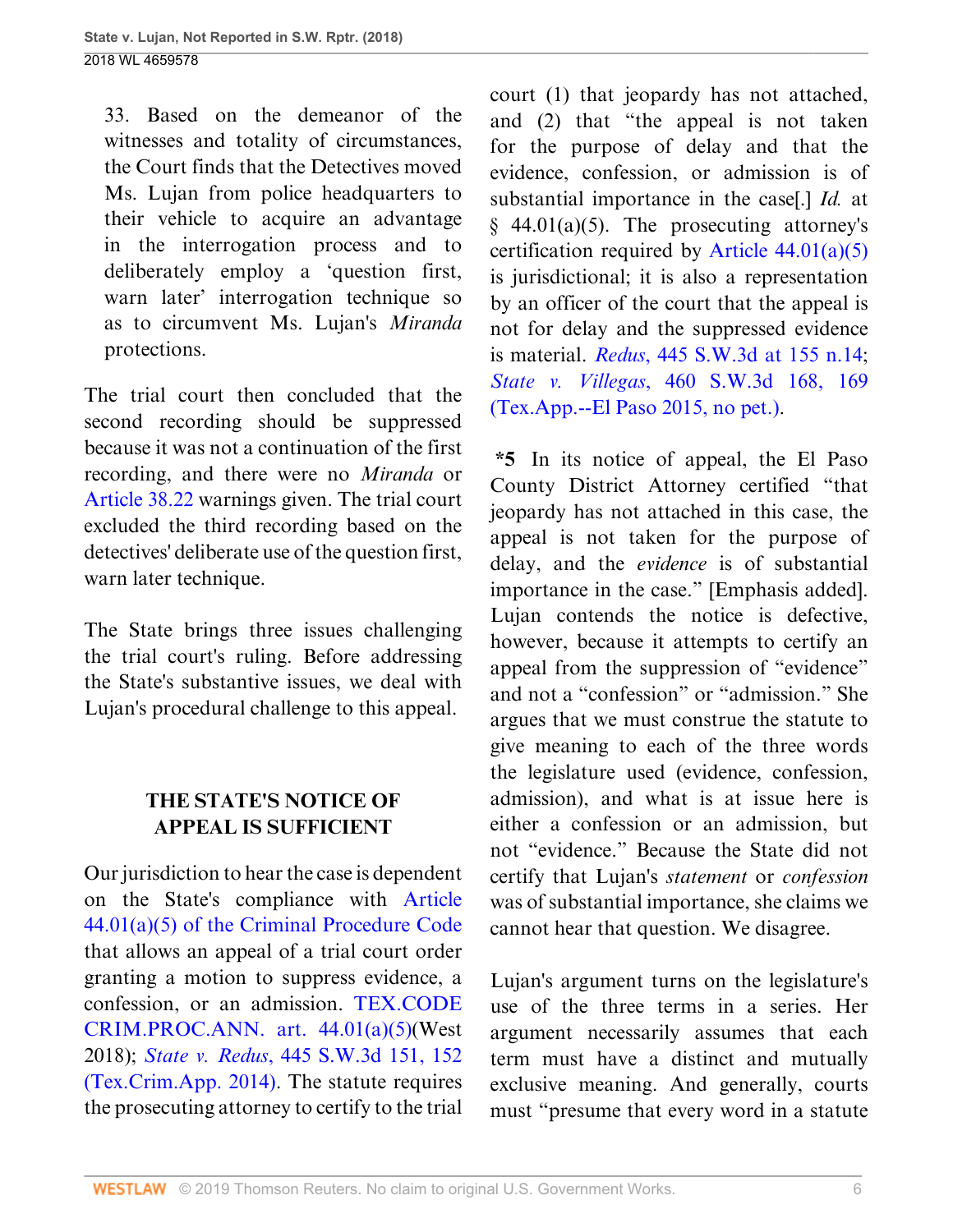has been used for a purpose and that each word, phrase, clause, and sentence should be given effect if reasonably possible." *[State v.](http://www.westlaw.com/Link/Document/FullText?findType=Y&serNum=1997229124&pubNum=0000713&originatingDoc=I0e3a6240c39911e88037ff68a1223ab1&refType=RP&fi=co_pp_sp_713_520&originationContext=document&vr=3.0&rs=cblt1.0&transitionType=DocumentItem&contextData=(sc.UserEnteredCitation)#co_pp_sp_713_520) Hardy*[, 963 S.W.2d 516, 520 \(Tex.Crim.App.](http://www.westlaw.com/Link/Document/FullText?findType=Y&serNum=1997229124&pubNum=0000713&originatingDoc=I0e3a6240c39911e88037ff68a1223ab1&refType=RP&fi=co_pp_sp_713_520&originationContext=document&vr=3.0&rs=cblt1.0&transitionType=DocumentItem&contextData=(sc.UserEnteredCitation)#co_pp_sp_713_520) [1997\)](http://www.westlaw.com/Link/Document/FullText?findType=Y&serNum=1997229124&pubNum=0000713&originatingDoc=I0e3a6240c39911e88037ff68a1223ab1&refType=RP&fi=co_pp_sp_713_520&originationContext=document&vr=3.0&rs=cblt1.0&transitionType=DocumentItem&contextData=(sc.UserEnteredCitation)#co_pp_sp_713_520). This rule of construction is often referred to as the "surplusage" canon. *See* Antonin Scalia, Bryan Garner, Reading Law: The Interpretation of Legal Texts, 174 (2012). The canon, however, has limits:

> Put to a choice, however, a court may well prefer ordinary meaning to an unusual meaning that will avoid surplusage. So all like all other canons, this one must be applied with judgment and discretion, and with careful regard to context. It cannot always be dispositive because (as with most canons) the underlying proposition is not *invariable* true. Sometimes drafters *do* repeat themselves and do include words that add nothing of substance, either out of a flawed sense of style or to engage in the ill-conceived but lamentably common beltand-suspenders approach. Doublets and triplets abound in legalese: [citing examples]"

*Id.* at 176-77 [emphasis original]. The context of [Article 44.01](http://www.westlaw.com/Link/Document/FullText?findType=L&pubNum=1000172&cite=TXCMART44.01&originatingDoc=I0e3a6240c39911e88037ff68a1223ab1&refType=LQ&originationContext=document&vr=3.0&rs=cblt1.0&transitionType=DocumentItem&contextData=(sc.UserEnteredCitation)) instructs that the triplet in Article  $44.01(a)(5)$  includes words with overlapping meaning.

[Article 44.01](http://www.westlaw.com/Link/Document/FullText?findType=L&pubNum=1000172&cite=TXCMART44.01&originatingDoc=I0e3a6240c39911e88037ff68a1223ab1&refType=LQ&originationContext=document&vr=3.0&rs=cblt1.0&transitionType=DocumentItem&contextData=(sc.UserEnteredCitation)) was enacted to allow "the State to challenge 'questionable legal rulings excluding what may be legally admissible evidence[.]' " *[State v. Medrano](http://www.westlaw.com/Link/Document/FullText?findType=Y&serNum=2002110973&pubNum=0004644&originatingDoc=I0e3a6240c39911e88037ff68a1223ab1&refType=RP&fi=co_pp_sp_4644_895&originationContext=document&vr=3.0&rs=cblt1.0&transitionType=DocumentItem&contextData=(sc.UserEnteredCitation)#co_pp_sp_4644_895)*, 67 S.W.3d [892, 895 \(Tex.Crim.App. 2002\),](http://www.westlaw.com/Link/Document/FullText?findType=Y&serNum=2002110973&pubNum=0004644&originatingDoc=I0e3a6240c39911e88037ff68a1223ab1&refType=RP&fi=co_pp_sp_4644_895&originationContext=document&vr=3.0&rs=cblt1.0&transitionType=DocumentItem&contextData=(sc.UserEnteredCitation)#co_pp_sp_4644_895) *quoting* [Article 44.01](http://www.westlaw.com/Link/Document/FullText?findType=L&pubNum=1000172&cite=TXCMART44.01&originatingDoc=I0e3a6240c39911e88037ff68a1223ab1&refType=LQ&originationContext=document&vr=3.0&rs=cblt1.0&transitionType=DocumentItem&contextData=(sc.UserEnteredCitation))'s bill analysis. As here, those rulings generally follow a pre-trial motion to suppress, as authorized by [Article 28.01](http://www.westlaw.com/Link/Document/FullText?findType=L&pubNum=1000172&cite=TXCMART28.01&originatingDoc=I0e3a6240c39911e88037ff68a1223ab1&refType=LQ&originationContext=document&vr=3.0&rs=cblt1.0&transitionType=DocumentItem&contextData=(sc.UserEnteredCitation)) [of the Code of Criminal Procedure](http://www.westlaw.com/Link/Document/FullText?findType=L&pubNum=1000172&cite=TXCMART28.01&originatingDoc=I0e3a6240c39911e88037ff68a1223ab1&refType=LQ&originationContext=document&vr=3.0&rs=cblt1.0&transitionType=DocumentItem&contextData=(sc.UserEnteredCitation)). Article 28.01, however, allows such "motions to suppress *evidence*." [Emphasis added]. [TEX.CODE CRIM.PROC.ANN. art. 28.01](http://www.westlaw.com/Link/Document/FullText?findType=L&pubNum=1000172&cite=TXCMART28.01&originatingDoc=I0e3a6240c39911e88037ff68a1223ab1&refType=LQ&originationContext=document&vr=3.0&rs=cblt1.0&transitionType=DocumentItem&contextData=(sc.UserEnteredCitation))  $§ 1 (1)(6)$ (West 2006). If we applied Lujan's logic that each term in the triplet "evidence, statement or confession" has a distinct meaning, then equally true the omission of "statement or confession" from [Article 28.01](http://www.westlaw.com/Link/Document/FullText?findType=L&pubNum=1000172&cite=TXCMART28.01&originatingDoc=I0e3a6240c39911e88037ff68a1223ab1&refType=LQ&originationContext=document&vr=3.0&rs=cblt1.0&transitionType=DocumentItem&contextData=(sc.UserEnteredCitation)) suggests a court could not hear a motion to suppress those items. For that matter, a statement can also be a confession, and a confession is always some kind of statement. Because it would strain reason to ascribe mutually exclusive definitions to each term in this triplet, we conclude that the statute's context dictates that the terms must be used in a more common-sense fashion.

And in common parlance, a "statement" by a defendant is evidence in a criminal case--hence the legion of cases that consider inculpatory statements when evaluating challenges to the legal sufficiency of the *evidence* to support a conviction. *E.g. Rivera v. State*[, 808 S.W.2d 80, 92](http://www.westlaw.com/Link/Document/FullText?findType=Y&serNum=1991041449&pubNum=0000713&originatingDoc=I0e3a6240c39911e88037ff68a1223ab1&refType=RP&fi=co_pp_sp_713_92&originationContext=document&vr=3.0&rs=cblt1.0&transitionType=DocumentItem&contextData=(sc.UserEnteredCitation)#co_pp_sp_713_92) [\(Tex.Crim.App. 1991\)\(](http://www.westlaw.com/Link/Document/FullText?findType=Y&serNum=1991041449&pubNum=0000713&originatingDoc=I0e3a6240c39911e88037ff68a1223ab1&refType=RP&fi=co_pp_sp_713_92&originationContext=document&vr=3.0&rs=cblt1.0&transitionType=DocumentItem&contextData=(sc.UserEnteredCitation)#co_pp_sp_713_92)jailhouse statements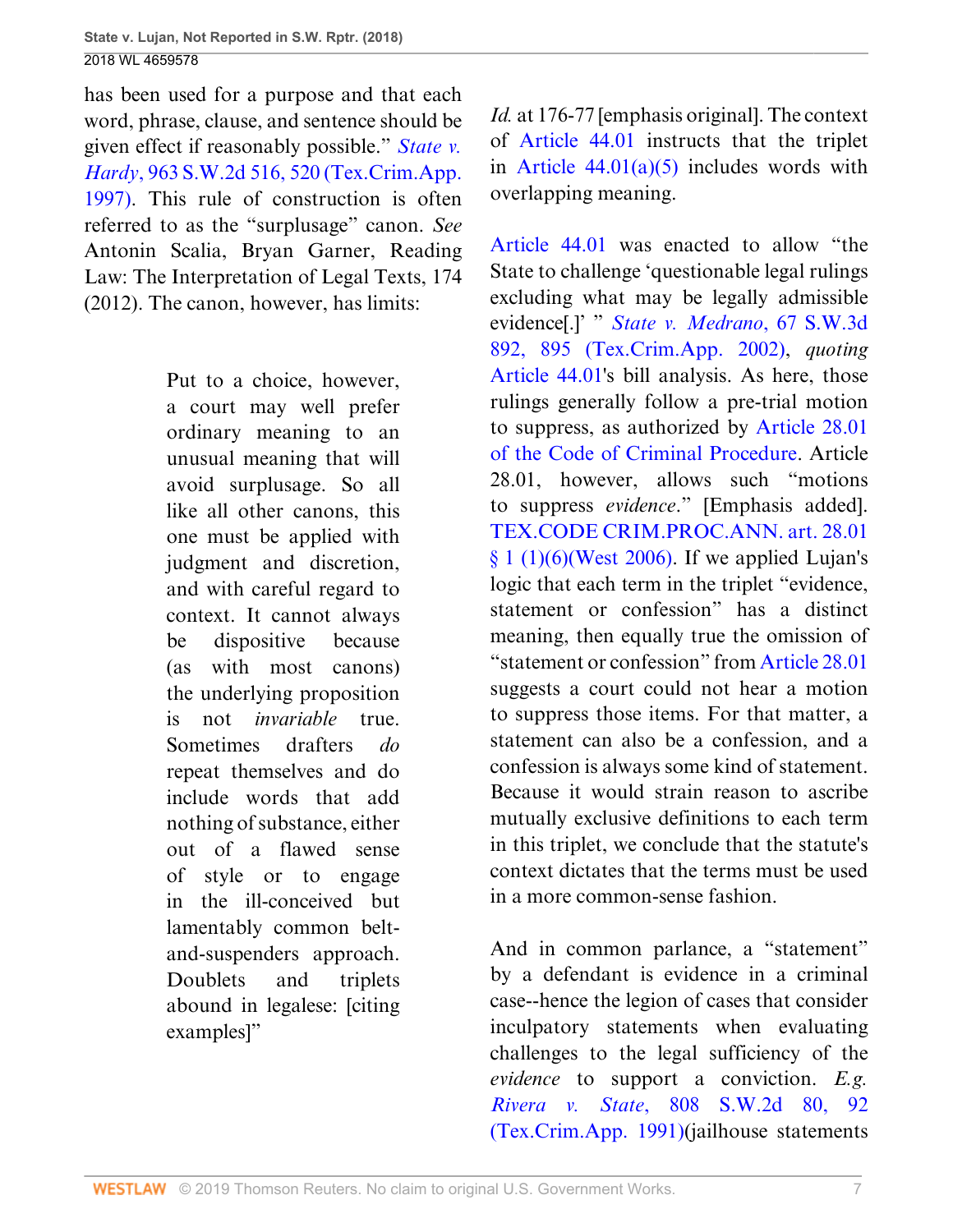considered as part of sufficiency of evidence challenge); *[Encina v. State](http://www.westlaw.com/Link/Document/FullText?findType=Y&serNum=1971131769&pubNum=0000713&originatingDoc=I0e3a6240c39911e88037ff68a1223ab1&refType=RP&fi=co_pp_sp_713_387&originationContext=document&vr=3.0&rs=cblt1.0&transitionType=DocumentItem&contextData=(sc.UserEnteredCitation)#co_pp_sp_713_387)*, 471 S.W.2d [384, 387 \(Tex.Crim.App. 1971\)\(](http://www.westlaw.com/Link/Document/FullText?findType=Y&serNum=1971131769&pubNum=0000713&originatingDoc=I0e3a6240c39911e88037ff68a1223ab1&refType=RP&fi=co_pp_sp_713_387&originationContext=document&vr=3.0&rs=cblt1.0&transitionType=DocumentItem&contextData=(sc.UserEnteredCitation)#co_pp_sp_713_387)confession considered as part sufficiency of evidence challenge); *Hernandez-Palomares v. State*, 08-15-00312-CR, [2017 WL 4277308, at](http://www.westlaw.com/Link/Document/FullText?findType=Y&serNum=2042743319&pubNum=0000999&originatingDoc=I0e3a6240c39911e88037ff68a1223ab1&refType=RP&originationContext=document&vr=3.0&rs=cblt1.0&transitionType=DocumentItem&contextData=(sc.UserEnteredCitation)) [\\*5 \(Tex.App.--El Paso Sept. 27, 2017,](http://www.westlaw.com/Link/Document/FullText?findType=Y&serNum=2042743319&pubNum=0000999&originatingDoc=I0e3a6240c39911e88037ff68a1223ab1&refType=RP&originationContext=document&vr=3.0&rs=cblt1.0&transitionType=DocumentItem&contextData=(sc.UserEnteredCitation)) [no pet.\)\(](http://www.westlaw.com/Link/Document/FullText?findType=Y&serNum=2042743319&pubNum=0000999&originatingDoc=I0e3a6240c39911e88037ff68a1223ab1&refType=RP&originationContext=document&vr=3.0&rs=cblt1.0&transitionType=DocumentItem&contextData=(sc.UserEnteredCitation))not designated for publication) (same). Additionally, in the era when courts drew greater distinctions between direct and circumstantial evidence, a defendant's inculpatory statement was explicitly referred to as "direct evidence." *See e.g. [Hankins v.](http://www.westlaw.com/Link/Document/FullText?findType=Y&serNum=1981148112&pubNum=0000713&originatingDoc=I0e3a6240c39911e88037ff68a1223ab1&refType=RP&fi=co_pp_sp_713_195&originationContext=document&vr=3.0&rs=cblt1.0&transitionType=DocumentItem&contextData=(sc.UserEnteredCitation)#co_pp_sp_713_195) State*[, 646 S.W.2d 191, 195 \(Tex.Crim.App.](http://www.westlaw.com/Link/Document/FullText?findType=Y&serNum=1981148112&pubNum=0000713&originatingDoc=I0e3a6240c39911e88037ff68a1223ab1&refType=RP&fi=co_pp_sp_713_195&originationContext=document&vr=3.0&rs=cblt1.0&transitionType=DocumentItem&contextData=(sc.UserEnteredCitation)#co_pp_sp_713_195) [1981\)](http://www.westlaw.com/Link/Document/FullText?findType=Y&serNum=1981148112&pubNum=0000713&originatingDoc=I0e3a6240c39911e88037ff68a1223ab1&refType=RP&fi=co_pp_sp_713_195&originationContext=document&vr=3.0&rs=cblt1.0&transitionType=DocumentItem&contextData=(sc.UserEnteredCitation)#co_pp_sp_713_195); *[Ridyolph v. State](http://www.westlaw.com/Link/Document/FullText?findType=Y&serNum=1977114827&pubNum=0000713&originatingDoc=I0e3a6240c39911e88037ff68a1223ab1&refType=RP&fi=co_pp_sp_713_789&originationContext=document&vr=3.0&rs=cblt1.0&transitionType=DocumentItem&contextData=(sc.UserEnteredCitation)#co_pp_sp_713_789)*, 545 S.W.2d [784, 789 \(Tex.Crim.App. 1977\)](http://www.westlaw.com/Link/Document/FullText?findType=Y&serNum=1977114827&pubNum=0000713&originatingDoc=I0e3a6240c39911e88037ff68a1223ab1&refType=RP&fi=co_pp_sp_713_789&originationContext=document&vr=3.0&rs=cblt1.0&transitionType=DocumentItem&contextData=(sc.UserEnteredCitation)#co_pp_sp_713_789). Moreover, Lujan's statements are not merely something the detectives heard. They are contained on DVDs that were offered as exhibits below. The word "evidence" itself is broadly defined as "[s]omething (including testimony, documents, and tangible objects) that tends to prove or disprove the existence of an alleged fact; anything presented to the senses and offered to prove the existence or nonexistence of a fact[.] *Evidence*, Black's Law Dictionary 673 (10th ed. 2014). The DVD recordings, and the statements found on them, easily fall within that definition.

**\*6** We overrule Lujan's contention that the State's Notice of Appeal is defective.

#### **ONE INTERVIEW OR TWO?**

The trial court's rationale in excluding the second and third recordings was essentially this: while Lujan may have been adequately warned before the first recording, the second recording was made from a distinct and different interrogation. The second recording was not merely a continuation of the first, and because no warnings were given during the second interview, it cannot stand on its own. The third recording must be excluded as well, because it was part of a prohibited "question first, warn later" tactic.

<span id="page-38-0"></span>*Miranda v. Arizona* imposes an obligation on the police, *prior* to a custodial interrogation, to apprise the suspect of (1) the State's intention to use any statements to secure a conviction, (2) the right to remain silent, and (3) the right to counsel. [384 U.S. at](http://www.westlaw.com/Link/Document/FullText?findType=Y&serNum=1966131580&pubNum=0000708&originatingDoc=I0e3a6240c39911e88037ff68a1223ab1&refType=RP&fi=co_pp_sp_708_1624&originationContext=document&vr=3.0&rs=cblt1.0&transitionType=DocumentItem&contextData=(sc.UserEnteredCitation)#co_pp_sp_708_1624) [468-470, 86 S.Ct. at 1624-26, 16 L.Ed.2d](http://www.westlaw.com/Link/Document/FullText?findType=Y&serNum=1966131580&pubNum=0000708&originatingDoc=I0e3a6240c39911e88037ff68a1223ab1&refType=RP&fi=co_pp_sp_708_1624&originationContext=document&vr=3.0&rs=cblt1.0&transitionType=DocumentItem&contextData=(sc.UserEnteredCitation)#co_pp_sp_708_1624) [694 \(1966\).](http://www.westlaw.com/Link/Document/FullText?findType=Y&serNum=1966131580&pubNum=0000708&originatingDoc=I0e3a6240c39911e88037ff68a1223ab1&refType=RP&fi=co_pp_sp_708_1624&originationContext=document&vr=3.0&rs=cblt1.0&transitionType=DocumentItem&contextData=(sc.UserEnteredCitation)#co_pp_sp_708_1624) Texas codifies this requirement in [TEX.CODE CRIM.PROC.ANN. art.](http://www.westlaw.com/Link/Document/FullText?findType=L&pubNum=1000172&cite=TXCMART38.22&originatingDoc=I0e3a6240c39911e88037ff68a1223ab1&refType=LQ&originationContext=document&vr=3.0&rs=cblt1.0&transitionType=DocumentItem&contextData=(sc.UserEnteredCitation)) [38.22 § 3\(a\)\(2\)\(West 2018\).](http://www.westlaw.com/Link/Document/FullText?findType=L&pubNum=1000172&cite=TXCMART38.22&originatingDoc=I0e3a6240c39911e88037ff68a1223ab1&refType=LQ&originationContext=document&vr=3.0&rs=cblt1.0&transitionType=DocumentItem&contextData=(sc.UserEnteredCitation))<sup>[3](#page-39-0)</sup> If the police intentionally circumvent the *Miranda* and [Article 38.22](http://www.westlaw.com/Link/Document/FullText?findType=L&pubNum=1000172&cite=TXCMART38.22&originatingDoc=I0e3a6240c39911e88037ff68a1223ab1&refType=LQ&originationContext=document&vr=3.0&rs=cblt1.0&transitionType=DocumentItem&contextData=(sc.UserEnteredCitation)) protections by questioning the suspect first, *then* giving the warnings, they have engaged in a "two-step" or "question first, warn later" interrogation. *See [Missouri](http://www.westlaw.com/Link/Document/FullText?findType=Y&serNum=2004633514&pubNum=0000708&originatingDoc=I0e3a6240c39911e88037ff68a1223ab1&refType=RP&fi=co_pp_sp_708_2609&originationContext=document&vr=3.0&rs=cblt1.0&transitionType=DocumentItem&contextData=(sc.UserEnteredCitation)#co_pp_sp_708_2609) v. Seibert*[, 542 U.S. 600, 611, 124 S.Ct. 2601,](http://www.westlaw.com/Link/Document/FullText?findType=Y&serNum=2004633514&pubNum=0000708&originatingDoc=I0e3a6240c39911e88037ff68a1223ab1&refType=RP&fi=co_pp_sp_708_2609&originationContext=document&vr=3.0&rs=cblt1.0&transitionType=DocumentItem&contextData=(sc.UserEnteredCitation)#co_pp_sp_708_2609) [2609, 159 L.Ed.2d 643 \(2004\);](http://www.westlaw.com/Link/Document/FullText?findType=Y&serNum=2004633514&pubNum=0000708&originatingDoc=I0e3a6240c39911e88037ff68a1223ab1&refType=RP&fi=co_pp_sp_708_2609&originationContext=document&vr=3.0&rs=cblt1.0&transitionType=DocumentItem&contextData=(sc.UserEnteredCitation)#co_pp_sp_708_2609) *[Martinez v.](http://www.westlaw.com/Link/Document/FullText?findType=Y&serNum=2017669804&pubNum=0004644&originatingDoc=I0e3a6240c39911e88037ff68a1223ab1&refType=RP&fi=co_pp_sp_4644_626&originationContext=document&vr=3.0&rs=cblt1.0&transitionType=DocumentItem&contextData=(sc.UserEnteredCitation)#co_pp_sp_4644_626) State*[, 272 S.W.3d 615, 626 \(Tex.Crim.App.](http://www.westlaw.com/Link/Document/FullText?findType=Y&serNum=2017669804&pubNum=0004644&originatingDoc=I0e3a6240c39911e88037ff68a1223ab1&refType=RP&fi=co_pp_sp_4644_626&originationContext=document&vr=3.0&rs=cblt1.0&transitionType=DocumentItem&contextData=(sc.UserEnteredCitation)#co_pp_sp_4644_626) [2008\)](http://www.westlaw.com/Link/Document/FullText?findType=Y&serNum=2017669804&pubNum=0004644&originatingDoc=I0e3a6240c39911e88037ff68a1223ab1&refType=RP&fi=co_pp_sp_4644_626&originationContext=document&vr=3.0&rs=cblt1.0&transitionType=DocumentItem&contextData=(sc.UserEnteredCitation)#co_pp_sp_4644_626). The intent of this two-step tactic is to obtain a confession before the defendant understands her rights--then read the defendant her rights--and have the defendant repeat the confession. *Id.* Texas prohibits the deliberate use of this twostep tactic. *Carter v. State*[, 309 S.W.3d 31,](http://www.westlaw.com/Link/Document/FullText?findType=Y&serNum=2021609345&pubNum=0004644&originatingDoc=I0e3a6240c39911e88037ff68a1223ab1&refType=RP&fi=co_pp_sp_4644_38&originationContext=document&vr=3.0&rs=cblt1.0&transitionType=DocumentItem&contextData=(sc.UserEnteredCitation)#co_pp_sp_4644_38) [38 \(Tex.Crim.App. 2010\)](http://www.westlaw.com/Link/Document/FullText?findType=Y&serNum=2021609345&pubNum=0004644&originatingDoc=I0e3a6240c39911e88037ff68a1223ab1&refType=RP&fi=co_pp_sp_4644_38&originationContext=document&vr=3.0&rs=cblt1.0&transitionType=DocumentItem&contextData=(sc.UserEnteredCitation)#co_pp_sp_4644_38)(holding that the deliberate employment of a "question first, warn later" interview technique will call for the suppression of a suspect's unwarned and warned statements); *Martinez*[, 272 S.W.3d](http://www.westlaw.com/Link/Document/FullText?findType=Y&serNum=2017669804&pubNum=0004644&originatingDoc=I0e3a6240c39911e88037ff68a1223ab1&refType=RP&fi=co_pp_sp_4644_626&originationContext=document&vr=3.0&rs=cblt1.0&transitionType=DocumentItem&contextData=(sc.UserEnteredCitation)#co_pp_sp_4644_626) [at 626.](http://www.westlaw.com/Link/Document/FullText?findType=Y&serNum=2017669804&pubNum=0004644&originatingDoc=I0e3a6240c39911e88037ff68a1223ab1&refType=RP&fi=co_pp_sp_4644_626&originationContext=document&vr=3.0&rs=cblt1.0&transitionType=DocumentItem&contextData=(sc.UserEnteredCitation)#co_pp_sp_4644_626)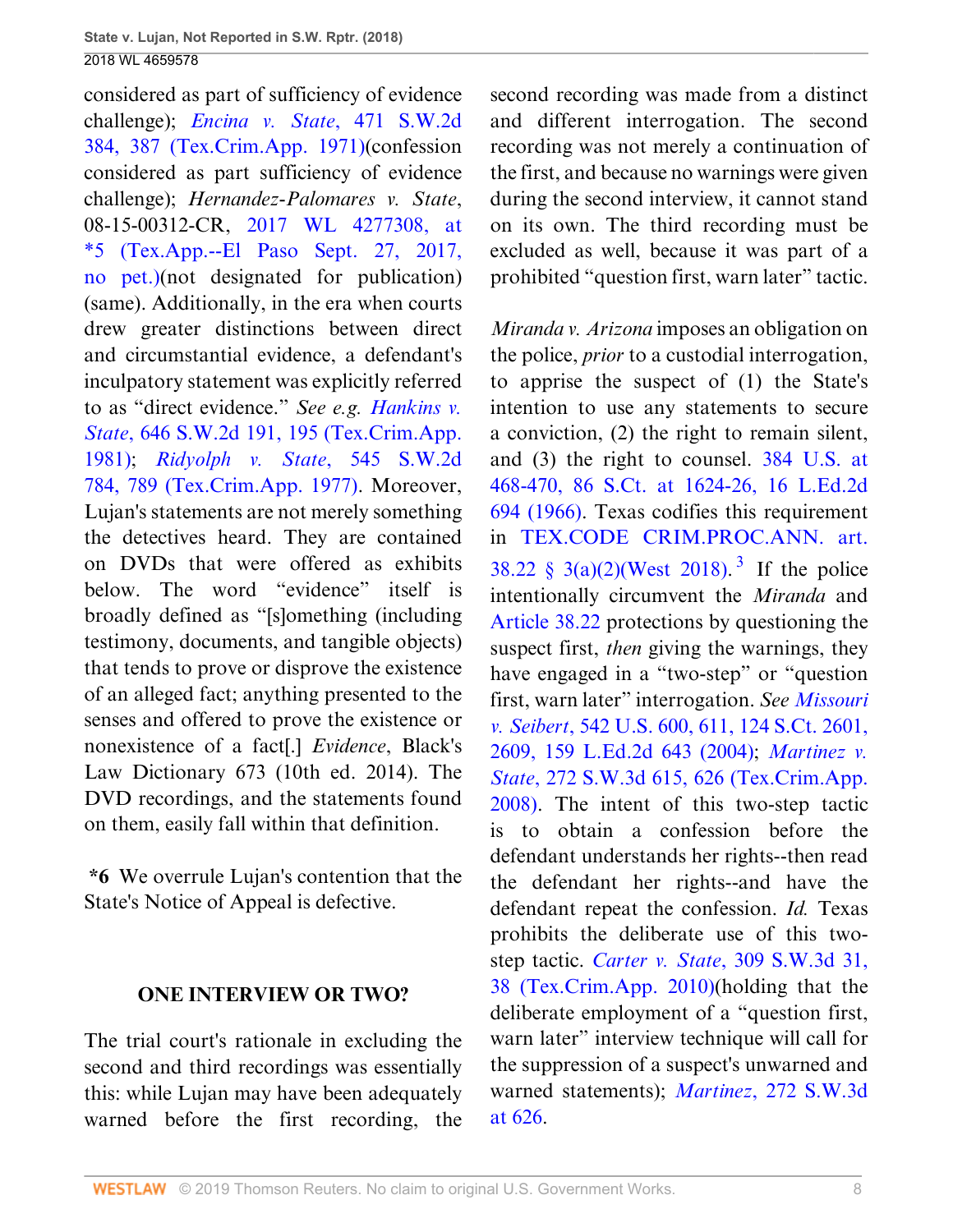<span id="page-39-0"></span>[3](#page-38-0) That Code provision provides that no statement can be used unless a defendant received the warning that: "(1) he has the right to remain silent and not make any statement at all and that any statement he makes may be used against him at his trial; (2) any statement he makes may be used as evidence against him in court; (3) he has the right to have a lawyer present to advise him prior to and during any questioning; (4) if he is unable to employ a lawyer, he has the right to have a lawyer appointed to advise him prior to and during any questioning; and (5) he has the right to terminate the interview at any time[.]" [TEX.CODE](http://www.westlaw.com/Link/Document/FullText?findType=L&pubNum=1000172&cite=TXCMART38.22&originatingDoc=I0e3a6240c39911e88037ff68a1223ab1&refType=LQ&originationContext=document&vr=3.0&rs=cblt1.0&transitionType=DocumentItem&contextData=(sc.UserEnteredCitation)) CRIM.PROC.ANN. art.  $38.22 \& 2(a)$ . Further, the accused must "prior to and during the making of the statement, knowingly, intelligently, and voluntarily waived the rights set out in the warning prescribed by Subsection (a) of this section." *Id.* at  $\frac{82(b)}{b}$ . No claim is made that the warnings given did not mirror those in [Article 38.22.](http://www.westlaw.com/Link/Document/FullText?findType=L&pubNum=1000172&cite=TXCMART38.22&originatingDoc=I0e3a6240c39911e88037ff68a1223ab1&refType=LQ&originationContext=document&vr=3.0&rs=cblt1.0&transitionType=DocumentItem&contextData=(sc.UserEnteredCitation))

The first linchpin of the trial court's reasoning, therefore, is that no warnings were given prior to the second recording, and the premise of that conclusion, is that the second recording was not merely a continuation of the first. Lujan must prevail on that point, because the law is well settled that a mere pause in police questioning does not require additional warnings. *See [Dunn v.](http://www.westlaw.com/Link/Document/FullText?findType=Y&serNum=1986154568&pubNum=0000713&originatingDoc=I0e3a6240c39911e88037ff68a1223ab1&refType=RP&fi=co_pp_sp_713_338&originationContext=document&vr=3.0&rs=cblt1.0&transitionType=DocumentItem&contextData=(sc.UserEnteredCitation)#co_pp_sp_713_338) State*[, 721 S.W.2d 325, 338 \(Tex.Crim.App.](http://www.westlaw.com/Link/Document/FullText?findType=Y&serNum=1986154568&pubNum=0000713&originatingDoc=I0e3a6240c39911e88037ff68a1223ab1&refType=RP&fi=co_pp_sp_713_338&originationContext=document&vr=3.0&rs=cblt1.0&transitionType=DocumentItem&contextData=(sc.UserEnteredCitation)#co_pp_sp_713_338) [1986\)](http://www.westlaw.com/Link/Document/FullText?findType=Y&serNum=1986154568&pubNum=0000713&originatingDoc=I0e3a6240c39911e88037ff68a1223ab1&refType=RP&fi=co_pp_sp_713_338&originationContext=document&vr=3.0&rs=cblt1.0&transitionType=DocumentItem&contextData=(sc.UserEnteredCitation)#co_pp_sp_713_338)("rewarning is not required where the interrogation is only a continuation about the same offense"), *abrogated on other grounds by [Creager v. State](http://www.westlaw.com/Link/Document/FullText?findType=Y&serNum=1997186422&pubNum=0000713&originatingDoc=I0e3a6240c39911e88037ff68a1223ab1&refType=RP&fi=co_pp_sp_713_856&originationContext=document&vr=3.0&rs=cblt1.0&transitionType=DocumentItem&contextData=(sc.UserEnteredCitation)#co_pp_sp_713_856)*, 952 S.W.2d [852, 856 \(Tex.Crim.App. 1997\);](http://www.westlaw.com/Link/Document/FullText?findType=Y&serNum=1997186422&pubNum=0000713&originatingDoc=I0e3a6240c39911e88037ff68a1223ab1&refType=RP&fi=co_pp_sp_713_856&originationContext=document&vr=3.0&rs=cblt1.0&transitionType=DocumentItem&contextData=(sc.UserEnteredCitation)#co_pp_sp_713_856) *[Burruss v.](http://www.westlaw.com/Link/Document/FullText?findType=Y&serNum=2000116128&pubNum=0004644&originatingDoc=I0e3a6240c39911e88037ff68a1223ab1&refType=RP&fi=co_pp_sp_4644_183&originationContext=document&vr=3.0&rs=cblt1.0&transitionType=DocumentItem&contextData=(sc.UserEnteredCitation)#co_pp_sp_4644_183) State*[, 20 S.W.3d 179, 183-84 \(Tex.App.--](http://www.westlaw.com/Link/Document/FullText?findType=Y&serNum=2000116128&pubNum=0004644&originatingDoc=I0e3a6240c39911e88037ff68a1223ab1&refType=RP&fi=co_pp_sp_4644_183&originationContext=document&vr=3.0&rs=cblt1.0&transitionType=DocumentItem&contextData=(sc.UserEnteredCitation)#co_pp_sp_4644_183) [Texarkana 2000, pet. ref'd\)\(](http://www.westlaw.com/Link/Document/FullText?findType=Y&serNum=2000116128&pubNum=0004644&originatingDoc=I0e3a6240c39911e88037ff68a1223ab1&refType=RP&fi=co_pp_sp_4644_183&originationContext=document&vr=3.0&rs=cblt1.0&transitionType=DocumentItem&contextData=(sc.UserEnteredCitation)#co_pp_sp_4644_183)three-minute pause in interrogation did not require rewarning); *Franks v. State*[, 712 S.W.2d 858,](http://www.westlaw.com/Link/Document/FullText?findType=Y&serNum=1986132004&pubNum=0000713&originatingDoc=I0e3a6240c39911e88037ff68a1223ab1&refType=RP&fi=co_pp_sp_713_861&originationContext=document&vr=3.0&rs=cblt1.0&transitionType=DocumentItem&contextData=(sc.UserEnteredCitation)#co_pp_sp_713_861) [861 \(Tex.App.--Houston \[1st Dist.\] 1986,](http://www.westlaw.com/Link/Document/FullText?findType=Y&serNum=1986132004&pubNum=0000713&originatingDoc=I0e3a6240c39911e88037ff68a1223ab1&refType=RP&fi=co_pp_sp_713_861&originationContext=document&vr=3.0&rs=cblt1.0&transitionType=DocumentItem&contextData=(sc.UserEnteredCitation)#co_pp_sp_713_861) [pet. ref'd\)\(](http://www.westlaw.com/Link/Document/FullText?findType=Y&serNum=1986132004&pubNum=0000713&originatingDoc=I0e3a6240c39911e88037ff68a1223ab1&refType=RP&fi=co_pp_sp_713_861&originationContext=document&vr=3.0&rs=cblt1.0&transitionType=DocumentItem&contextData=(sc.UserEnteredCitation)#co_pp_sp_713_861)three and one-half hour pause did not require re-warning). The State urges that there was only a short pause between the first and second interviews, such that they were one continuous interview. The trial court found the opposite. Accordingly, we start with that challenge to the trial court's finding, which the State raises as its second issue on appeal.

#### **Standard of Review**

**\*7** We review a trial court's ruling on a motion to suppress for an abuse of discretion. *Crain v. State*[, 315 S.W.3d 43,](http://www.westlaw.com/Link/Document/FullText?findType=Y&serNum=2022422552&pubNum=0004644&originatingDoc=I0e3a6240c39911e88037ff68a1223ab1&refType=RP&fi=co_pp_sp_4644_48&originationContext=document&vr=3.0&rs=cblt1.0&transitionType=DocumentItem&contextData=(sc.UserEnteredCitation)#co_pp_sp_4644_48) [48 \(Tex.Crim.App. 2010\)](http://www.westlaw.com/Link/Document/FullText?findType=Y&serNum=2022422552&pubNum=0004644&originatingDoc=I0e3a6240c39911e88037ff68a1223ab1&refType=RP&fi=co_pp_sp_4644_48&originationContext=document&vr=3.0&rs=cblt1.0&transitionType=DocumentItem&contextData=(sc.UserEnteredCitation)#co_pp_sp_4644_48). That discretion is tested under a bifurcated standard of review as articulated in *[Guzman v. State](http://www.westlaw.com/Link/Document/FullText?findType=Y&serNum=1997195043&pubNum=0000713&originatingDoc=I0e3a6240c39911e88037ff68a1223ab1&refType=RP&originationContext=document&vr=3.0&rs=cblt1.0&transitionType=DocumentItem&contextData=(sc.UserEnteredCitation))*, [955 S.W.2d 85 \(Tex.Crim.App. 1997\).](http://www.westlaw.com/Link/Document/FullText?findType=Y&serNum=1997195043&pubNum=0000713&originatingDoc=I0e3a6240c39911e88037ff68a1223ab1&refType=RP&originationContext=document&vr=3.0&rs=cblt1.0&transitionType=DocumentItem&contextData=(sc.UserEnteredCitation)) *See Amador v. State*[, 221 S.W.3d 666, 673](http://www.westlaw.com/Link/Document/FullText?findType=Y&serNum=2012108276&pubNum=0004644&originatingDoc=I0e3a6240c39911e88037ff68a1223ab1&refType=RP&fi=co_pp_sp_4644_673&originationContext=document&vr=3.0&rs=cblt1.0&transitionType=DocumentItem&contextData=(sc.UserEnteredCitation)#co_pp_sp_4644_673) [\(Tex.Crim.App. 2007\);](http://www.westlaw.com/Link/Document/FullText?findType=Y&serNum=2012108276&pubNum=0004644&originatingDoc=I0e3a6240c39911e88037ff68a1223ab1&refType=RP&fi=co_pp_sp_4644_673&originationContext=document&vr=3.0&rs=cblt1.0&transitionType=DocumentItem&contextData=(sc.UserEnteredCitation)#co_pp_sp_4644_673) *[Krug v. State](http://www.westlaw.com/Link/Document/FullText?findType=Y&serNum=2002550315&pubNum=0004644&originatingDoc=I0e3a6240c39911e88037ff68a1223ab1&refType=RP&fi=co_pp_sp_4644_765&originationContext=document&vr=3.0&rs=cblt1.0&transitionType=DocumentItem&contextData=(sc.UserEnteredCitation)#co_pp_sp_4644_765)*, 86 [S.W.3d 764, 765 \(Tex.App.--El Paso 2002,](http://www.westlaw.com/Link/Document/FullText?findType=Y&serNum=2002550315&pubNum=0004644&originatingDoc=I0e3a6240c39911e88037ff68a1223ab1&refType=RP&fi=co_pp_sp_4644_765&originationContext=document&vr=3.0&rs=cblt1.0&transitionType=DocumentItem&contextData=(sc.UserEnteredCitation)#co_pp_sp_4644_765) [pet. ref'd\)](http://www.westlaw.com/Link/Document/FullText?findType=Y&serNum=2002550315&pubNum=0004644&originatingDoc=I0e3a6240c39911e88037ff68a1223ab1&refType=RP&fi=co_pp_sp_4644_765&originationContext=document&vr=3.0&rs=cblt1.0&transitionType=DocumentItem&contextData=(sc.UserEnteredCitation)#co_pp_sp_4644_765). Under that bifurcated standard, we give almost total deference to the trial court's resolution of questions of historical fact, especially when those determinations are based on assessments of credibility and demeanor. *Furr v. State*[, 499 S.W.3d 872,](http://www.westlaw.com/Link/Document/FullText?findType=Y&serNum=2039824649&pubNum=0004644&originatingDoc=I0e3a6240c39911e88037ff68a1223ab1&refType=RP&fi=co_pp_sp_4644_877&originationContext=document&vr=3.0&rs=cblt1.0&transitionType=DocumentItem&contextData=(sc.UserEnteredCitation)#co_pp_sp_4644_877) [877 \(Tex. Crim. App. 2016\)](http://www.westlaw.com/Link/Document/FullText?findType=Y&serNum=2039824649&pubNum=0004644&originatingDoc=I0e3a6240c39911e88037ff68a1223ab1&refType=RP&fi=co_pp_sp_4644_877&originationContext=document&vr=3.0&rs=cblt1.0&transitionType=DocumentItem&contextData=(sc.UserEnteredCitation)#co_pp_sp_4644_877); *[Arguellez v.](http://www.westlaw.com/Link/Document/FullText?findType=Y&serNum=2031583344&pubNum=0004644&originatingDoc=I0e3a6240c39911e88037ff68a1223ab1&refType=RP&fi=co_pp_sp_4644_662&originationContext=document&vr=3.0&rs=cblt1.0&transitionType=DocumentItem&contextData=(sc.UserEnteredCitation)#co_pp_sp_4644_662) State*[, 409 S.W.3d 657, 662 \(Tex.Crim.App.](http://www.westlaw.com/Link/Document/FullText?findType=Y&serNum=2031583344&pubNum=0004644&originatingDoc=I0e3a6240c39911e88037ff68a1223ab1&refType=RP&fi=co_pp_sp_4644_662&originationContext=document&vr=3.0&rs=cblt1.0&transitionType=DocumentItem&contextData=(sc.UserEnteredCitation)#co_pp_sp_4644_662) [2013\)](http://www.westlaw.com/Link/Document/FullText?findType=Y&serNum=2031583344&pubNum=0004644&originatingDoc=I0e3a6240c39911e88037ff68a1223ab1&refType=RP&fi=co_pp_sp_4644_662&originationContext=document&vr=3.0&rs=cblt1.0&transitionType=DocumentItem&contextData=(sc.UserEnteredCitation)#co_pp_sp_4644_662). Likewise, we give the same deference to trial court rulings that apply the law to the facts if those determinations turn on credibility or demeanor. *[Arguellez](http://www.westlaw.com/Link/Document/FullText?findType=Y&serNum=2031583344&pubNum=0004644&originatingDoc=I0e3a6240c39911e88037ff68a1223ab1&refType=RP&fi=co_pp_sp_4644_662&originationContext=document&vr=3.0&rs=cblt1.0&transitionType=DocumentItem&contextData=(sc.UserEnteredCitation)#co_pp_sp_4644_662)*, 409 [S.W.3d at 662](http://www.westlaw.com/Link/Document/FullText?findType=Y&serNum=2031583344&pubNum=0004644&originatingDoc=I0e3a6240c39911e88037ff68a1223ab1&refType=RP&fi=co_pp_sp_4644_662&originationContext=document&vr=3.0&rs=cblt1.0&transitionType=DocumentItem&contextData=(sc.UserEnteredCitation)#co_pp_sp_4644_662); *[State v. Alderete](http://www.westlaw.com/Link/Document/FullText?findType=Y&serNum=2021830699&pubNum=0004644&originatingDoc=I0e3a6240c39911e88037ff68a1223ab1&refType=RP&fi=co_pp_sp_4644_472&originationContext=document&vr=3.0&rs=cblt1.0&transitionType=DocumentItem&contextData=(sc.UserEnteredCitation)#co_pp_sp_4644_472)*, 314 S.W.3d [469, 472 \(Tex.App.--El Paso 2010, pet.](http://www.westlaw.com/Link/Document/FullText?findType=Y&serNum=2021830699&pubNum=0004644&originatingDoc=I0e3a6240c39911e88037ff68a1223ab1&refType=RP&fi=co_pp_sp_4644_472&originationContext=document&vr=3.0&rs=cblt1.0&transitionType=DocumentItem&contextData=(sc.UserEnteredCitation)#co_pp_sp_4644_472) [ref'd\).](http://www.westlaw.com/Link/Document/FullText?findType=Y&serNum=2021830699&pubNum=0004644&originatingDoc=I0e3a6240c39911e88037ff68a1223ab1&refType=RP&fi=co_pp_sp_4644_472&originationContext=document&vr=3.0&rs=cblt1.0&transitionType=DocumentItem&contextData=(sc.UserEnteredCitation)#co_pp_sp_4644_472) Nonetheless, statements in the trial court findings of fact about the role of witness credibility are not binding. *See State v. Mechler*[, 153 S.W.3d 435, 439](http://www.westlaw.com/Link/Document/FullText?findType=Y&serNum=2005966665&pubNum=0004644&originatingDoc=I0e3a6240c39911e88037ff68a1223ab1&refType=RP&fi=co_pp_sp_4644_439&originationContext=document&vr=3.0&rs=cblt1.0&transitionType=DocumentItem&contextData=(sc.UserEnteredCitation)#co_pp_sp_4644_439) [\(Tex.Crim.App. 2005\)](http://www.westlaw.com/Link/Document/FullText?findType=Y&serNum=2005966665&pubNum=0004644&originatingDoc=I0e3a6240c39911e88037ff68a1223ab1&refType=RP&fi=co_pp_sp_4644_439&originationContext=document&vr=3.0&rs=cblt1.0&transitionType=DocumentItem&contextData=(sc.UserEnteredCitation)#co_pp_sp_4644_439)("[A] statement in a trial judge's findings of fact and conclusions of law regarding the role witness credibility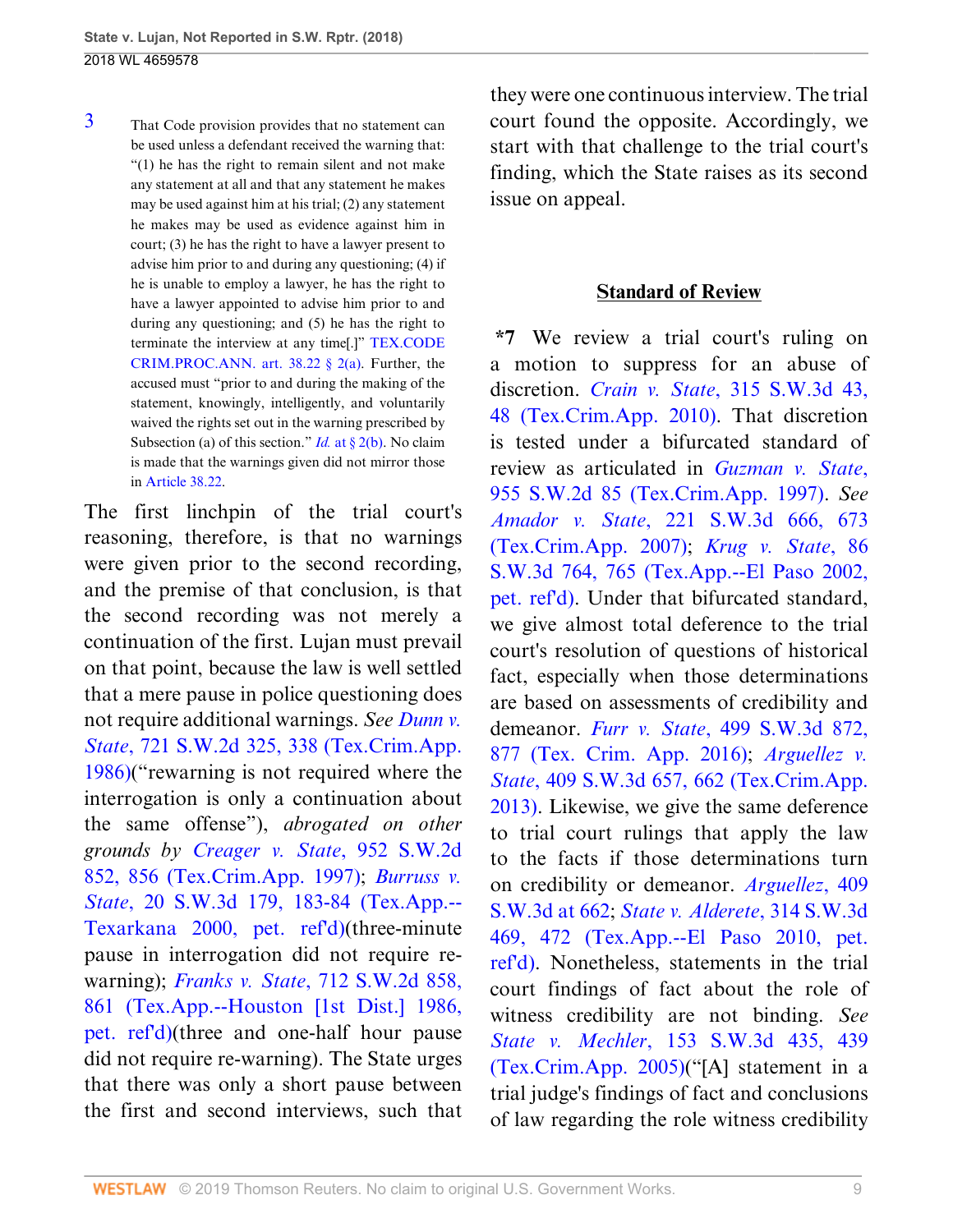played in its decision cannot determine an appellate court's standard of review. The court's inclusion of this sentence in its findings does not grant it the ability to control how its rulings will be reviewed."). We review *de novo* mixed questions of law and fact that do not turn on credibility and demeanor. *Arguellez*[, 409 S.W.3d at 662](http://www.westlaw.com/Link/Document/FullText?findType=Y&serNum=2031583344&pubNum=0004644&originatingDoc=I0e3a6240c39911e88037ff68a1223ab1&refType=RP&fi=co_pp_sp_4644_662&originationContext=document&vr=3.0&rs=cblt1.0&transitionType=DocumentItem&contextData=(sc.UserEnteredCitation)#co_pp_sp_4644_662).

When the trial court makes explicit factfindings, we determine whether the evidence, when viewed in the light most favorable to the trial court's ruling, supports those factfindings. *State v. Kelly*[, 204 S.W.3d 808,](http://www.westlaw.com/Link/Document/FullText?findType=Y&serNum=2010513795&pubNum=0004644&originatingDoc=I0e3a6240c39911e88037ff68a1223ab1&refType=RP&fi=co_pp_sp_4644_818&originationContext=document&vr=3.0&rs=cblt1.0&transitionType=DocumentItem&contextData=(sc.UserEnteredCitation)#co_pp_sp_4644_818) [818-19 \(Tex.Crim.App. 2006\).](http://www.westlaw.com/Link/Document/FullText?findType=Y&serNum=2010513795&pubNum=0004644&originatingDoc=I0e3a6240c39911e88037ff68a1223ab1&refType=RP&fi=co_pp_sp_4644_818&originationContext=document&vr=3.0&rs=cblt1.0&transitionType=DocumentItem&contextData=(sc.UserEnteredCitation)#co_pp_sp_4644_818) Regardless of whether the motion to suppress was granted or denied, the prevailing party is entitled to "the strongest legitimate view of the evidence and all reasonable inferences that may be drawn from that evidence." *[State v. García-](http://www.westlaw.com/Link/Document/FullText?findType=Y&serNum=2015961783&pubNum=0004644&originatingDoc=I0e3a6240c39911e88037ff68a1223ab1&refType=RP&fi=co_pp_sp_4644_241&originationContext=document&vr=3.0&rs=cblt1.0&transitionType=DocumentItem&contextData=(sc.UserEnteredCitation)#co_pp_sp_4644_241)Cantú*[, 253 S.W.3d 236, 241 \(Tex.Crim.App.](http://www.westlaw.com/Link/Document/FullText?findType=Y&serNum=2015961783&pubNum=0004644&originatingDoc=I0e3a6240c39911e88037ff68a1223ab1&refType=RP&fi=co_pp_sp_4644_241&originationContext=document&vr=3.0&rs=cblt1.0&transitionType=DocumentItem&contextData=(sc.UserEnteredCitation)#co_pp_sp_4644_241) [2008\)](http://www.westlaw.com/Link/Document/FullText?findType=Y&serNum=2015961783&pubNum=0004644&originatingDoc=I0e3a6240c39911e88037ff68a1223ab1&refType=RP&fi=co_pp_sp_4644_241&originationContext=document&vr=3.0&rs=cblt1.0&transitionType=DocumentItem&contextData=(sc.UserEnteredCitation)#co_pp_sp_4644_241). An appellate court may uphold the trial court's ruling if it is supported by the record and correct under any theory of law applicable to the case. *[State v. Stevens](http://www.westlaw.com/Link/Document/FullText?findType=Y&serNum=2013371461&pubNum=0004644&originatingDoc=I0e3a6240c39911e88037ff68a1223ab1&refType=RP&fi=co_pp_sp_4644_740&originationContext=document&vr=3.0&rs=cblt1.0&transitionType=DocumentItem&contextData=(sc.UserEnteredCitation)#co_pp_sp_4644_740)*, 235 [S.W.3d 736, 740 \(Tex.Crim.App. 2007\)](http://www.westlaw.com/Link/Document/FullText?findType=Y&serNum=2013371461&pubNum=0004644&originatingDoc=I0e3a6240c39911e88037ff68a1223ab1&refType=RP&fi=co_pp_sp_4644_740&originationContext=document&vr=3.0&rs=cblt1.0&transitionType=DocumentItem&contextData=(sc.UserEnteredCitation)#co_pp_sp_4644_740).

#### **Applicable Law**

Whether one interview is a continuation of an earlier interview is determined from a totality of the circumstances. *See [Dunn](http://www.westlaw.com/Link/Document/FullText?findType=Y&serNum=1986154568&pubNum=0000713&originatingDoc=I0e3a6240c39911e88037ff68a1223ab1&refType=RP&fi=co_pp_sp_713_338&originationContext=document&vr=3.0&rs=cblt1.0&transitionType=DocumentItem&contextData=(sc.UserEnteredCitation)#co_pp_sp_713_338)*, [721 S.W.2d at 338.](http://www.westlaw.com/Link/Document/FullText?findType=Y&serNum=1986154568&pubNum=0000713&originatingDoc=I0e3a6240c39911e88037ff68a1223ab1&refType=RP&fi=co_pp_sp_713_338&originationContext=document&vr=3.0&rs=cblt1.0&transitionType=DocumentItem&contextData=(sc.UserEnteredCitation)#co_pp_sp_713_338) The Texas Court of Criminal Appeals articulated four of those circumstances in *Bible v. State*: (1) the passage of time, (2) whether the interrogation was conducted by a different person, (3) whether the interrogation related to a different offense, and (4) whether the

suspect is reminded of the earlier recitation of their rights. *See [Bible v. State](http://www.westlaw.com/Link/Document/FullText?findType=Y&serNum=2006550757&pubNum=0004644&originatingDoc=I0e3a6240c39911e88037ff68a1223ab1&refType=RP&fi=co_pp_sp_4644_242&originationContext=document&vr=3.0&rs=cblt1.0&transitionType=DocumentItem&contextData=(sc.UserEnteredCitation)#co_pp_sp_4644_242)*, 162 [S.W.3d 234, 242 \(Tex.Crim.App. 2005\)](http://www.westlaw.com/Link/Document/FullText?findType=Y&serNum=2006550757&pubNum=0004644&originatingDoc=I0e3a6240c39911e88037ff68a1223ab1&refType=RP&fi=co_pp_sp_4644_242&originationContext=document&vr=3.0&rs=cblt1.0&transitionType=DocumentItem&contextData=(sc.UserEnteredCitation)#co_pp_sp_4644_242); *Cotten v. State*[, No. 08-13-00053-CR, 2013](http://www.westlaw.com/Link/Document/FullText?findType=Y&serNum=2032262361&pubNum=0000999&originatingDoc=I0e3a6240c39911e88037ff68a1223ab1&refType=RP&originationContext=document&vr=3.0&rs=cblt1.0&transitionType=DocumentItem&contextData=(sc.UserEnteredCitation)) [WL 6466186, at \\*4 \(Tex.App.--El Paso](http://www.westlaw.com/Link/Document/FullText?findType=Y&serNum=2032262361&pubNum=0000999&originatingDoc=I0e3a6240c39911e88037ff68a1223ab1&refType=RP&originationContext=document&vr=3.0&rs=cblt1.0&transitionType=DocumentItem&contextData=(sc.UserEnteredCitation)) [Dec. 4, 2013, pet. stricken\)\(](http://www.westlaw.com/Link/Document/FullText?findType=Y&serNum=2032262361&pubNum=0000999&originatingDoc=I0e3a6240c39911e88037ff68a1223ab1&refType=RP&originationContext=document&vr=3.0&rs=cblt1.0&transitionType=DocumentItem&contextData=(sc.UserEnteredCitation))not designated for publication). *Bible* derived these factors from a series of cases cited in the footnote of its earlier opinion in *[Jones v. State](http://www.westlaw.com/Link/Document/FullText?findType=Y&serNum=2003754069&pubNum=0004644&originatingDoc=I0e3a6240c39911e88037ff68a1223ab1&refType=RP&fi=co_pp_sp_4644_773&originationContext=document&vr=3.0&rs=cblt1.0&transitionType=DocumentItem&contextData=(sc.UserEnteredCitation)#co_pp_sp_4644_773)*, 119 [S.W.3d 766, 773 n.13 \(Tex.Crim.App. 2003\)](http://www.westlaw.com/Link/Document/FullText?findType=Y&serNum=2003754069&pubNum=0004644&originatingDoc=I0e3a6240c39911e88037ff68a1223ab1&refType=RP&fi=co_pp_sp_4644_773&originationContext=document&vr=3.0&rs=cblt1.0&transitionType=DocumentItem&contextData=(sc.UserEnteredCitation)#co_pp_sp_4644_773), *cert. denied*, [542 U.S. 905, 124 S.Ct. 2836,](http://www.westlaw.com/Link/Document/FullText?findType=Y&serNum=2004121736&pubNum=0000708&originatingDoc=I0e3a6240c39911e88037ff68a1223ab1&refType=RP&originationContext=document&vr=3.0&rs=cblt1.0&transitionType=DocumentItem&contextData=(sc.UserEnteredCitation)) [159 L.Ed.2d 270 \(2004\).](http://www.westlaw.com/Link/Document/FullText?findType=Y&serNum=2004121736&pubNum=0000708&originatingDoc=I0e3a6240c39911e88037ff68a1223ab1&refType=RP&originationContext=document&vr=3.0&rs=cblt1.0&transitionType=DocumentItem&contextData=(sc.UserEnteredCitation)) Nothing in *Bible* or *Jones*, or subsequent cases, suggest these factors are exclusive.

## **Discussion**

The trial court here made several findings that bare on the *Bible* factors. In particular, the trial court found:

> 30. Based on the demeanor of the witnesses and totality of circumstances, the Court finds that by--a) telling Ms. Lujan that they could continue the statement when they returned; b) moving Ms. Lujan from the interview room to the car; c) having Detective Camacho lead the interrogation in the car; d) talking about other cases; and e) failing to remind Ms. Lujan that the Miranda warnings of Statement One were still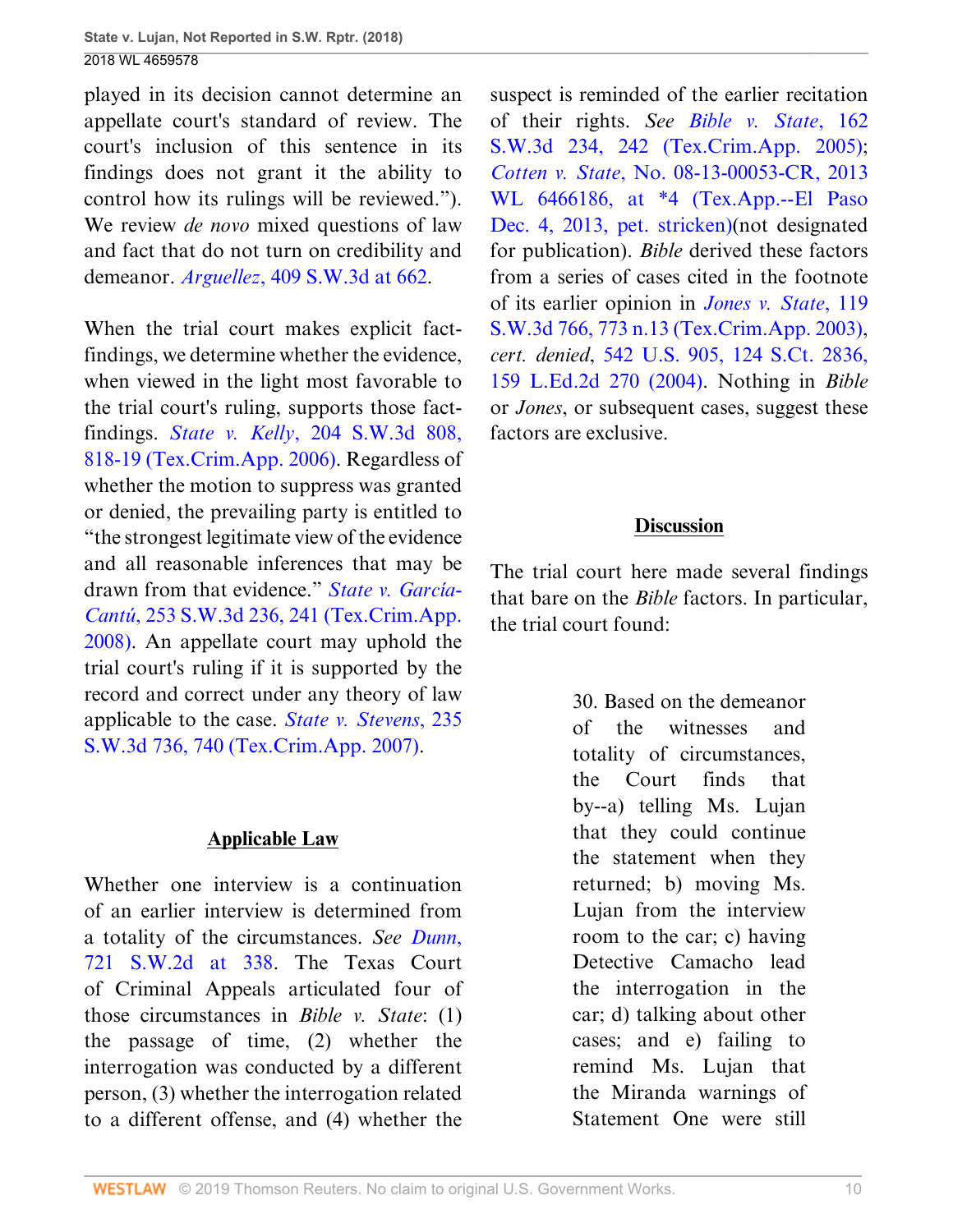in effect-Statement Two was not a continuation of Statement One and the Miranda warnings given in Statement One were no longer effective during Statement Two.

We initially agree with the State that first *Bible* factor--the length of the break between the first and second interview- weighs heavily in its favor. The second recording begins about twenty-one minutes after Lujan was apprised of her rights, and only six minutes after the termination of the first interview. No case holds such a short interlude significant, and many longer breaks have been considered, and rejected as negating the effectiveness of *Miranda* warnings. *See*, *e.g.*, *Bible*[, 162 S.W.3d](http://www.westlaw.com/Link/Document/FullText?findType=Y&serNum=2006550757&pubNum=0004644&originatingDoc=I0e3a6240c39911e88037ff68a1223ab1&refType=RP&fi=co_pp_sp_4644_241&originationContext=document&vr=3.0&rs=cblt1.0&transitionType=DocumentItem&contextData=(sc.UserEnteredCitation)#co_pp_sp_4644_241) [at 241-42](http://www.westlaw.com/Link/Document/FullText?findType=Y&serNum=2006550757&pubNum=0004644&originatingDoc=I0e3a6240c39911e88037ff68a1223ab1&refType=RP&fi=co_pp_sp_4644_241&originationContext=document&vr=3.0&rs=cblt1.0&transitionType=DocumentItem&contextData=(sc.UserEnteredCitation)#co_pp_sp_4644_241) (two interview sessions were continuous when the second session began less than three hours after the beginning of the first session); *[Ex parte Bagley](http://www.westlaw.com/Link/Document/FullText?findType=Y&serNum=1974131391&pubNum=0000713&originatingDoc=I0e3a6240c39911e88037ff68a1223ab1&refType=RP&fi=co_pp_sp_713_337&originationContext=document&vr=3.0&rs=cblt1.0&transitionType=DocumentItem&contextData=(sc.UserEnteredCitation)#co_pp_sp_713_337)*, [509 S.W.2d 332, 337 \(Tex.Crim.App.](http://www.westlaw.com/Link/Document/FullText?findType=Y&serNum=1974131391&pubNum=0000713&originatingDoc=I0e3a6240c39911e88037ff68a1223ab1&refType=RP&fi=co_pp_sp_713_337&originationContext=document&vr=3.0&rs=cblt1.0&transitionType=DocumentItem&contextData=(sc.UserEnteredCitation)#co_pp_sp_713_337) [1974\)](http://www.westlaw.com/Link/Document/FullText?findType=Y&serNum=1974131391&pubNum=0000713&originatingDoc=I0e3a6240c39911e88037ff68a1223ab1&refType=RP&fi=co_pp_sp_713_337&originationContext=document&vr=3.0&rs=cblt1.0&transitionType=DocumentItem&contextData=(sc.UserEnteredCitation)#co_pp_sp_713_337)(same for six to eight-hour break); *Franks*[, 712 S.W.2d at 860-61](http://www.westlaw.com/Link/Document/FullText?findType=Y&serNum=1986132004&pubNum=0000713&originatingDoc=I0e3a6240c39911e88037ff68a1223ab1&refType=RP&fi=co_pp_sp_713_860&originationContext=document&vr=3.0&rs=cblt1.0&transitionType=DocumentItem&contextData=(sc.UserEnteredCitation)#co_pp_sp_713_860) (same for three and one half-hour break between interviews); *State v. Munoz*, 08-16-00023- CR, [2018 WL 1517006, at \\*8 \(Tex.App.--](http://www.westlaw.com/Link/Document/FullText?findType=Y&serNum=2044170663&pubNum=0000999&originatingDoc=I0e3a6240c39911e88037ff68a1223ab1&refType=RP&originationContext=document&vr=3.0&rs=cblt1.0&transitionType=DocumentItem&contextData=(sc.UserEnteredCitation)) [El Paso Mar. 28, 2018, no pet. h.\)\(](http://www.westlaw.com/Link/Document/FullText?findType=Y&serNum=2044170663&pubNum=0000999&originatingDoc=I0e3a6240c39911e88037ff68a1223ab1&refType=RP&originationContext=document&vr=3.0&rs=cblt1.0&transitionType=DocumentItem&contextData=(sc.UserEnteredCitation))not designated for publication) (same for approximate one-hour break); *[Cotten](http://www.westlaw.com/Link/Document/FullText?findType=Y&serNum=2032262361&pubNum=0000999&originatingDoc=I0e3a6240c39911e88037ff68a1223ab1&refType=RP&originationContext=document&vr=3.0&rs=cblt1.0&transitionType=DocumentItem&contextData=(sc.UserEnteredCitation))*, 2013 [WL 6466186, at \\*4-5](http://www.westlaw.com/Link/Document/FullText?findType=Y&serNum=2032262361&pubNum=0000999&originatingDoc=I0e3a6240c39911e88037ff68a1223ab1&refType=RP&originationContext=document&vr=3.0&rs=cblt1.0&transitionType=DocumentItem&contextData=(sc.UserEnteredCitation)) (same for two-hour break).

**\*8** Two of the other *Bible* factors, however, are neutral at best. The trial court found that Detective Ochoa led the first interview, <span id="page-41-1"></span>while Detective Camacho took the lead in the second interview. The questions asked by both are manifest from the transcript, and while both asked substantive questions in both sessions, Ochoa predominated in one, and Camacho in the other.<sup>[4](#page-41-0)</sup> The trial court also found that the second interview raised different and additional inquiries into separate crimes. The record does show that the first interview broached the Trejo's murder, and the theft of James Hall's car. The second interview included Anthony Lujan and James Hall's kidnapping, Lujan's drug usage and smuggling, and her role in the disposal of Trejo's body. The finding, however, is hardly surprising given that the first interview was fifteen minutes long, and the second more than three hours.

<span id="page-41-0"></span>[4](#page-41-1) We note, however, in *Bible* a different detective led the questioning in each session, but both were present at all time, and did not cause the court to find there were two separate interrogations. *Bible*[, 162 S.W.3d](http://www.westlaw.com/Link/Document/FullText?findType=Y&serNum=2006550757&pubNum=0004644&originatingDoc=I0e3a6240c39911e88037ff68a1223ab1&refType=RP&fi=co_pp_sp_4644_241&originationContext=document&vr=3.0&rs=cblt1.0&transitionType=DocumentItem&contextData=(sc.UserEnteredCitation)#co_pp_sp_4644_241) [at 241-42](http://www.westlaw.com/Link/Document/FullText?findType=Y&serNum=2006550757&pubNum=0004644&originatingDoc=I0e3a6240c39911e88037ff68a1223ab1&refType=RP&fi=co_pp_sp_4644_241&originationContext=document&vr=3.0&rs=cblt1.0&transitionType=DocumentItem&contextData=(sc.UserEnteredCitation)#co_pp_sp_4644_241) ("Although different officers conducted questioning during each session and each session focused on a different set of crimes, the same officers were present during both sessions.").

The final *Bible* factor, however, weighs the heaviest against the State. The detectives did not remind Lujan of her rights.

The State implicitly argues, and we would agree that the four *Bible* factors are not posed in the conjunctive in the sense that the State must check each off to prevail. There are cases upholding a trial court finding that one interview is a continuation of another when one of the factors is missing. *See e.g. Jackson v. State*, 01-16-00242- CR, [2018 WL 1003362, at \\*4 \(Tex.App.--](http://www.westlaw.com/Link/Document/FullText?findType=Y&serNum=2043869901&pubNum=0000999&originatingDoc=I0e3a6240c39911e88037ff68a1223ab1&refType=RP&originationContext=document&vr=3.0&rs=cblt1.0&transitionType=DocumentItem&contextData=(sc.UserEnteredCitation)) [Houston \[1st Dist.\] Feb. 22, 2018, pet.](http://www.westlaw.com/Link/Document/FullText?findType=Y&serNum=2043869901&pubNum=0000999&originatingDoc=I0e3a6240c39911e88037ff68a1223ab1&refType=RP&originationContext=document&vr=3.0&rs=cblt1.0&transitionType=DocumentItem&contextData=(sc.UserEnteredCitation))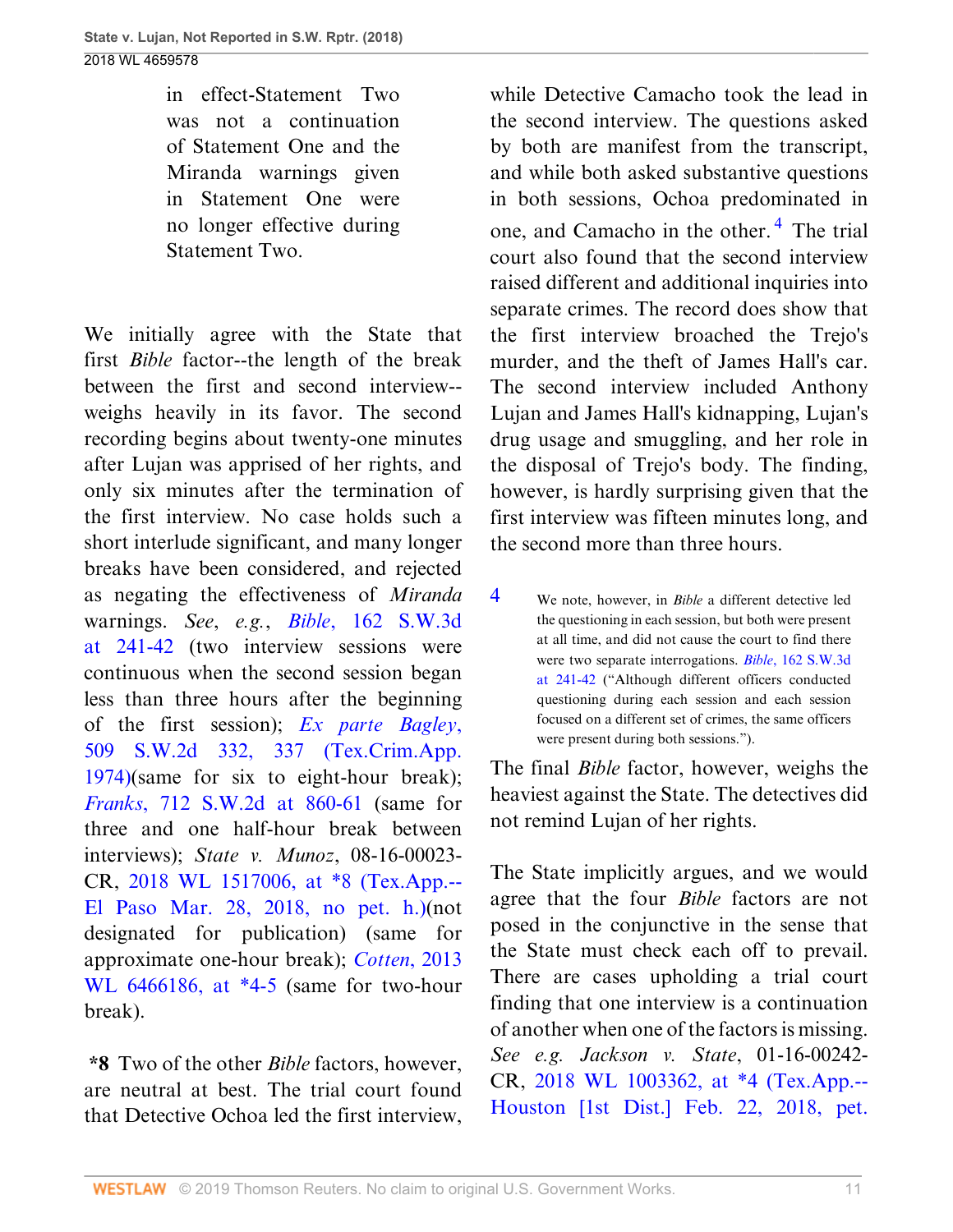[ref'd\)\(](http://www.westlaw.com/Link/Document/FullText?findType=Y&serNum=2043869901&pubNum=0000999&originatingDoc=I0e3a6240c39911e88037ff68a1223ab1&refType=RP&originationContext=document&vr=3.0&rs=cblt1.0&transitionType=DocumentItem&contextData=(sc.UserEnteredCitation))no reminder of *Miranda* rights given after three-hour break in questioning, yet the second interview was a continuation of the first); *Stallings v. State*, 09-09-00200- CR, [2010 WL 2347244, at \\*3 \(Tex.App.--](http://www.westlaw.com/Link/Document/FullText?findType=Y&serNum=2022293155&pubNum=0000999&originatingDoc=I0e3a6240c39911e88037ff68a1223ab1&refType=RP&originationContext=document&vr=3.0&rs=cblt1.0&transitionType=DocumentItem&contextData=(sc.UserEnteredCitation)) [Beaumont June 9, 2010, pet. ref'd\)\(](http://www.westlaw.com/Link/Document/FullText?findType=Y&serNum=2022293155&pubNum=0000999&originatingDoc=I0e3a6240c39911e88037ff68a1223ab1&refType=RP&originationContext=document&vr=3.0&rs=cblt1.0&transitionType=DocumentItem&contextData=(sc.UserEnteredCitation))mem. op.) (not designated for publication)(same, when only a matter of minutes passed between two interviews); *Crayton v. State*, 03-14-00570- CR, [2016 WL 6068250, at \\*5 \(Tex.App.--](http://www.westlaw.com/Link/Document/FullText?findType=Y&serNum=2040081576&pubNum=0000999&originatingDoc=I0e3a6240c39911e88037ff68a1223ab1&refType=RP&originationContext=document&vr=3.0&rs=cblt1.0&transitionType=DocumentItem&contextData=(sc.UserEnteredCitation)) [Austin Oct. 14, 2016, pet. ref'd\)\(](http://www.westlaw.com/Link/Document/FullText?findType=Y&serNum=2040081576&pubNum=0000999&originatingDoc=I0e3a6240c39911e88037ff68a1223ab1&refType=RP&originationContext=document&vr=3.0&rs=cblt1.0&transitionType=DocumentItem&contextData=(sc.UserEnteredCitation))mem. op.) (not designated for publication)(different topics raised in second interview did not break continuation from first, particularly when new information developed from open ended questions).

Yet here, the trial court also relied on two other circumstances. First, the second interview was in a different setting--a car as distinct from an interview room. Were that the trial court's sole additional rationale, we might discount it as we did in *Cotten v. State*, 08-13-00051-CR, [2013 WL 6405511,](http://www.westlaw.com/Link/Document/FullText?findType=Y&serNum=2032241373&pubNum=0000999&originatingDoc=I0e3a6240c39911e88037ff68a1223ab1&refType=RP&originationContext=document&vr=3.0&rs=cblt1.0&transitionType=DocumentItem&contextData=(sc.UserEnteredCitation)) [at \\*4 \(Tex.App.--El Paso Dec. 4, 2013,](http://www.westlaw.com/Link/Document/FullText?findType=Y&serNum=2032241373&pubNum=0000999&originatingDoc=I0e3a6240c39911e88037ff68a1223ab1&refType=RP&originationContext=document&vr=3.0&rs=cblt1.0&transitionType=DocumentItem&contextData=(sc.UserEnteredCitation)) [pet. stricken\)\(](http://www.westlaw.com/Link/Document/FullText?findType=Y&serNum=2032241373&pubNum=0000999&originatingDoc=I0e3a6240c39911e88037ff68a1223ab1&refType=RP&originationContext=document&vr=3.0&rs=cblt1.0&transitionType=DocumentItem&contextData=(sc.UserEnteredCitation))not designated for publication) (first interview in bedroom when defendant arrested, and second at the police station). But the trial court here also relied on the detective's statement at the end of the first recording that "when we come back, we can continue, if you like." The detective's statement is the sharpest cut against the State's position. In common parlance, the statement would signal the end of something with the prospect that it could be continued. And the detective did not say we can continue when we get in the car to drive out to the body. He said they could continue when they got back to the police station.

The State suggests that the trial court was merely speculating that Lujan understood this statement to mean that her statements during the second recording would not be used against her. It points out that on the second recording, Lujan became upset and stated, "I just don't like it that you guys act like you don't know what you're doing. You know exactly what you're doing. That's gonna f\*\*k up my whole life." From this, the State surmises that Lujan knew her incriminating statements would be used against her. But our standard requires that witness demeanor calls reside with the trial court which had the actual recordings before it.

**\*9** In sum, the detective's statement about continuing when they returned to the station, joined with the failure to remind Lujan of her waiver of rights when the second interview began, and the way it was recorded, causes us to conclude the trial court did not abuse its discretion in finding that the second interview was not a continuation of the first. And because the second recording does not begin with any sort of *Miranda* or [Article 38.22](http://www.westlaw.com/Link/Document/FullText?findType=L&pubNum=1000172&cite=TXCMART38.22&originatingDoc=I0e3a6240c39911e88037ff68a1223ab1&refType=LQ&originationContext=document&vr=3.0&rs=cblt1.0&transitionType=DocumentItem&contextData=(sc.UserEnteredCitation)) warnings, we affirm the trial court's conclusion that it is excludable. We overrule Issue Two.

## **TWO-STEP INTERROGATION (QUESTION-FIRST, WARN-LATER)**

The trial court excluded the third recording because it found that the detectives used the two-step technique to circumvent Lujan's *Miranda* protections. The State does not explicitly attack the evidence supporting the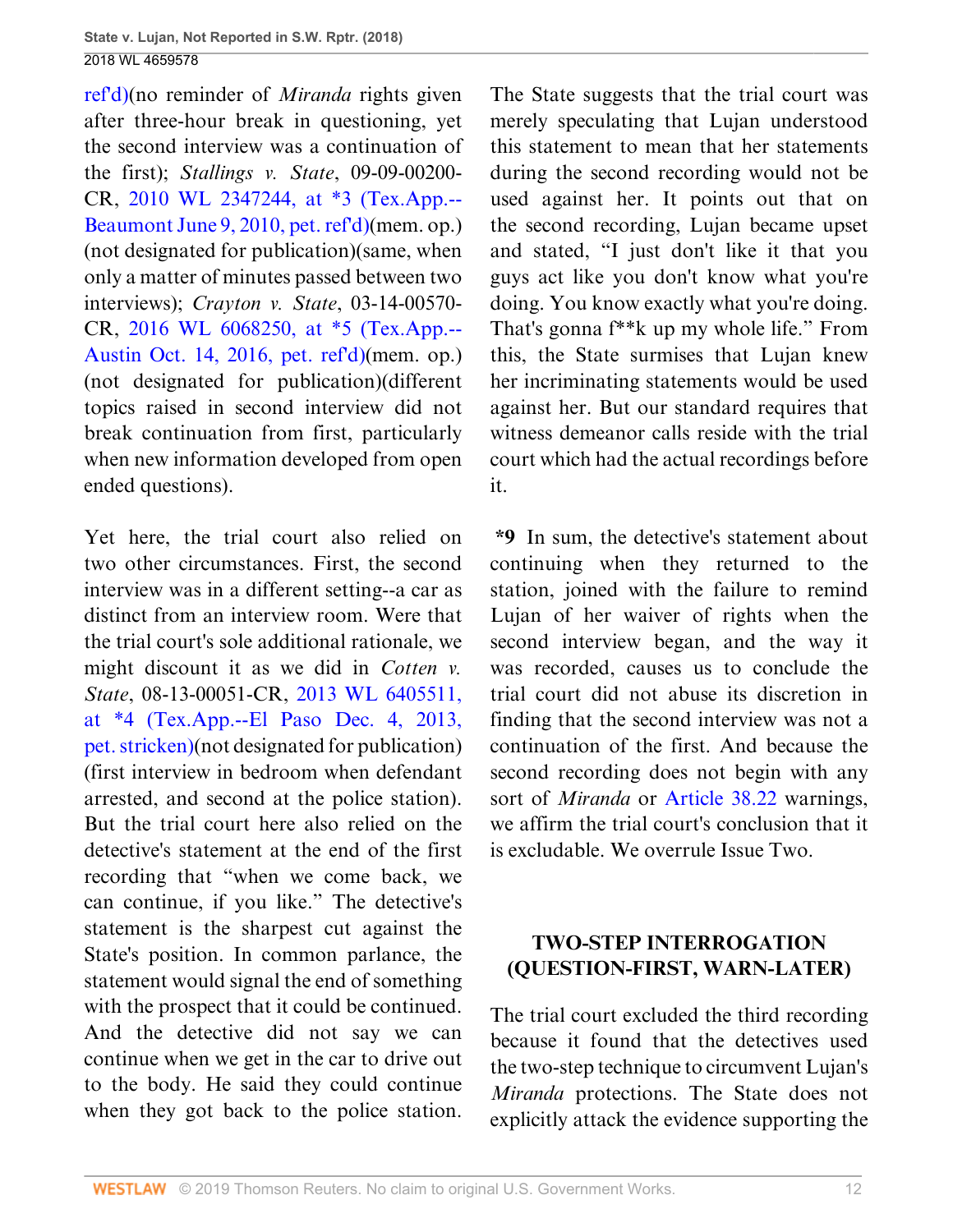trial court's finding that the detective used the two-step process. Instead, its first issue claims that Lujan never urged that claim below, and thus the trial court could not base its ruling on an unasserted argument.

The State's argument raises two sub-issues. First, we must decide if a trial court is restricted to the grounds asserted by a movant, either in their motion to suppress or argument raised at the hearing. And if so, we must secondarily decide if Lujan fairly raised the "two-step" argument such that the State was on notice that it was being asserted in this case. Two preservation of error cases are instructive to our determination of the first sub-issue. In *[State v. Esparza](http://www.westlaw.com/Link/Document/FullText?findType=Y&serNum=2031867486&pubNum=0004644&originatingDoc=I0e3a6240c39911e88037ff68a1223ab1&refType=RP&originationContext=document&vr=3.0&rs=cblt1.0&transitionType=DocumentItem&contextData=(sc.UserEnteredCitation))*, 413 S.W.3d 81 [\(Tex.Crim.App. 2013\)](http://www.westlaw.com/Link/Document/FullText?findType=Y&serNum=2031867486&pubNum=0004644&originatingDoc=I0e3a6240c39911e88037ff68a1223ab1&refType=RP&originationContext=document&vr=3.0&rs=cblt1.0&transitionType=DocumentItem&contextData=(sc.UserEnteredCitation)) the court considered whether a defendant who prevailed in a motion to suppress could defend the ruling on a ground not raised at the trial court. The trial judge had excluded the results of an intoxilyzer because the State failed to present evidence showing the circumstances under which the test results were obtained. *Id.* [at 84.](http://www.westlaw.com/Link/Document/FullText?findType=Y&serNum=2031867486&pubNum=0004644&originatingDoc=I0e3a6240c39911e88037ff68a1223ab1&refType=RP&fi=co_pp_sp_4644_84&originationContext=document&vr=3.0&rs=cblt1.0&transitionType=DocumentItem&contextData=(sc.UserEnteredCitation)#co_pp_sp_4644_84) On appeal to this Court, we reversed on that theory, reasoning that the trial court incorrectly allocated the burden to present evidence of those circumstances. *State v. Esparza*[, 353 S.W.3d 276, 284](http://www.westlaw.com/Link/Document/FullText?findType=Y&serNum=2026427756&pubNum=0004644&originatingDoc=I0e3a6240c39911e88037ff68a1223ab1&refType=RP&fi=co_pp_sp_4644_284&originationContext=document&vr=3.0&rs=cblt1.0&transitionType=DocumentItem&contextData=(sc.UserEnteredCitation)#co_pp_sp_4644_284) [\(Tex.App.--El Paso 2011\).](http://www.westlaw.com/Link/Document/FullText?findType=Y&serNum=2026427756&pubNum=0004644&originatingDoc=I0e3a6240c39911e88037ff68a1223ab1&refType=RP&fi=co_pp_sp_4644_284&originationContext=document&vr=3.0&rs=cblt1.0&transitionType=DocumentItem&contextData=(sc.UserEnteredCitation)#co_pp_sp_4644_284) We also denied the defendant's alternative claim that the trial court's ruling was correct because the State failed to present any evidence that the science behind the intoxilyzer was reliable--a Rule 702 evidentiary ground. *Id.* [at 282](http://www.westlaw.com/Link/Document/FullText?findType=Y&serNum=2026427756&pubNum=0004644&originatingDoc=I0e3a6240c39911e88037ff68a1223ab1&refType=RP&fi=co_pp_sp_4644_282&originationContext=document&vr=3.0&rs=cblt1.0&transitionType=DocumentItem&contextData=(sc.UserEnteredCitation)#co_pp_sp_4644_282). We did so because that argument had not been raised at the trial court. *Id.*

<span id="page-43-1"></span>The defendant then appealed to the Texas Court of Criminal Appeals. He urged that the oft cited statement in our standard of review that we may uphold a trial court's ruling if it is supported by the record and correct under any legal theory of law applicable to the case would allow for an unasserted ground to be considered on appeal.<sup>[5](#page-43-0)</sup> The Court of Criminal Appeals concluded, however, that the Rule 702 ground was not a legal theory *applicable to the case* because it had not been raised below. [413 S.W.3d at 90](http://www.westlaw.com/Link/Document/FullText?findType=Y&serNum=2031867486&pubNum=0004644&originatingDoc=I0e3a6240c39911e88037ff68a1223ab1&refType=RP&fi=co_pp_sp_4644_90&originationContext=document&vr=3.0&rs=cblt1.0&transitionType=DocumentItem&contextData=(sc.UserEnteredCitation)#co_pp_sp_4644_90). The court emphasized that while a reviewing court might generally consider any legal grounds to affirm the correct ruling on appeal, that general rule has exceptions. *Id.* [at 89](http://www.westlaw.com/Link/Document/FullText?findType=Y&serNum=2031867486&pubNum=0004644&originatingDoc=I0e3a6240c39911e88037ff68a1223ab1&refType=RP&fi=co_pp_sp_4644_89&originationContext=document&vr=3.0&rs=cblt1.0&transitionType=DocumentItem&contextData=(sc.UserEnteredCitation)#co_pp_sp_4644_89). And one exception is that fair notice was important in the context of the unique evidentiary burdens of a Rule 702 challenge to expert and scientific evidence. *Id.* [at 90.](http://www.westlaw.com/Link/Document/FullText?findType=Y&serNum=2031867486&pubNum=0004644&originatingDoc=I0e3a6240c39911e88037ff68a1223ab1&refType=RP&fi=co_pp_sp_4644_90&originationContext=document&vr=3.0&rs=cblt1.0&transitionType=DocumentItem&contextData=(sc.UserEnteredCitation)#co_pp_sp_4644_90) Once placed at issue, the advocate for scientific evidence carries the burden to show its reliability, and in *Esparza*, the State was never informed that a Rule 702 challenge was before the trial court. *Id.*

<span id="page-43-0"></span>[5](#page-43-1) The court refers to this as the *Calloway* rule, after *Calloway v. State*[, 743 S.W.2d 645, 651-52](http://www.westlaw.com/Link/Document/FullText?findType=Y&serNum=1988014084&pubNum=0000713&originatingDoc=I0e3a6240c39911e88037ff68a1223ab1&refType=RP&fi=co_pp_sp_713_651&originationContext=document&vr=3.0&rs=cblt1.0&transitionType=DocumentItem&contextData=(sc.UserEnteredCitation)#co_pp_sp_713_651) [\(Tex.Crim.App. 1988\)\(](http://www.westlaw.com/Link/Document/FullText?findType=Y&serNum=1988014084&pubNum=0000713&originatingDoc=I0e3a6240c39911e88037ff68a1223ab1&refType=RP&fi=co_pp_sp_713_651&originationContext=document&vr=3.0&rs=cblt1.0&transitionType=DocumentItem&contextData=(sc.UserEnteredCitation)#co_pp_sp_713_651)holding the prevailing party at the trial court level need not explicitly raise an alternative theory in the court below to justify the appellate court's rejection of an appellant's claim).

**\*10** The State also points us to *[Vasquez](http://www.westlaw.com/Link/Document/FullText?findType=Y&serNum=2038352766&pubNum=0004644&originatingDoc=I0e3a6240c39911e88037ff68a1223ab1&refType=RP&originationContext=document&vr=3.0&rs=cblt1.0&transitionType=DocumentItem&contextData=(sc.UserEnteredCitation)) v. State*[, 483 S.W.3d 550 \(Tex.Crim.App.](http://www.westlaw.com/Link/Document/FullText?findType=Y&serNum=2038352766&pubNum=0004644&originatingDoc=I0e3a6240c39911e88037ff68a1223ab1&refType=RP&originationContext=document&vr=3.0&rs=cblt1.0&transitionType=DocumentItem&contextData=(sc.UserEnteredCitation)) [2016\)](http://www.westlaw.com/Link/Document/FullText?findType=Y&serNum=2038352766&pubNum=0004644&originatingDoc=I0e3a6240c39911e88037ff68a1223ab1&refType=RP&originationContext=document&vr=3.0&rs=cblt1.0&transitionType=DocumentItem&contextData=(sc.UserEnteredCitation)). In *Vasquez*, the accused filed a generic motion to suppress his two statements to the police. *Id.* [at 554](http://www.westlaw.com/Link/Document/FullText?findType=Y&serNum=2038352766&pubNum=0004644&originatingDoc=I0e3a6240c39911e88037ff68a1223ab1&refType=RP&fi=co_pp_sp_4644_554&originationContext=document&vr=3.0&rs=cblt1.0&transitionType=DocumentItem&contextData=(sc.UserEnteredCitation)#co_pp_sp_4644_554). The trial court denied the motion in part. *Id.* [at 553.](http://www.westlaw.com/Link/Document/FullText?findType=Y&serNum=2038352766&pubNum=0004644&originatingDoc=I0e3a6240c39911e88037ff68a1223ab1&refType=RP&fi=co_pp_sp_4644_553&originationContext=document&vr=3.0&rs=cblt1.0&transitionType=DocumentItem&contextData=(sc.UserEnteredCitation)#co_pp_sp_4644_553) On appeal, the court of appeal concluded that the trial court erred because the two police interviews were part of a two-step tactic.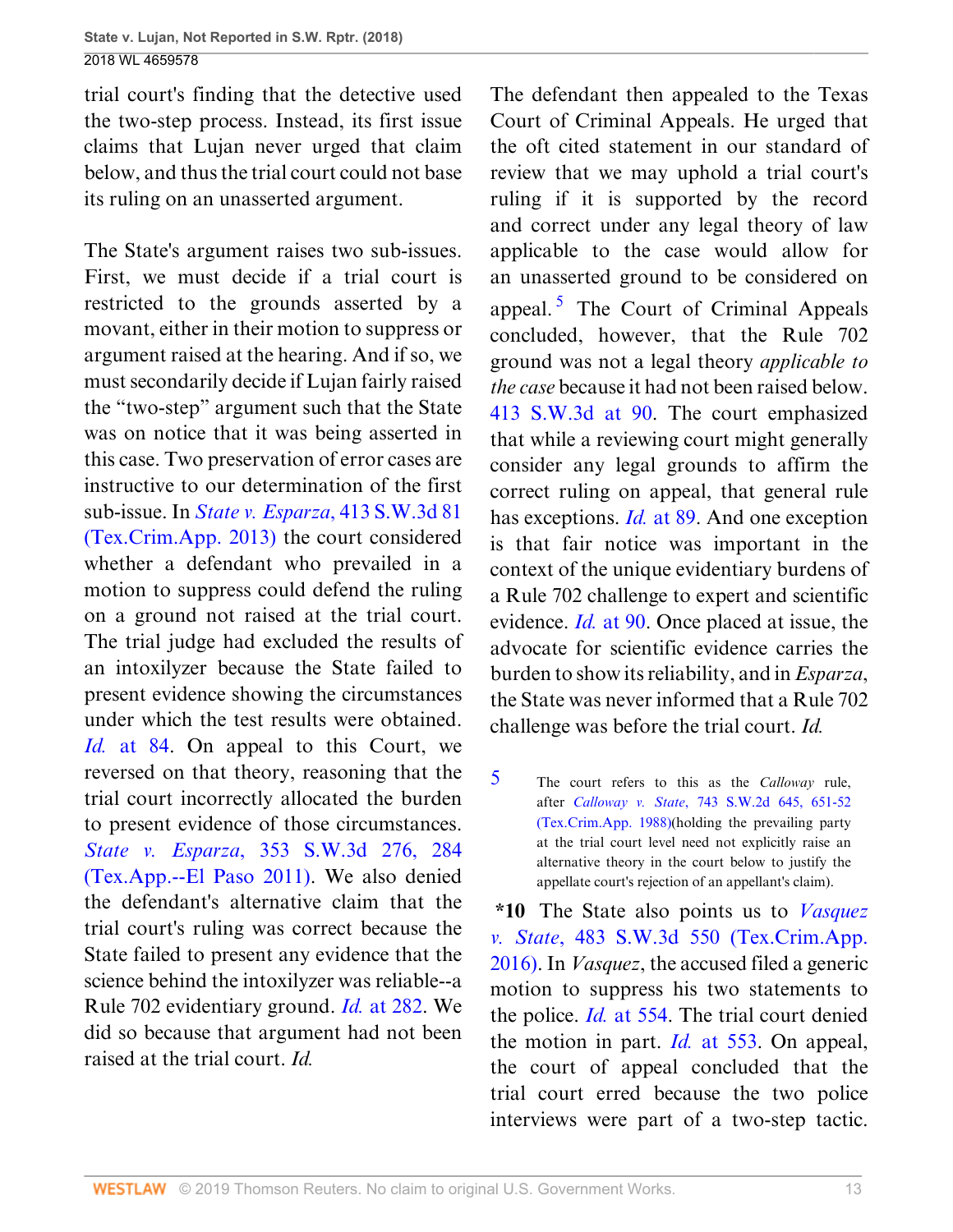*Id.* The Court of Criminal Appeals reversed the court of appeals, however, because the two-step issue had not been properly raised to the trial court. *Id.* The defendant's counsel had briefly mentioned the concept late into his argument, but there was no indication the prosecutor or the trial court acknowledged or understood the claim was being asserted. *Id.* [at 554.](http://www.westlaw.com/Link/Document/FullText?findType=Y&serNum=2038352766&pubNum=0004644&originatingDoc=I0e3a6240c39911e88037ff68a1223ab1&refType=RP&fi=co_pp_sp_4644_554&originationContext=document&vr=3.0&rs=cblt1.0&transitionType=DocumentItem&contextData=(sc.UserEnteredCitation)#co_pp_sp_4644_554) The court noted the issue was important because the twostep theory requires a finding that the police conduct was intentional, and the State was denied the opportunity to present testimony on its detectives' intentions. *Id.* [at 555.](http://www.westlaw.com/Link/Document/FullText?findType=Y&serNum=2038352766&pubNum=0004644&originatingDoc=I0e3a6240c39911e88037ff68a1223ab1&refType=RP&fi=co_pp_sp_4644_555&originationContext=document&vr=3.0&rs=cblt1.0&transitionType=DocumentItem&contextData=(sc.UserEnteredCitation)#co_pp_sp_4644_555)

Both *Esparza* and *Vasquez* are preservation of error cases. Either the winning or losing party attempted to raise an issue on appeal that was never presented to the trial court. This case is different in the sense the trial court expressly based its ruling on a legal theory, but a theory the State asserts it was never alerted to. Even recognizing that difference, the rationale from *Esparza* and *Vasquez* leads us to conclude that the non-movant in a motion to suppress is entitled to notice of a legal theory that requires specific evidence by the non-movant to address. And that situation is raised here. The Court's decision in *Siebert* is limited to the "infrequent" case where the police intentionally use the two-step process to circumvent *Miranda* warnings. *Seibert*[, 542 U.S. at 621-22, 124](http://www.westlaw.com/Link/Document/FullText?findType=Y&serNum=2004633514&pubNum=0000708&originatingDoc=I0e3a6240c39911e88037ff68a1223ab1&refType=RP&fi=co_pp_sp_708_2615&originationContext=document&vr=3.0&rs=cblt1.0&transitionType=DocumentItem&contextData=(sc.UserEnteredCitation)#co_pp_sp_708_2615) [S.Ct. at 2615](http://www.westlaw.com/Link/Document/FullText?findType=Y&serNum=2004633514&pubNum=0000708&originatingDoc=I0e3a6240c39911e88037ff68a1223ab1&refType=RP&fi=co_pp_sp_708_2615&originationContext=document&vr=3.0&rs=cblt1.0&transitionType=DocumentItem&contextData=(sc.UserEnteredCitation)#co_pp_sp_708_2615) (Kennedy, J., concurring). The detective in *Siebert* admitted that his supervisor specifically instructed him to talk to the defendant before any warnings were given. *Id.* [at 609, 124 S.Ct. at](http://www.westlaw.com/Link/Document/FullText?findType=Y&serNum=2004633514&pubNum=0000708&originatingDoc=I0e3a6240c39911e88037ff68a1223ab1&refType=RP&fi=co_pp_sp_708_2608&originationContext=document&vr=3.0&rs=cblt1.0&transitionType=DocumentItem&contextData=(sc.UserEnteredCitation)#co_pp_sp_708_2608) [2608](http://www.westlaw.com/Link/Document/FullText?findType=Y&serNum=2004633514&pubNum=0000708&originatingDoc=I0e3a6240c39911e88037ff68a1223ab1&refType=RP&fi=co_pp_sp_708_2608&originationContext=document&vr=3.0&rs=cblt1.0&transitionType=DocumentItem&contextData=(sc.UserEnteredCitation)#co_pp_sp_708_2608). *Siebert* also distinguished an earlier

opinion, where an inadvertent unwarned statement did not require the exclusion of a later interview. *Id.* [at 614, 124 S.Ct.](http://www.westlaw.com/Link/Document/FullText?findType=Y&serNum=2004633514&pubNum=0000708&originatingDoc=I0e3a6240c39911e88037ff68a1223ab1&refType=RP&fi=co_pp_sp_708_2611&originationContext=document&vr=3.0&rs=cblt1.0&transitionType=DocumentItem&contextData=(sc.UserEnteredCitation)#co_pp_sp_708_2611) [at 2611](http://www.westlaw.com/Link/Document/FullText?findType=Y&serNum=2004633514&pubNum=0000708&originatingDoc=I0e3a6240c39911e88037ff68a1223ab1&refType=RP&fi=co_pp_sp_708_2611&originationContext=document&vr=3.0&rs=cblt1.0&transitionType=DocumentItem&contextData=(sc.UserEnteredCitation)#co_pp_sp_708_2611) (distinguishing *[Oregon v. Elstad](http://www.westlaw.com/Link/Document/FullText?findType=Y&serNum=1985110911&pubNum=0000708&originatingDoc=I0e3a6240c39911e88037ff68a1223ab1&refType=RP&originationContext=document&vr=3.0&rs=cblt1.0&transitionType=DocumentItem&contextData=(sc.UserEnteredCitation))*, [470 U.S. 298, 105 S.Ct. 1285, 84 L.Ed.2d](http://www.westlaw.com/Link/Document/FullText?findType=Y&serNum=1985110911&pubNum=0000708&originatingDoc=I0e3a6240c39911e88037ff68a1223ab1&refType=RP&originationContext=document&vr=3.0&rs=cblt1.0&transitionType=DocumentItem&contextData=(sc.UserEnteredCitation)) [222 \(1985\)](http://www.westlaw.com/Link/Document/FullText?findType=Y&serNum=1985110911&pubNum=0000708&originatingDoc=I0e3a6240c39911e88037ff68a1223ab1&refType=RP&originationContext=document&vr=3.0&rs=cblt1.0&transitionType=DocumentItem&contextData=(sc.UserEnteredCitation)) ). Texas cases following *Siebert* have adopted Justice Kennedy's concurrence which limits the opinion to intentional police actions. *Carter v. State*[, 309 S.W.3d 31,](http://www.westlaw.com/Link/Document/FullText?findType=Y&serNum=2021609345&pubNum=0004644&originatingDoc=I0e3a6240c39911e88037ff68a1223ab1&refType=RP&fi=co_pp_sp_4644_38&originationContext=document&vr=3.0&rs=cblt1.0&transitionType=DocumentItem&contextData=(sc.UserEnteredCitation)#co_pp_sp_4644_38) [38 \(Tex.Crim.App. 2010\)](http://www.westlaw.com/Link/Document/FullText?findType=Y&serNum=2021609345&pubNum=0004644&originatingDoc=I0e3a6240c39911e88037ff68a1223ab1&refType=RP&fi=co_pp_sp_4644_38&originationContext=document&vr=3.0&rs=cblt1.0&transitionType=DocumentItem&contextData=(sc.UserEnteredCitation)#co_pp_sp_4644_38)("We therefore join numerous state and federal jurisdictions in adopting Justice Kennedy's concurrence in *Seibert* because it is narrower in scope than the plurality opinion and applies only to two-step interrogations involving deliberate police misconduct."). Therefore, we agree that the State was entitled to notice that a "two-step" issue was being raised. With that warning, it might appreciate that the evidence of the police's intent as to that specific issue--either from both detectives, or perhaps their supervisor, would be necessary. [6](#page-44-0)

<span id="page-44-1"></span><span id="page-44-0"></span>[6](#page-44-1) We consider but reject the option of a motion for rehearing as an adequate safeguard to the trial court ruling on an unasserted ground. The State has twentydays from the date of the suppression order to perfect its appeal. [TEX.CODE CRIM.PROC.ANN.](http://www.westlaw.com/Link/Document/FullText?findType=L&pubNum=1000172&cite=TXCMART44.01&originatingDoc=I0e3a6240c39911e88037ff68a1223ab1&refType=SP&originationContext=document&vr=3.0&rs=cblt1.0&transitionType=DocumentItem&contextData=(sc.UserEnteredCitation)#co_pp_5ba1000067d06) [art. 44.01\(d\)\(](http://www.westlaw.com/Link/Document/FullText?findType=L&pubNum=1000172&cite=TXCMART44.01&originatingDoc=I0e3a6240c39911e88037ff68a1223ab1&refType=SP&originationContext=document&vr=3.0&rs=cblt1.0&transitionType=DocumentItem&contextData=(sc.UserEnteredCitation)#co_pp_5ba1000067d06)West 2018). As here, the findings of fact and conclusions of law are sometimes prepared and filed after the actual order is signed. Given those time constraints, a motion to reconsider that might marshal additional evidence is an impractical solution to the lack of notice problem.

We then arrive at the next sub-issue: was the State put on notice that the two-step questioning strategy? In deciding this question, we are guided by [Rule](http://www.westlaw.com/Link/Document/FullText?findType=L&pubNum=1005293&cite=TXRRAPR33.1&originatingDoc=I0e3a6240c39911e88037ff68a1223ab1&refType=LQ&originationContext=document&vr=3.0&rs=cblt1.0&transitionType=DocumentItem&contextData=(sc.UserEnteredCitation)) [of Appellate Procedure 33.1](http://www.westlaw.com/Link/Document/FullText?findType=L&pubNum=1005293&cite=TXRRAPR33.1&originatingDoc=I0e3a6240c39911e88037ff68a1223ab1&refType=LQ&originationContext=document&vr=3.0&rs=cblt1.0&transitionType=DocumentItem&contextData=(sc.UserEnteredCitation)) that requires a litigant to present objections to the trial court by a timely request, objection,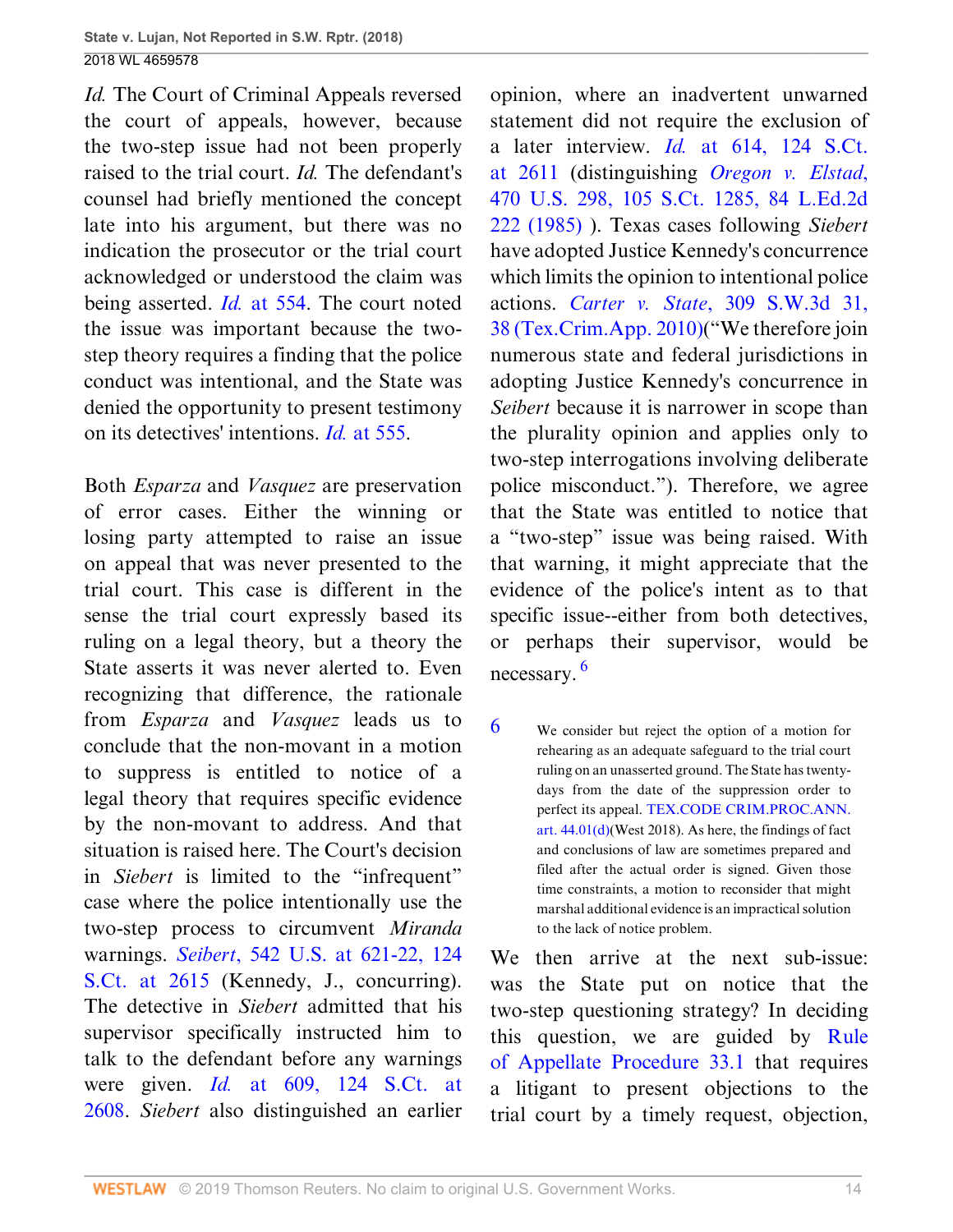or motion, that is sufficiently specific to make the trial court aware of the complaint. [TEX.R.APP.P. 33.1](http://www.westlaw.com/Link/Document/FullText?findType=L&pubNum=1005293&cite=TXRRAPR33.1&originatingDoc=I0e3a6240c39911e88037ff68a1223ab1&refType=LQ&originationContext=document&vr=3.0&rs=cblt1.0&transitionType=DocumentItem&contextData=(sc.UserEnteredCitation)). Yet in applying that rule, lawyers are not put to hyper-technical requirements for error preservation. *[Lankston v. State](http://www.westlaw.com/Link/Document/FullText?findType=Y&serNum=1992050763&pubNum=0000713&originatingDoc=I0e3a6240c39911e88037ff68a1223ab1&refType=RP&fi=co_pp_sp_713_909&originationContext=document&vr=3.0&rs=cblt1.0&transitionType=DocumentItem&contextData=(sc.UserEnteredCitation)#co_pp_sp_713_909)*, 827 S.W.2d [907, 909 \(Tex.Crim.App. 1992\)](http://www.westlaw.com/Link/Document/FullText?findType=Y&serNum=1992050763&pubNum=0000713&originatingDoc=I0e3a6240c39911e88037ff68a1223ab1&refType=RP&fi=co_pp_sp_713_909&originationContext=document&vr=3.0&rs=cblt1.0&transitionType=DocumentItem&contextData=(sc.UserEnteredCitation)#co_pp_sp_713_909)("[T]here are no technical considerations or form of words to be used. Straightforward communication in plain English will always suffice."). "Instead, a party need only let the trial court know what he wants and why he feels himself entitled to it clearly enough for the judge to understand him." *[Vasquez](http://www.westlaw.com/Link/Document/FullText?findType=Y&serNum=2038352766&pubNum=0004644&originatingDoc=I0e3a6240c39911e88037ff68a1223ab1&refType=RP&fi=co_pp_sp_4644_554&originationContext=document&vr=3.0&rs=cblt1.0&transitionType=DocumentItem&contextData=(sc.UserEnteredCitation)#co_pp_sp_4644_554)*, [483 S.W.3d at 554](http://www.westlaw.com/Link/Document/FullText?findType=Y&serNum=2038352766&pubNum=0004644&originatingDoc=I0e3a6240c39911e88037ff68a1223ab1&refType=RP&fi=co_pp_sp_4644_554&originationContext=document&vr=3.0&rs=cblt1.0&transitionType=DocumentItem&contextData=(sc.UserEnteredCitation)#co_pp_sp_4644_554). A general or imprecise objection will suffice if "the legal basis for the objection is *obvious* to the court and to opposing counsel." [Emphasis in original]. *[Buchanan v. State](http://www.westlaw.com/Link/Document/FullText?findType=Y&serNum=2010473887&pubNum=0004644&originatingDoc=I0e3a6240c39911e88037ff68a1223ab1&refType=RP&fi=co_pp_sp_4644_775&originationContext=document&vr=3.0&rs=cblt1.0&transitionType=DocumentItem&contextData=(sc.UserEnteredCitation)#co_pp_sp_4644_775)*, 207 S.W.3d [772, 775 \(Tex.Crim.App. 2006\)](http://www.westlaw.com/Link/Document/FullText?findType=Y&serNum=2010473887&pubNum=0004644&originatingDoc=I0e3a6240c39911e88037ff68a1223ab1&refType=RP&fi=co_pp_sp_4644_775&originationContext=document&vr=3.0&rs=cblt1.0&transitionType=DocumentItem&contextData=(sc.UserEnteredCitation)#co_pp_sp_4644_775). In deciding if that standard is met, we may consider "the parties' shared understanding at that time." *Pena v. State*[, 285 S.W.3d 459, 464](http://www.westlaw.com/Link/Document/FullText?findType=Y&serNum=2018560530&pubNum=0004644&originatingDoc=I0e3a6240c39911e88037ff68a1223ab1&refType=RP&fi=co_pp_sp_4644_464&originationContext=document&vr=3.0&rs=cblt1.0&transitionType=DocumentItem&contextData=(sc.UserEnteredCitation)#co_pp_sp_4644_464) [\(Tex.Crim.App. 2009\)](http://www.westlaw.com/Link/Document/FullText?findType=Y&serNum=2018560530&pubNum=0004644&originatingDoc=I0e3a6240c39911e88037ff68a1223ab1&refType=RP&fi=co_pp_sp_4644_464&originationContext=document&vr=3.0&rs=cblt1.0&transitionType=DocumentItem&contextData=(sc.UserEnteredCitation)#co_pp_sp_4644_464).

**\*11** Lujan's motion to suppress is generic, and while the motion includes a string citation to several cases, it does not cite any of the leading two-step cases. The suppression hearing did not begin with any sort of opening statement outlining what Lujan intended to prove. Rather, it began with Lujan examining both detectives Ochoa and Camacho. They were questioned about several theories, such as whether Lujan appeared to be under the influence of drugs, or whether she had been threatened with denial of access to her children. Much of the questioning of Detective Camacho focused on whether he conducted three

separate interrogations, or whether the three sessions were the continuation of a single interrogation. Detective Camacho was asked if *Miranda* warnings were given before the second interview, and if the substance of the second interview was re-asked in the third interview. He was never directly asked if *Miranda* warnings were intentionally not given in the second interview to obtain admissions that could be repeated in a third properly *Mirandized* session. Detective Ochoa's questioning was limited to the question of whether Lujan had ever invoked her right to counsel, or whether her children were used as a lever to get her to talk- an issue that never appears in the trial court's findings of fact. The State had a third detective present who was not called to testify.

<span id="page-45-1"></span><span id="page-45-0"></span>In the brief closing statements at the hearing, Lujan did not use the term "two-step" or "question-first, warn-later." Her attorney did, however, argue that the detectives acted intentionally in how they transitioned from the first to the second interrogations to circumvent Lujan's *Miranda* rights. [7](#page-46-0) He argued that the lack of *Miranda* warnings in the second interview precluded its use under [Article 38.22.](http://www.westlaw.com/Link/Document/FullText?findType=L&pubNum=1000172&cite=TXCMART38.22&originatingDoc=I0e3a6240c39911e88037ff68a1223ab1&refType=LQ&originationContext=document&vr=3.0&rs=cblt1.0&transitionType=DocumentItem&contextData=(sc.UserEnteredCitation)) Lujan then argued that the third recording was the "fruit of the poisonous tree."<sup>[8](#page-46-1)</sup> The State's attorney did not address a two-step argument, but rather focused on whether the interviews were continuations of a single interrogation, and whether the re-administration of *Miranda* rights in the third interview removed any taint. Lujan's argument at the hearing addressed elements of the two-step theory, particularly the police's intent to conduct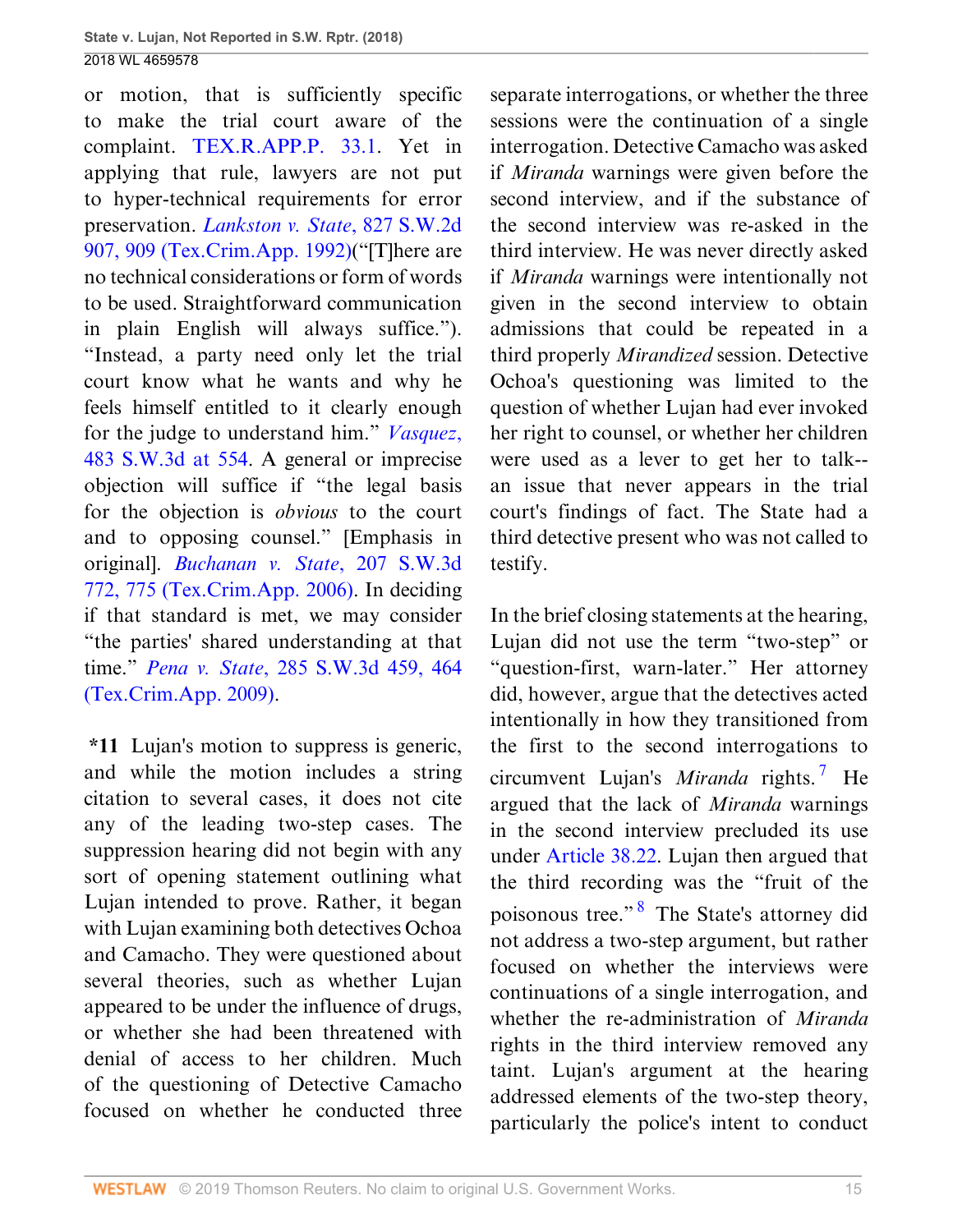one interview where Lujan would not invoke her rights. She did not, however, join that with a clear statement that the detectives planned the entire sequence of events to use a two-step process to have Lujan repeat in a warned setting, her previous admissions from the unwarned setting. Parts of her argument also overlaps with the dispute over whether the several recordings are continuations of a single interrogation, or three distinct interviews. And like in *Vasquez*, any mention of the two-step process, oblique at best, came at the argument stage after the evidence had closed and the witnesses released. The trial judge, who acknowledged doing his own research into the case, may have comprehended the two-step argument, but the State's attorney apparently did not. The State's attorney did not have detective Ochoa answer any questions about the intentions behind the second recording. The State's attorney principally argued that there was one continuous interrogation, and also that the *Miranda* warnings in the third interview removed any taint. *Siebert* outlines its own series of curative measures that remove a taint, and the prosecutor addressed none of those factors in his argument. [9](#page-46-2)

<span id="page-46-0"></span>[7](#page-45-0) Her counsel argued:

So it appears to me that it's pretty clear that what the detective did was -- in not rereading the *Miranda* warning was that he wanted to make sure that the -- that he was able to record the conversation with my client and that she would not invoke any of her rights at that point. So he did not read the warnings. He had perfect opportunity to do so. It's pretty -- I think you can take from the fact that he was utilizing the iPad and had it in between the two of them what his intent was and that he was acting in a -- I'll just call it a shady manner. And because he knew that if he in any way identified

the iPad and the fact that the statement was being recorded at that point, that my client likely would invoke one of her constitutional rights.

<span id="page-46-1"></span>[8](#page-45-1) As to the third recording, her counsel argued:

...

That then moves onto statement number 3, which, you know, we have that funny phrase 'fruit of the poisonous tree' again. Basically evidence or statements obtained from an illegal arrest or something illegal or something -- actually even in some violation of the law or statutory rule like 38.22, if evidence is produced or obtained because of that violation of 38.22, that evidence which is seized or otherwise obtained by the police department also should be -- should be suppressed, and then of course because it's fruit of the poisonous tree.

> 'They teased all the information out of my client during that oral statement, which should be excluded. When they came back, they thought, okay, they had already told her when we - basically, when we get back, there will be a continuation. And based on the fruit of poisonous tree doctrine, statement 3 should also be thrown out.'

#### <span id="page-46-3"></span><span id="page-46-2"></span>[9](#page-46-3) *Seibert*[, 542 U.S. at 622, 124 S.Ct. at 2616](http://www.westlaw.com/Link/Document/FullText?findType=Y&serNum=2004633514&pubNum=0000708&originatingDoc=I0e3a6240c39911e88037ff68a1223ab1&refType=RP&fi=co_pp_sp_708_2616&originationContext=document&vr=3.0&rs=cblt1.0&transitionType=DocumentItem&contextData=(sc.UserEnteredCitation)#co_pp_sp_708_2616)

(Kennedy, J., concurring). Those curative measures must "ensure that a reasonable person in the suspect's situation would understand the import and effect of the *Miranda* warning and of the *Miranda* waiver." *Id.* They might include "a substantial break in time and circumstances between the prewarning statement" and the second interview so that the accused might "distinguish the two contexts and appreciate that the interrogation has taken a new turn." *Id.* They might alternatively include informing the suspect that, although they previously gave incriminating information, they are not obligated to repeat it. *Martinez*[, 272 S.W.3d at 626-27.](http://www.westlaw.com/Link/Document/FullText?findType=Y&serNum=2017669804&pubNum=0004644&originatingDoc=I0e3a6240c39911e88037ff68a1223ab1&refType=RP&fi=co_pp_sp_4644_626&originationContext=document&vr=3.0&rs=cblt1.0&transitionType=DocumentItem&contextData=(sc.UserEnteredCitation)#co_pp_sp_4644_626) The interrogating officers might also "refrain from referring to the unwarned statement unless the defendant refers to it first" or "if the defendant does refer to the pre-*Miranda* statement, the interrogating officer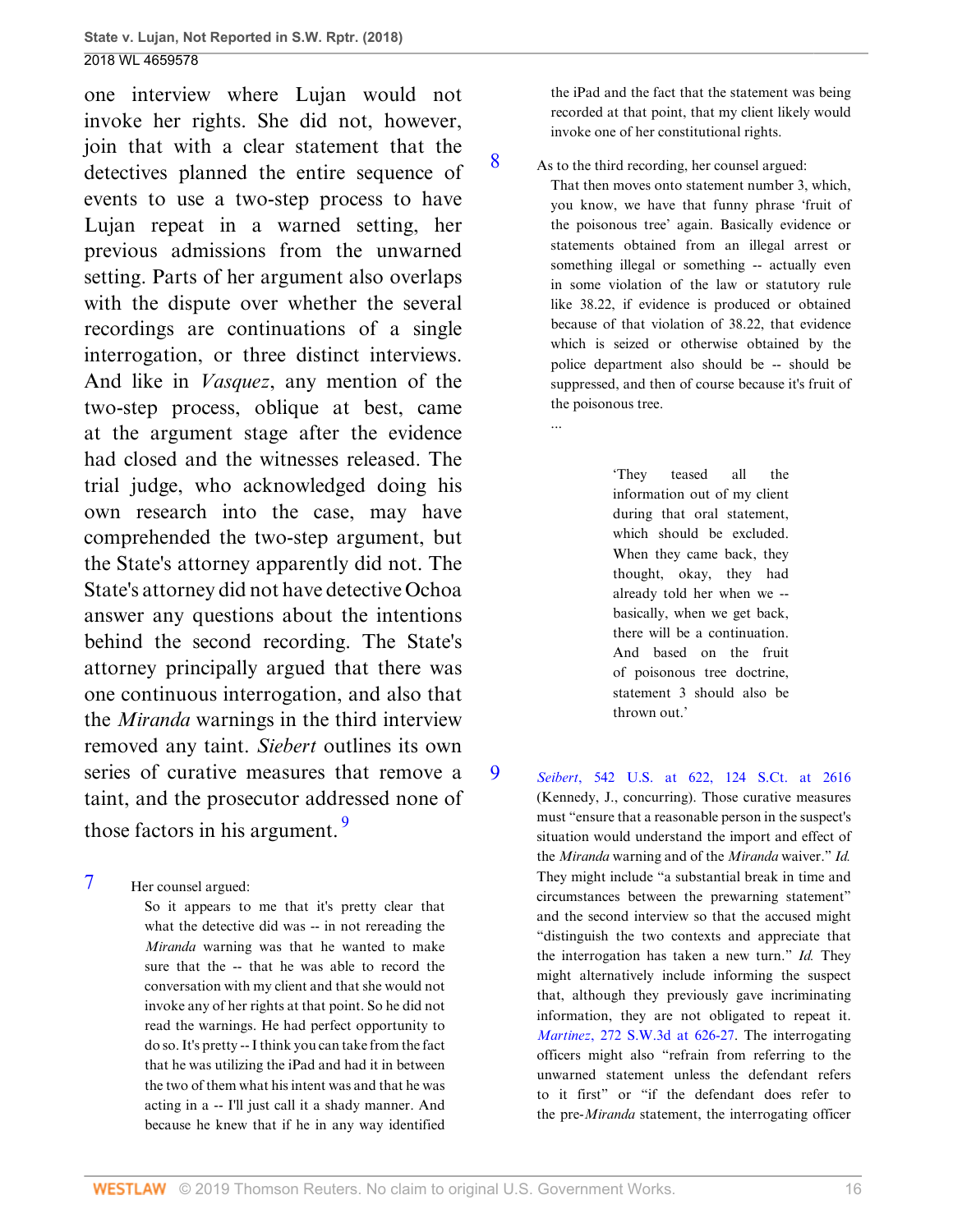states that the defendant is not obligated to discuss the content" of that first statement. *Id.*

**\*12** Lujan argued the third interview was excludable as fruit of the poisonous tree, but that metaphor is not a synonym for the twostep process. Fruit of the poisonous tree is commonly ascribed to a Fourth Amendment case, *[Wong Sun v. United States](http://www.westlaw.com/Link/Document/FullText?findType=Y&serNum=1963125280&pubNum=0000708&originatingDoc=I0e3a6240c39911e88037ff68a1223ab1&refType=RP&originationContext=document&vr=3.0&rs=cblt1.0&transitionType=DocumentItem&contextData=(sc.UserEnteredCitation))*, 371 U.S. [471, 83 S.Ct. 407, 9 L.Ed.2d 441 \(1963\)](http://www.westlaw.com/Link/Document/FullText?findType=Y&serNum=1963125280&pubNum=0000708&originatingDoc=I0e3a6240c39911e88037ff68a1223ab1&refType=RP&originationContext=document&vr=3.0&rs=cblt1.0&transitionType=DocumentItem&contextData=(sc.UserEnteredCitation)). *Siebert* is the lead case on the two-step process. It was a fractured opinion with four justices writing a plurality, one of those justices concurring, Justice Kennedy concurring, and four justices writing in dissent. The plurality rejected the fruit of the poisonous tree metaphor, noting that it had been similarly rejected in *Elstad*. *Seibert*[, 542 U.S. at 612, 124 S.Ct. 2610,](http://www.westlaw.com/Link/Document/FullText?findType=Y&serNum=2004633514&pubNum=0000780&originatingDoc=I0e3a6240c39911e88037ff68a1223ab1&refType=RP&fi=co_pp_sp_780_612&originationContext=document&vr=3.0&rs=cblt1.0&transitionType=DocumentItem&contextData=(sc.UserEnteredCitation)#co_pp_sp_780_612) [n.4](http://www.westlaw.com/Link/Document/FullText?findType=Y&serNum=2004633514&pubNum=0000780&originatingDoc=I0e3a6240c39911e88037ff68a1223ab1&refType=RP&fi=co_pp_sp_780_612&originationContext=document&vr=3.0&rs=cblt1.0&transitionType=DocumentItem&contextData=(sc.UserEnteredCitation)#co_pp_sp_780_612). The four dissenters specifically agreed with this conclusion. *Id.* [at 623, 124 S.Ct.](http://www.westlaw.com/Link/Document/FullText?findType=Y&serNum=2004633514&pubNum=0000708&originatingDoc=I0e3a6240c39911e88037ff68a1223ab1&refType=RP&fi=co_pp_sp_708_2616&originationContext=document&vr=3.0&rs=cblt1.0&transitionType=DocumentItem&contextData=(sc.UserEnteredCitation)#co_pp_sp_708_2616) [at 2616](http://www.westlaw.com/Link/Document/FullText?findType=Y&serNum=2004633514&pubNum=0000708&originatingDoc=I0e3a6240c39911e88037ff68a1223ab1&refType=RP&fi=co_pp_sp_708_2616&originationContext=document&vr=3.0&rs=cblt1.0&transitionType=DocumentItem&contextData=(sc.UserEnteredCitation)#co_pp_sp_708_2616) (O'Connor, dissenting)("First, the plurality appropriately follows *Elstad* in concluding that Seibert's statement cannot be held inadmissible under a 'fruit of the poisonous tree' theory."). Only one justice in concurrence likened the court's rationale to a "fruit" analysis. *Id.* [at 618,](http://www.westlaw.com/Link/Document/FullText?findType=Y&serNum=2004633514&pubNum=0000708&originatingDoc=I0e3a6240c39911e88037ff68a1223ab1&refType=RP&fi=co_pp_sp_708_2613&originationContext=document&vr=3.0&rs=cblt1.0&transitionType=DocumentItem&contextData=(sc.UserEnteredCitation)#co_pp_sp_708_2613) [124 S.Ct. at 2613](http://www.westlaw.com/Link/Document/FullText?findType=Y&serNum=2004633514&pubNum=0000708&originatingDoc=I0e3a6240c39911e88037ff68a1223ab1&refType=RP&fi=co_pp_sp_708_2613&originationContext=document&vr=3.0&rs=cblt1.0&transitionType=DocumentItem&contextData=(sc.UserEnteredCitation)#co_pp_sp_708_2613) (Breyer, J., concurring)("I believe the plurality's approach in practice will function as a 'fruits' test."). Justice Kennedy's controlling concurrence never mentions a "fruit of the poisonous tree" rationale, and it is his concurrence that Texas follows. *Carter*[, 309 S.W.3d at 38;](http://www.westlaw.com/Link/Document/FullText?findType=Y&serNum=2021609345&pubNum=0004644&originatingDoc=I0e3a6240c39911e88037ff68a1223ab1&refType=RP&fi=co_pp_sp_4644_38&originationContext=document&vr=3.0&rs=cblt1.0&transitionType=DocumentItem&contextData=(sc.UserEnteredCitation)#co_pp_sp_4644_38) *[Martinez](http://www.westlaw.com/Link/Document/FullText?findType=Y&serNum=2017669804&pubNum=0004644&originatingDoc=I0e3a6240c39911e88037ff68a1223ab1&refType=RP&fi=co_pp_sp_4644_620&originationContext=document&vr=3.0&rs=cblt1.0&transitionType=DocumentItem&contextData=(sc.UserEnteredCitation)#co_pp_sp_4644_620)*, [272 S.W.3d at 620-21.](http://www.westlaw.com/Link/Document/FullText?findType=Y&serNum=2017669804&pubNum=0004644&originatingDoc=I0e3a6240c39911e88037ff68a1223ab1&refType=RP&fi=co_pp_sp_4644_620&originationContext=document&vr=3.0&rs=cblt1.0&transitionType=DocumentItem&contextData=(sc.UserEnteredCitation)#co_pp_sp_4644_620) We doubt the State's attorney could have picked up that the twostep process was being raised merely by Lujan's counsel mentioning the "fruit of the poisonous tree" metaphor, particularly given the context of the entire proceeding.

Accordingly, we reverse the trial court's suppression of the third recording (Exhibit 3a and 3) based on the State's first issue. We emphasize: the reversal is not based on the merits of the argument, but only on the lack of notice to the State that the twostep argument was at issue. As Justice Keller wrote in his *Esparza* concurrence, a ruling on a motion to suppress is not a "final decree." [413 S.W.3d at 92](http://www.westlaw.com/Link/Document/FullText?findType=Y&serNum=2031867486&pubNum=0004644&originatingDoc=I0e3a6240c39911e88037ff68a1223ab1&refType=RP&fi=co_pp_sp_4644_92&originationContext=document&vr=3.0&rs=cblt1.0&transitionType=DocumentItem&contextData=(sc.UserEnteredCitation)#co_pp_sp_4644_92) (Keller, J., concurring). The trial court may always revisit the issue:

> But when the appeal is interlocutory, as is the case with a State's appeal from the granting of a motion to suppress, the trial is not over. Further proceedings will occur in the trial court regardless of how the appeal is resolved. If the appellate court determines that the prevailing party's particular argument in the trial court was unsound, the prevailing party still has the ability to make further arguments to the trial court when the case returns to the trial court after the appeal. The evidence might be excluded at trial on another basis, or if the evidence cannot be excluded in its entirety, the party might be able to articulate a reason for excluding a portion of the evidence.